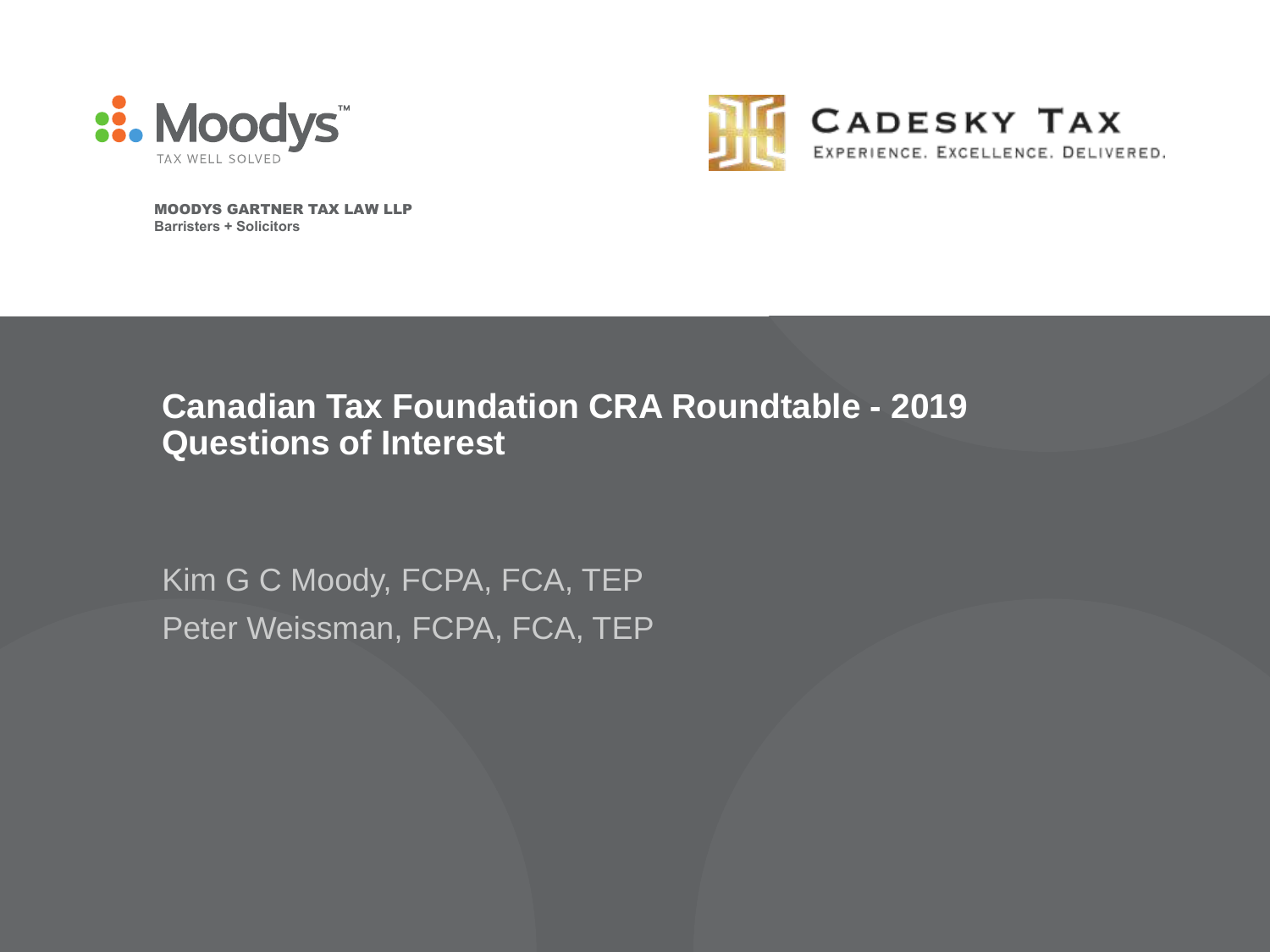#### **2019 Roundtable Questions of Interest Question #1 – MLI Update**

- Question *Can the CRA provide an update on the measures that were put in place for the administration of the PPT?*
- Abbreviated Answer new Treaty Abuse Committee ("TAP Committee") to be formed. Will be comprised of:
	- Chair director of the international division of ITRD
	- Legislative Policy and Regulatory Affairs Branch of CRA;
	- Tax Avoidance division international and large business directorate;
	- Department of Finance tax legislation division; and
	- Department of Justice.
- TAP Committee will make recommendations on application or non-application of the PPT to ITRD in the context of rulings requests or to CRA in the context of proposed reassessments.
- Proceedings will mirror the proceedings of the GAAR Committee.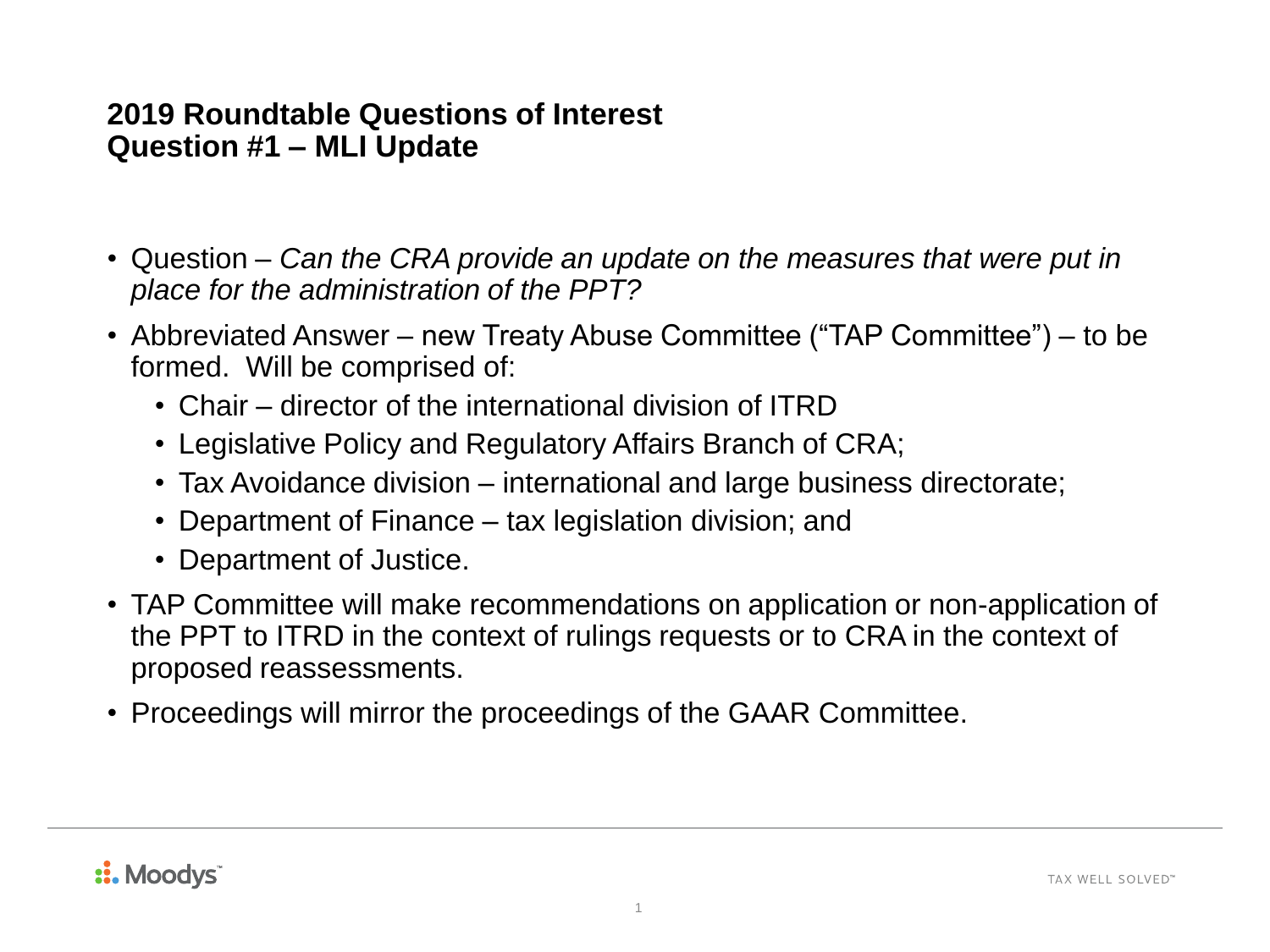## **Question #3 – Safe-income determination time**

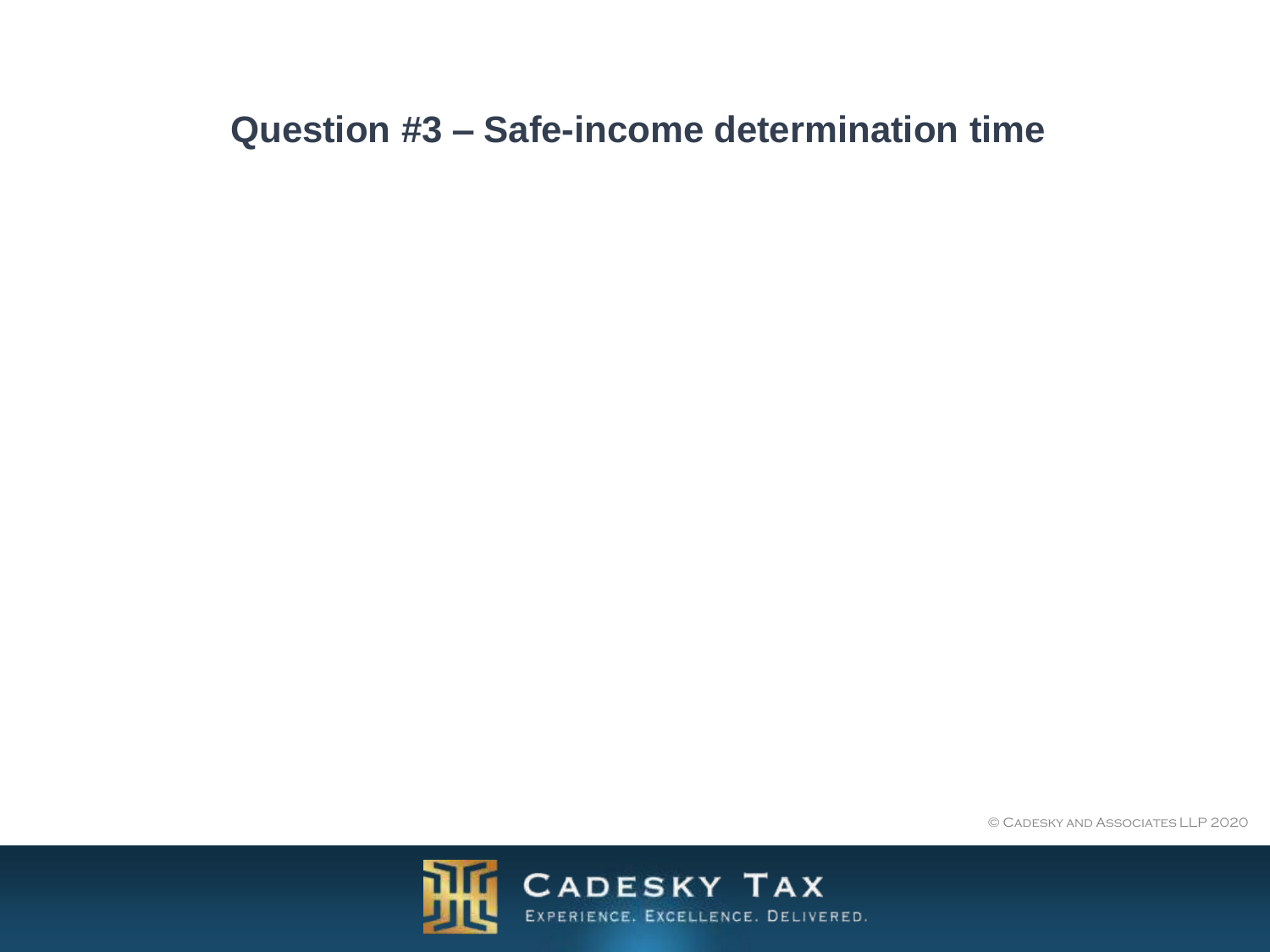- Question When dealing with cross-border dividend payments, does the CRA agree that the exchange rate at the time of a dividend payment should be used rather than the exchange rate at the safe-income determination time?
- CRA Response:
	- It depends…

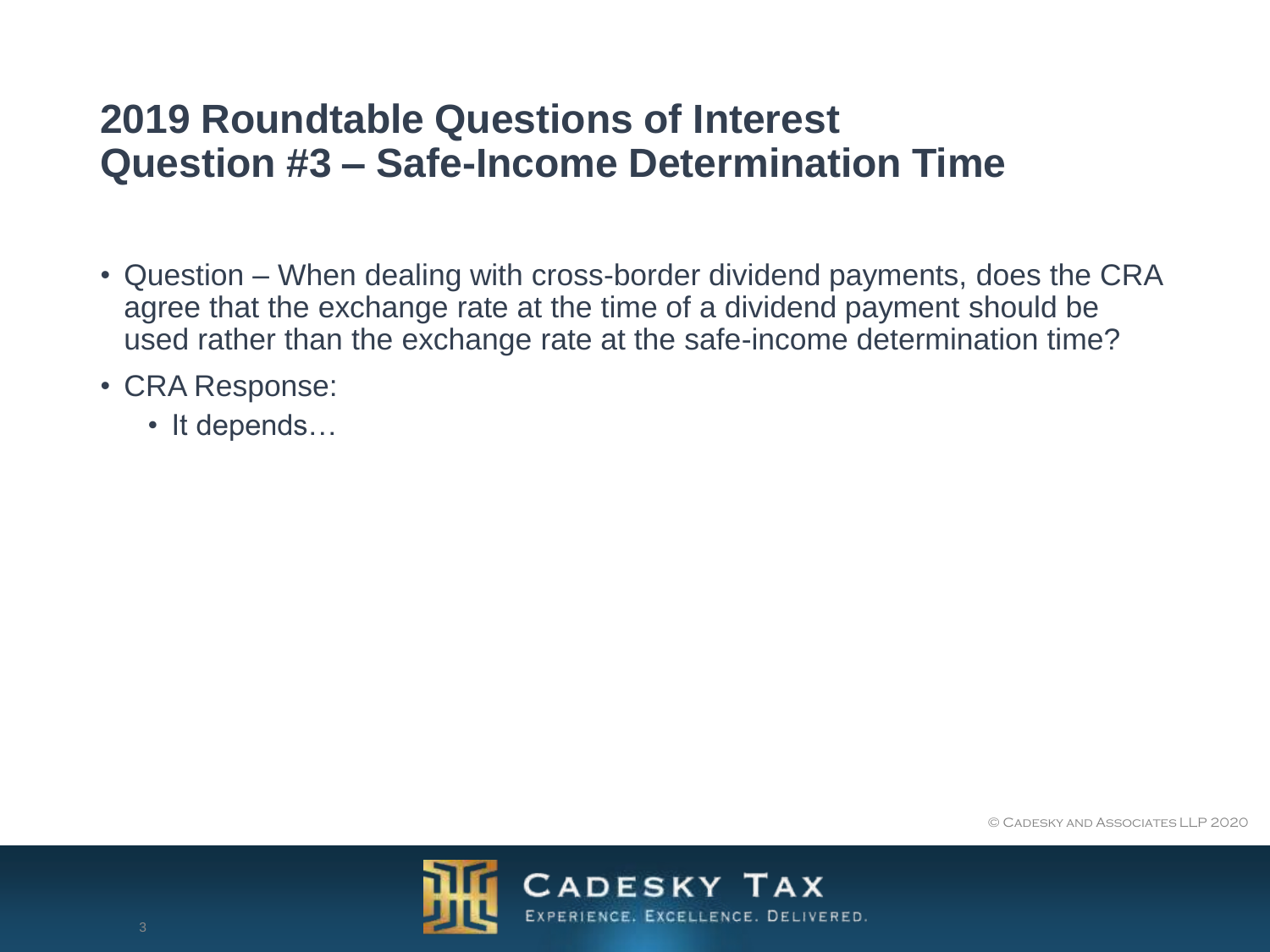- Facts:
	- Can Opco owns 100% of the shares of US FA and has no other assets.
	- The currency maintained by US FA for reporting purposes is the US\$.
	- The ACB of the shares of Can Opco to Can Holdco is nil.
	- The ACB of the shares of US FA to Can Opco is nil.
	- The time ("Time 1"), that is immediately before the safe-income determination time as determined under subsection 55(1) occurs before the time ("Time 2") that is immediately before the payment of dividend from Can Opco to Can Holdco.

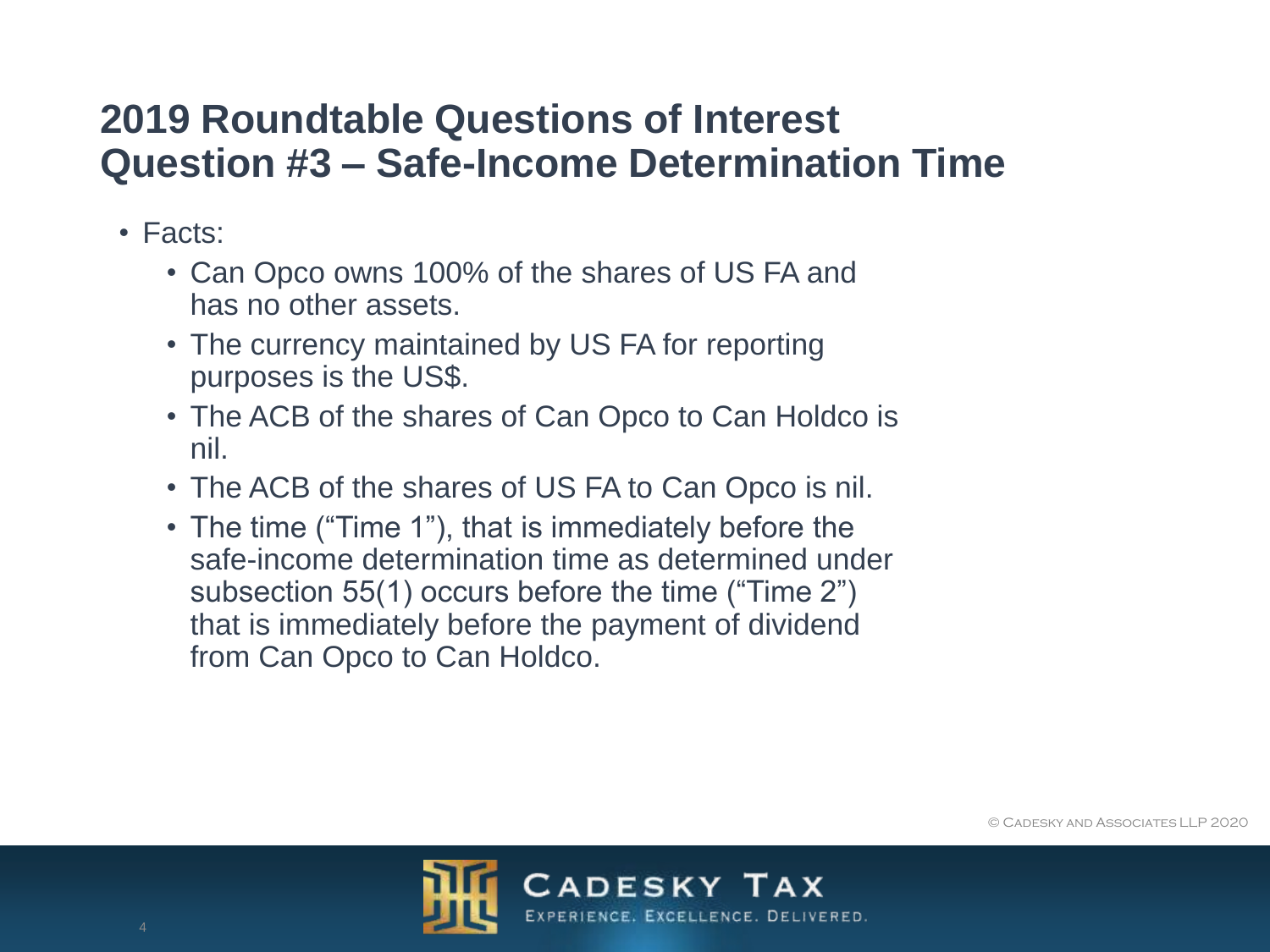- Facts:
	- At both times, i.e., at Time 1 and at Time 2:
		- US FA has US\$100 of cash and no other assets;
		- The "tax-free surplus balance" of US FA as referred to in subparagraph 55(5)(d)(i) is US\$100; and
		- There is no fluctuation in any amount between Time 1 and Time 2.
	- In Scenario 1, the exchange rate of the US dollar is US \$1 = CDN \$1 at Time 1 and US \$1 = CDN \$1.2 at Time 2.
	- In Scenario 2, the exchange rate of the US dollar is US \$1 = CDN \$1.2 at Time 1 and US \$1 = CDN \$1 at Time 2.



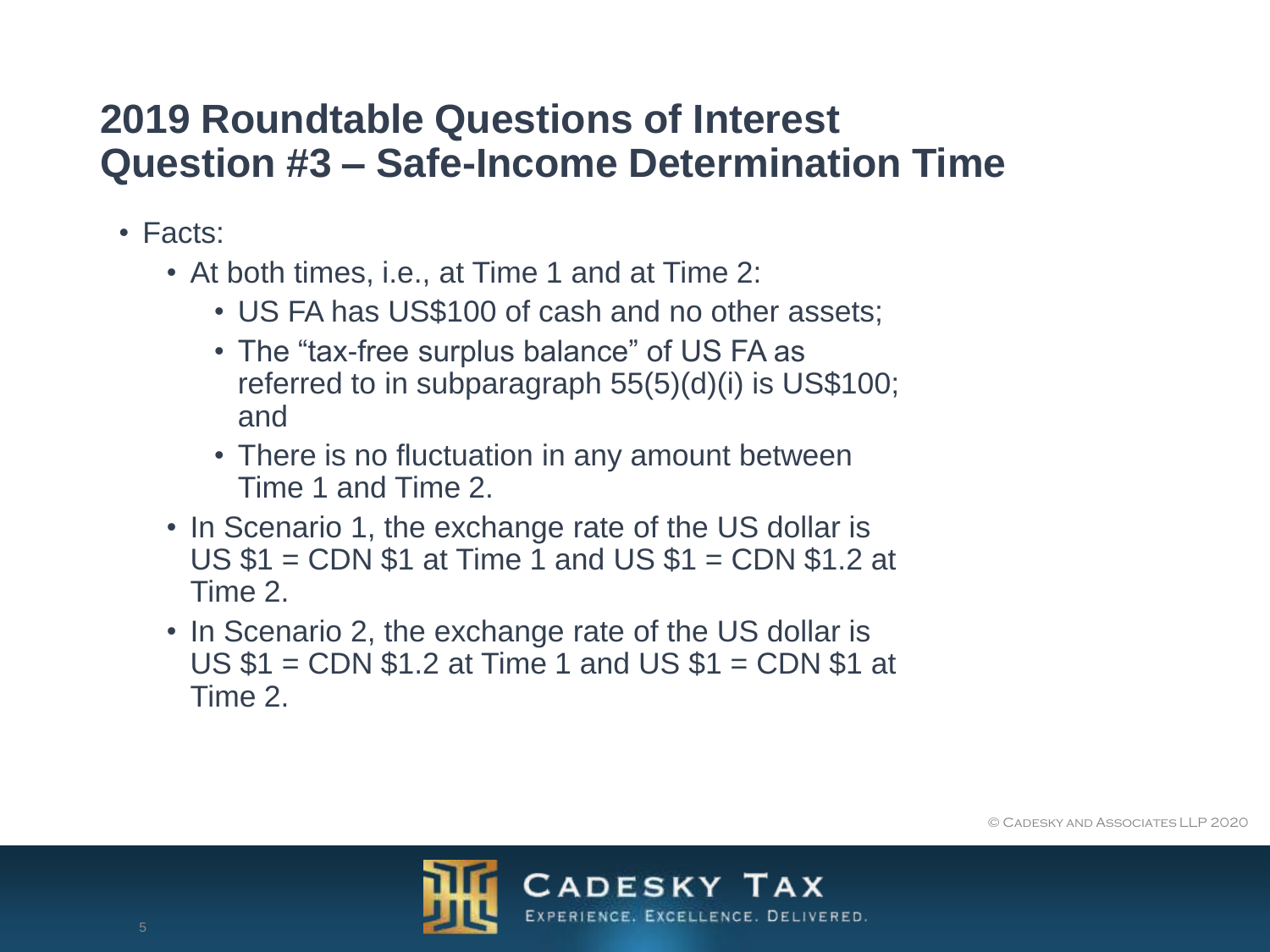- CRA Response Scenario 1: At Time 2, Can Opco pays a dividend of \$120 to Can Holdco
	- If US FA pays a dividend of US \$100 to Can Opco at Time 2, Can Opco would include \$120 in its income based on the application of subsection 261(2).
	- If the FMV of the shares of Can Opco is equal to \$120 at Time 2, there is a reduction of \$120 of the capital gain on the shares of Can Opco that could have been realized on a disposition at FMV of the shares of Can Opco at that time as a result of the payment of the dividend.
	- The question is whether the dividend of \$120 exceeds the amount of income earned or realized by Can Opco at Time 1, that could reasonably be considered to contribute to the capital gain of \$120.
	- In the calculation of the income earned or realized by Can Opco at Time 1, there can be added, under paragraph 55(5)(d), an amount equal to the lesser of:
		- The tax-free surplus balance of US FA at Time 1, and
		- The FMV of the shares of US FA at Time 1.

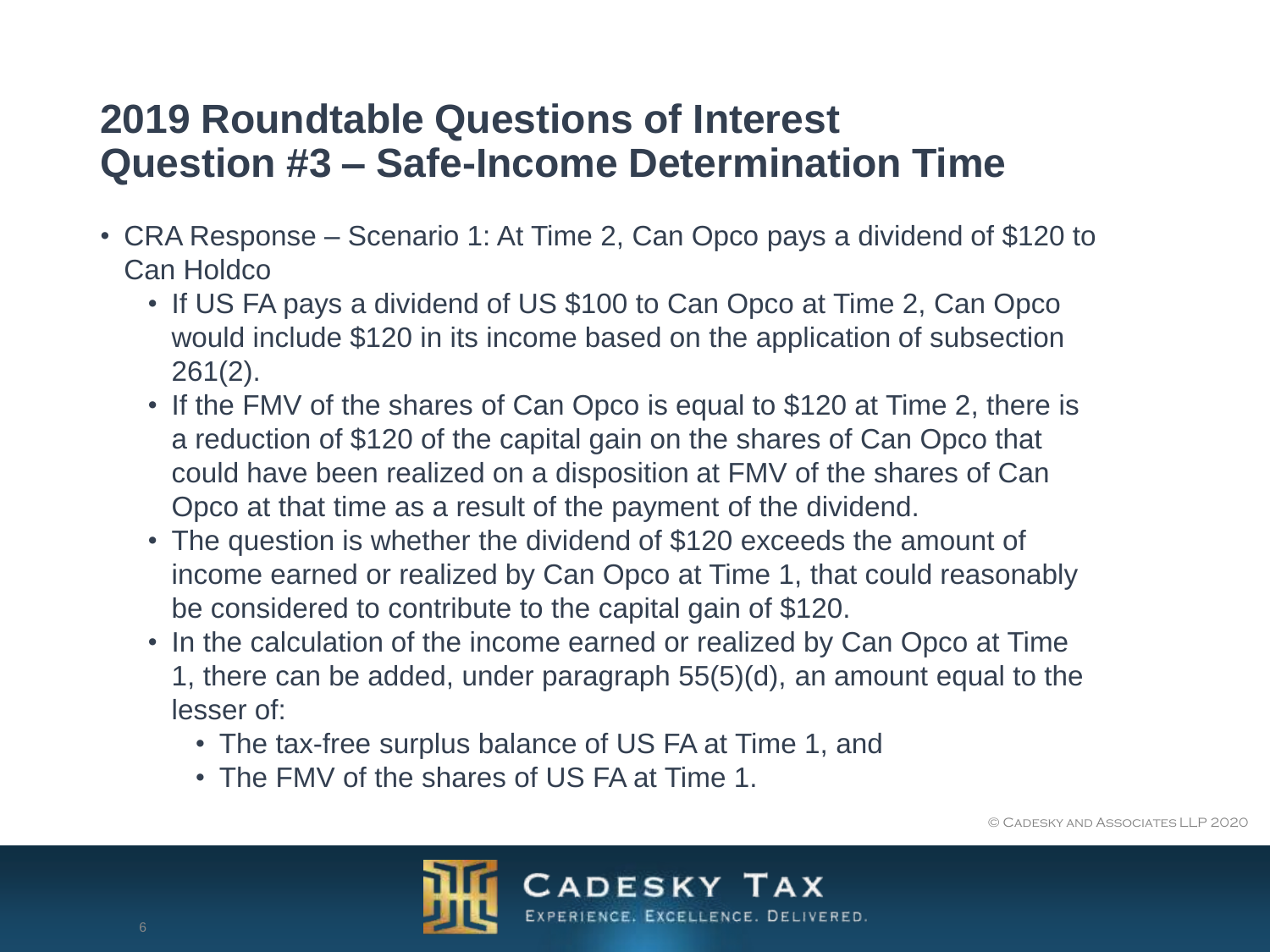- CRA Response Scenario 1: At Time 2, Can Opco pays a dividend of \$120 to Can Holdco
	- Provided that the tax-free surplus balance of US FA at Time 1 was US \$100, the question is what amount would be included in the income earned or realized by US FA under subparagraph 55(5)(d)(i). The current version of paragraph 55(5)(d) excludes the application of Regulation 5905(5.6) which refers to the application of subparagraph 5902(1)(a)(i) to an election under subsection 93(1).
	- Even where there is no deemed election under subsection 93(1), the scheme of paragraph 55(5)(d) indicates that the exchange rate to be used should be the rate that prevails at Time 1 as if that time was the time on which the "particular amount arose" under paragraph 261(2)(b).
	- At that time, since the exchange rate was US  $$1 =$  CDN  $$1$ , the amount determined under subparagraph 55(5)(d)(i) would be \$100.
	- Even if it is argued that the exchange rate to be used for the amount under subparagraph 55(5)(d)(i) is the rate at Time 2, it remains that the FMV of the shares of US FA would not exceed \$100 at Time 1.
	- Therefore, the lesser of the amounts under subparagraphs 55(5)(d)(i) and 55(5)(d)(ii) is \$100 and the amount of income of US FA to be added to the income earned or realized by Can Opco at Time 1 is \$100.

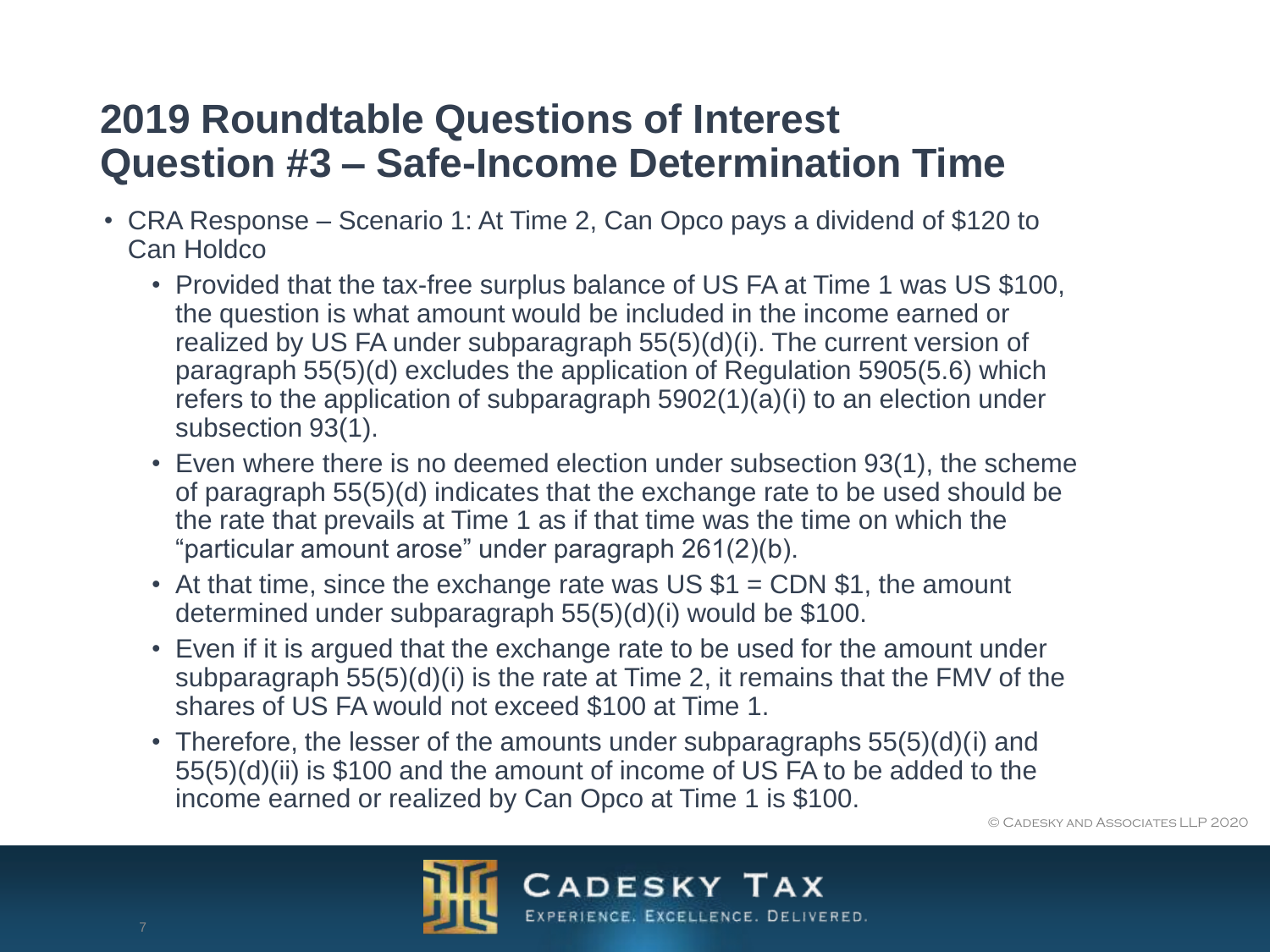- CRA Response Scenario 2: At Time 2, Can Opco pays a dividend of \$100 to Can Holdco
	- If US FA pays a dividend of US \$100 to Can Opco at Time 2, Can Opco would include \$100 in its income based on the application of subsection 261(2).
	- If the FMV of the shares of Can Opco is equal to \$100 at Time 2, there is a reduction of \$100 of the capital gain on the shares of Can Opco that could have been realized on a disposition at FMV of the shares of Can Opco at that time as a result of the payment of the dividend.
	- The question is whether the dividend of \$100 exceeds the amount of income earned or realized by Can Opco at Time 1, that could reasonably be considered to contribute to the capital gain of \$100.
	- In the calculation of the income earned or realized by Can Opco at Time 1, there can be added, under paragraph 55(5)(d), an amount equal to the lesser of:
		- The tax-free surplus balance of US FA at Time 1, and
		- The FMV of the shares of US FA at Time 1.

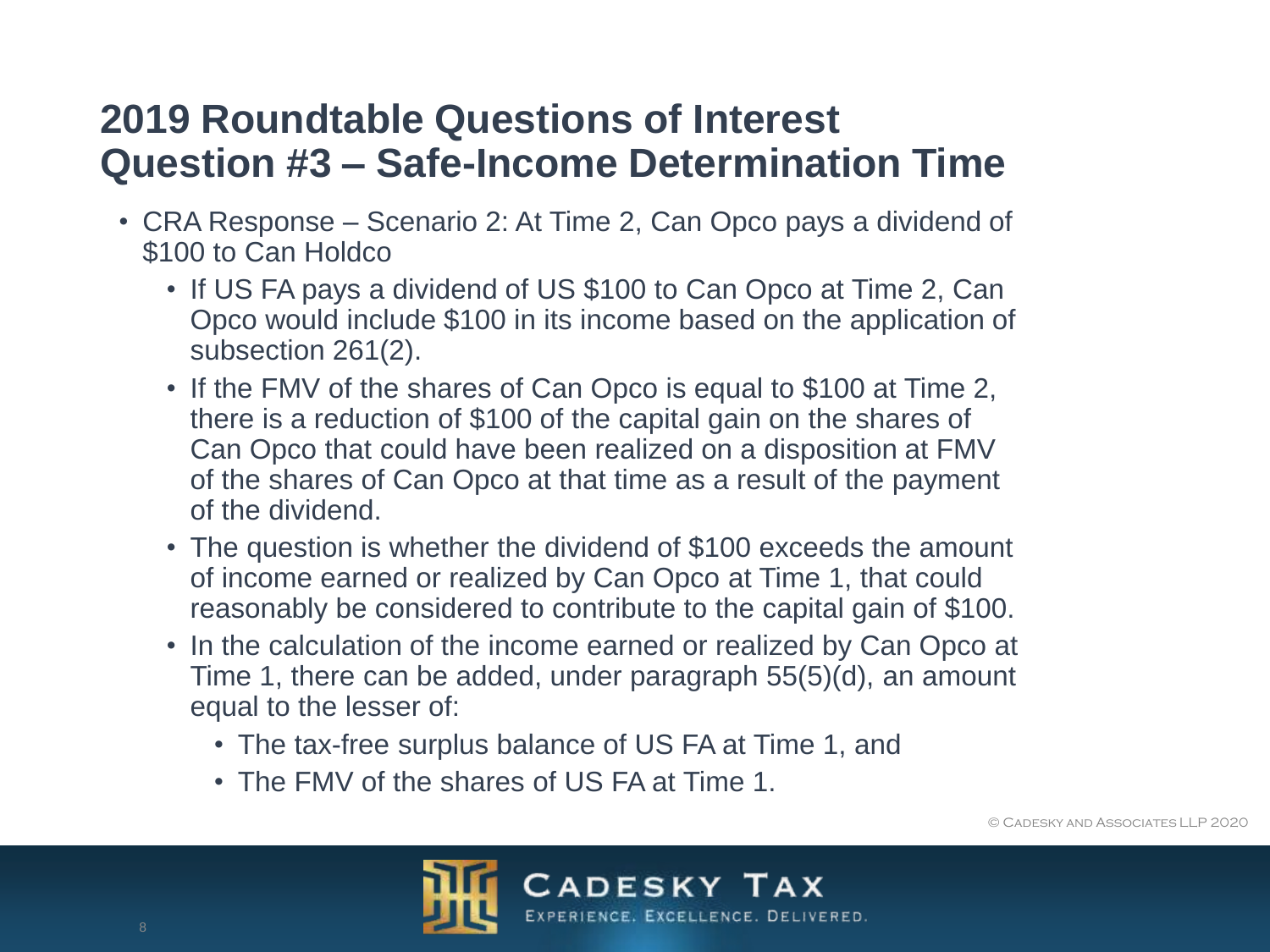- CRA Response Scenario 2: At Time 2, Can Opco pays a dividend of \$100 to Can Holdco
	- Provided that the tax-free surplus balance of US FA at Time 1 was US \$100, as indicated in Scenario 1, the amount determined under subparagraph 55(5)(d)(i) would be \$120 because the exchange rate was  $US $1 = CDN $1.2$  at that time.
	- The FMV of the shares of US FA would also be \$120 at Time 1.
	- Therefore, the lesser of the amounts under subparagraphs 55(5)(d)(i) and 55(5)(d)(ii) is \$120 and the amount of income of US FA to be added to the income earned or realized by Can Opco at Time 1 is \$120.
	- Because the gain that could be realized on a disposition of the shares of Can Opco immediately before the dividend, i.e., at Time 2, is \$100, the income earned or realized by Can Opco that can reasonably be considered to contribute to the accrued gain of \$100 on the shares of Can Opco is limited to \$100.
	- The dividend paid by Can Opco of \$100 would not exceed the amount determined to be the income earned or realized by Can Opco of \$100.

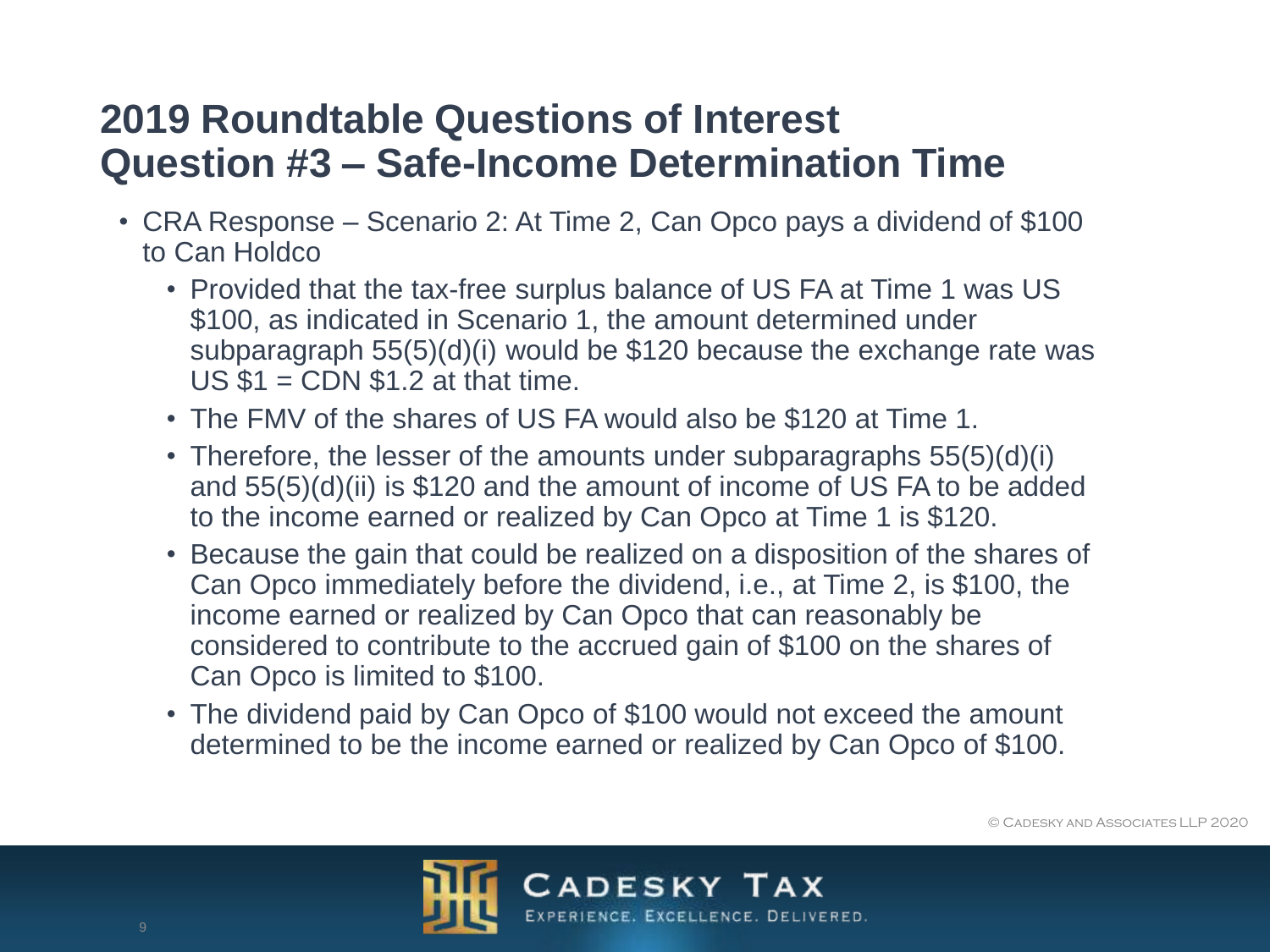## **Question #4 – Interaction between paragraphs 84.1(1)(b) and 129(1)(a)**

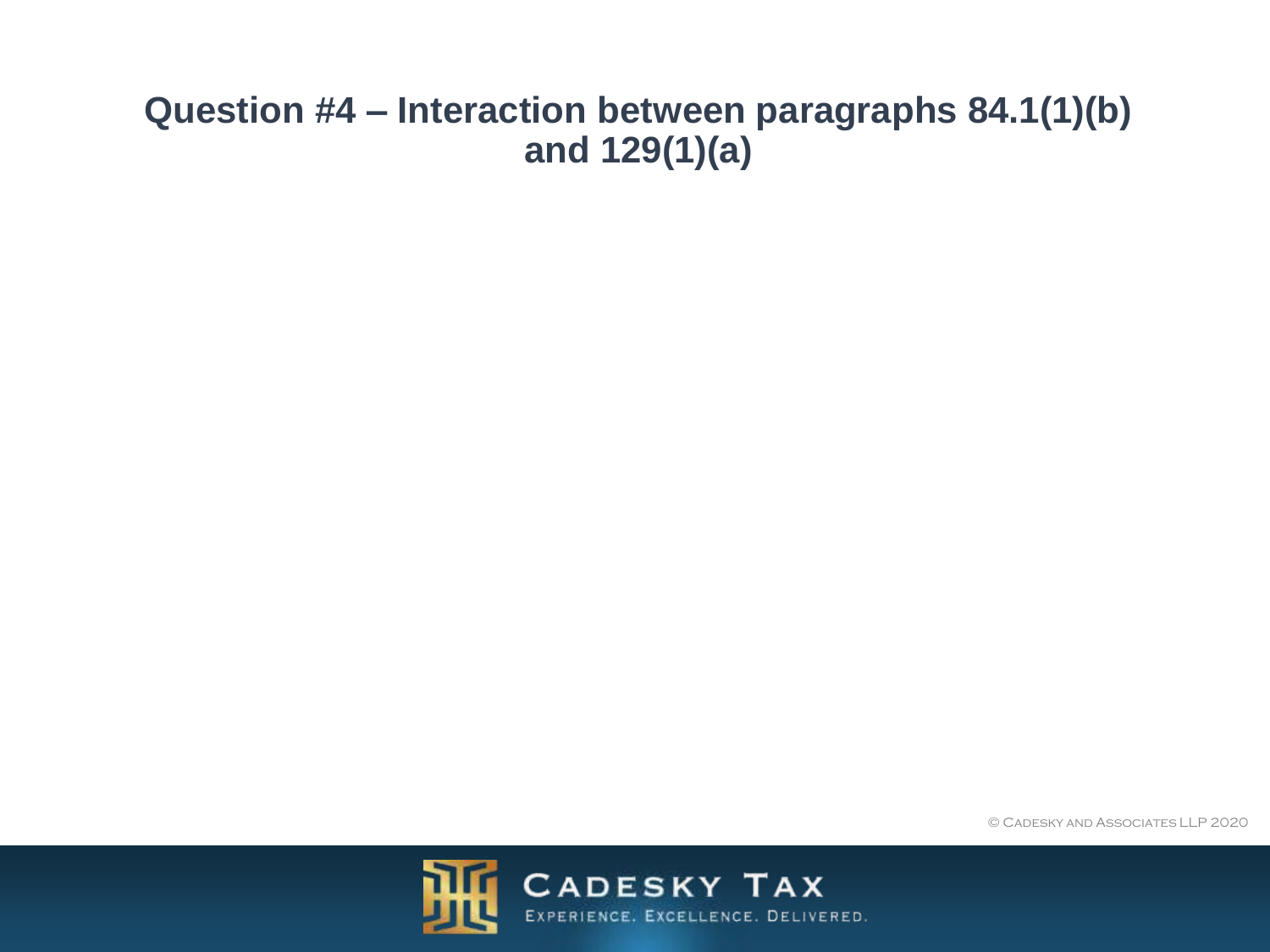# **2019 Roundtable Questions of Interest Question #4 – Interaction between paragraphs 84.1(1)(b) and 129(1)(a)**

- Question *Would the CRA still apply the position expressed in technical interpretation 2002-0128955 in situations similar to the one described below?*
- Facts:
	- Mr. A is married to Mrs. A;
	- Both individuals are resident in Canada;
	- Mr. A owns all of the issued and outstanding shares of the capital stock of Opco 1;
	- Mr. A and Mrs. A each own 50% of the issued and outstanding shares of the capital stock of Opco 2;
	- Opco 1 and Opco 2 are both private corporations as that expression is defined in subsection 89(1); and
	- Mr. A transfers his shares of the capital stock of Opco 1 to Opco 2 in consideration for a note.



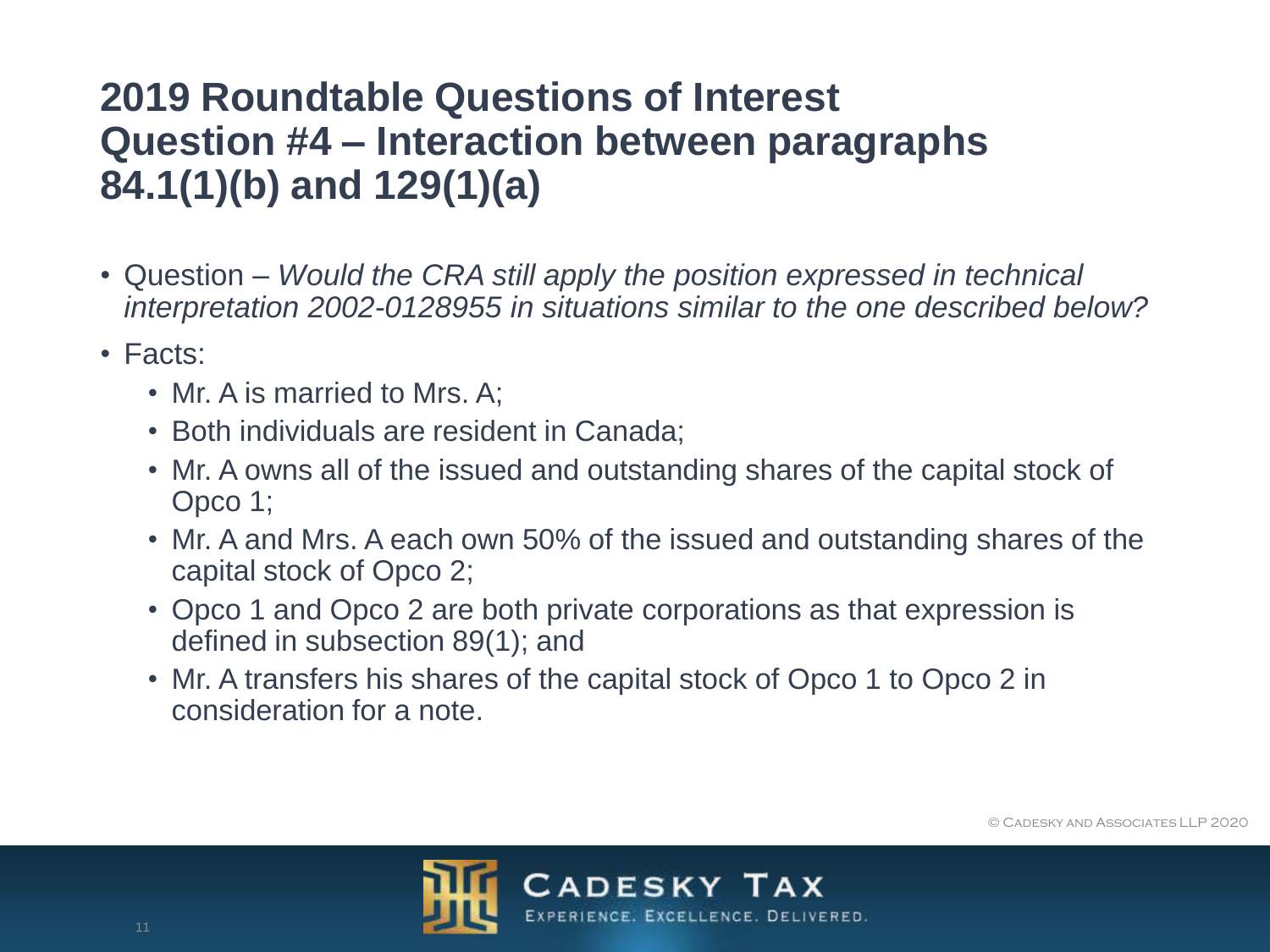# **2019 Roundtable Questions of Interest Question #4 – Interaction between paragraphs 84.1(1)(b) and 129(1)(a)**

- Paragraph 84.1(1)(b) applies and a dividend is deemed to have been paid by Opco 2 to Mr. A and received by him from Opco 2 at the time of the disposition
- Paragraph 129(1)(a) states that Opco 2 may obtain a dividend refund in respect of taxable dividends paid on shares of its capital stock in its taxation year and at the time it was a private corporation.
- Technical Interpretation 2002-0128955 the CRA took the position that a corporation is not entitled to a dividend refund under paragraph 129(1)(a) with respect to a dividend it is deemed to have paid under paragraph 84.1(1)(b).

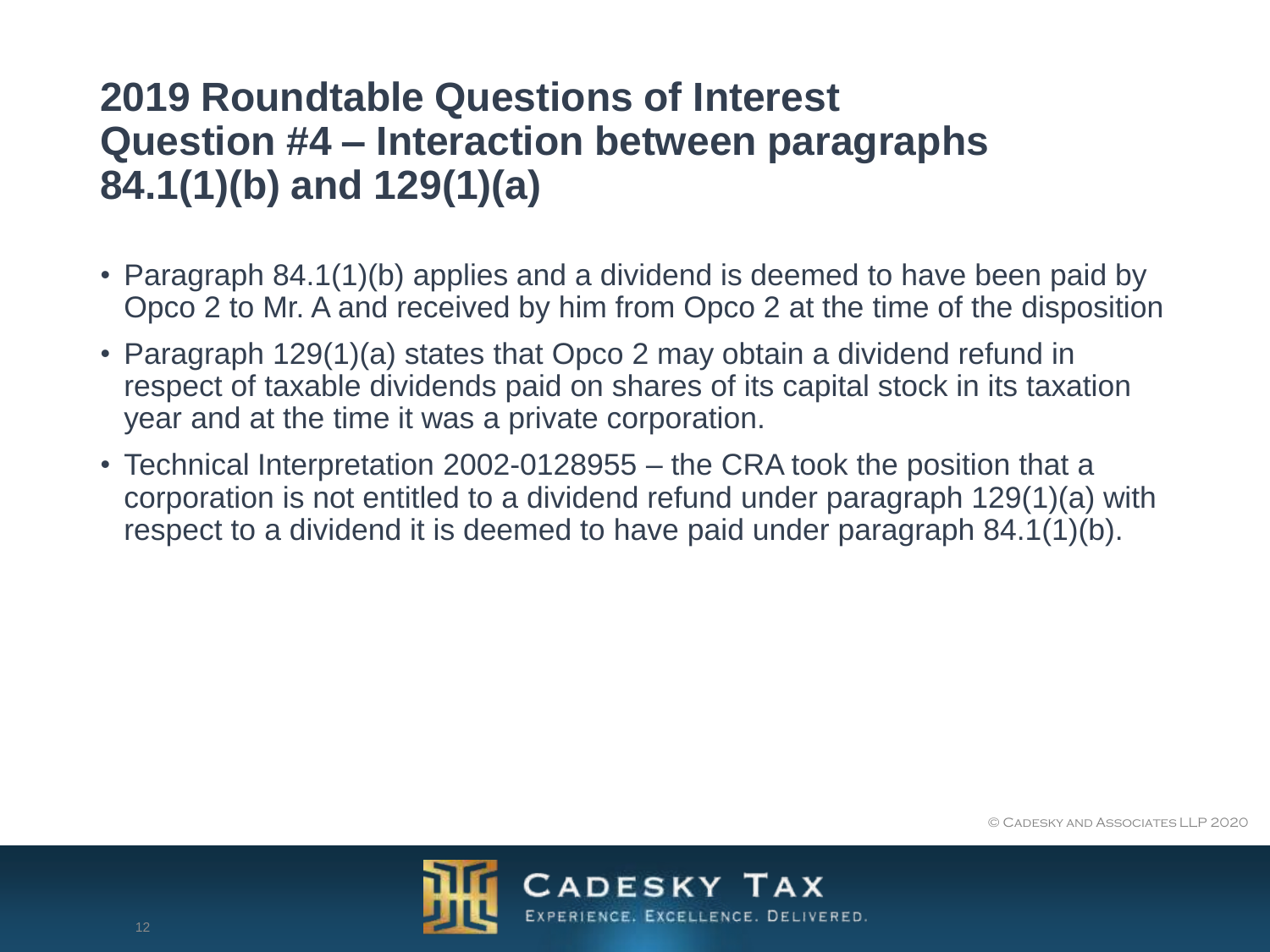# **2019 Roundtable Questions of Interest Question #4 – Interaction between paragraphs 84.1(1)(b) and 129(1)(a)**

- CRA Response:
	- The technical interpretation no longer represents the CRA's position on this issue.
	- The granting of a dividend refund to a corporation deemed by paragraph 84.1(1)(b) to have paid a dividend provides an outcome that is more in accordance with the integration principle embedded in the Act.



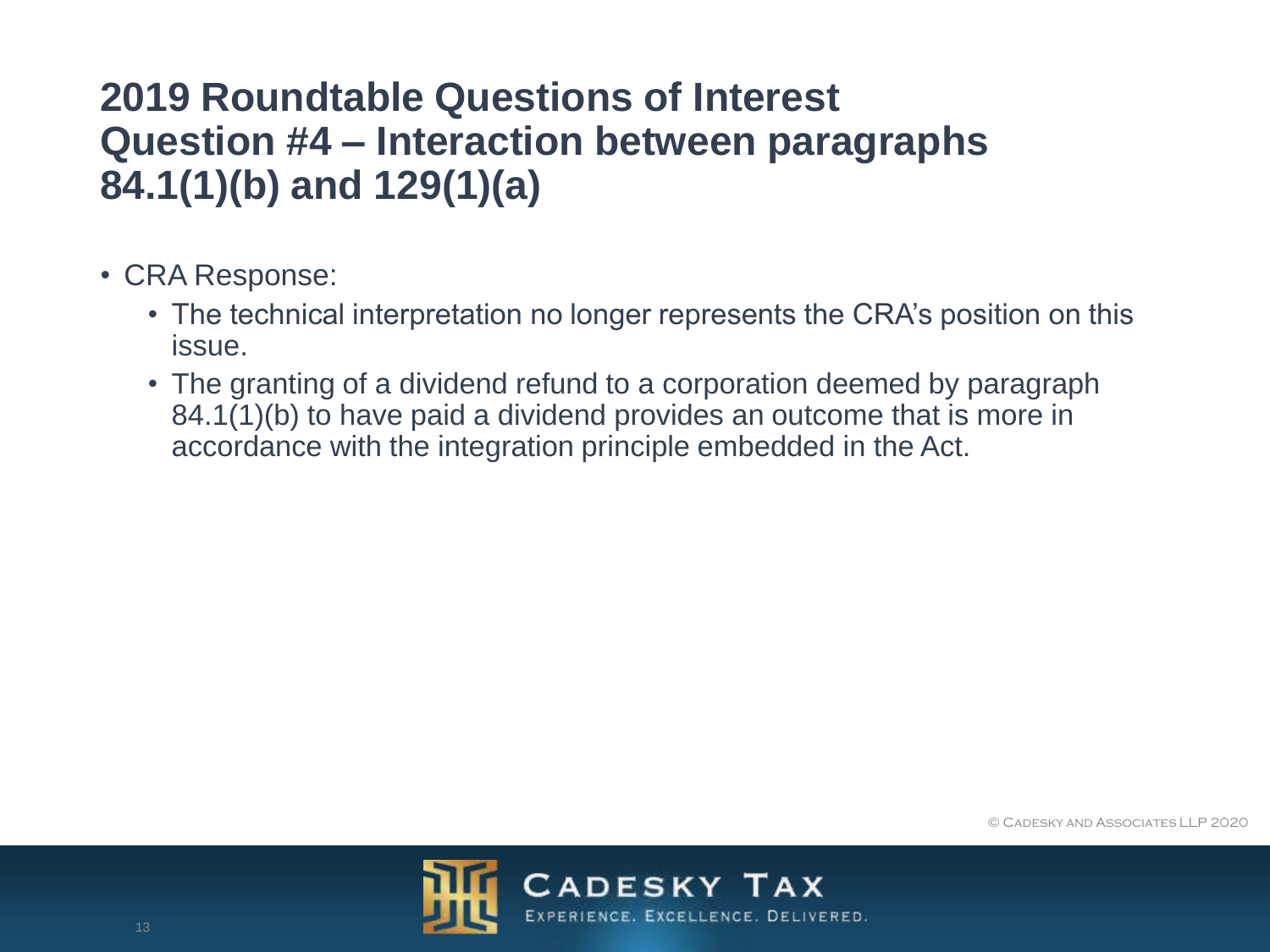### **Question #5 – Section 212.1 and Post-mortem "Pipeline" Transactions**

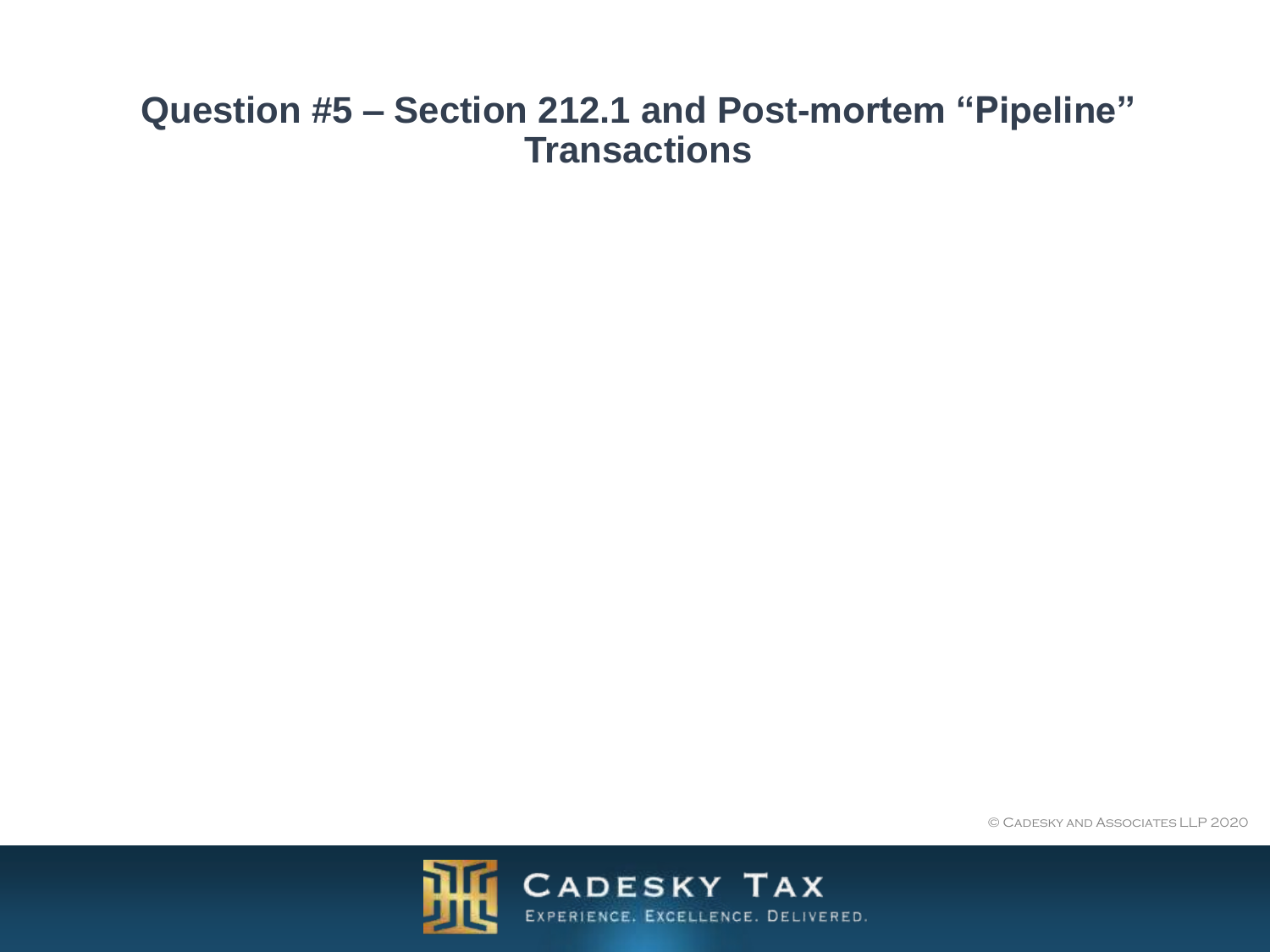# **2019 Roundtable Questions of Interest Question #5 – Section 212.1 and Post-mortem "Pipeline" Transactions**

• Question – *In situations where section 84.1 would not apply because a trust has full ACB in a Canco's shares, would the CRA seek to apply section 212.1 based on a technical application of the "look-through" rules, even though the non-share consideration received by the trust does not exceed the ACB of the shares that are disposed?*



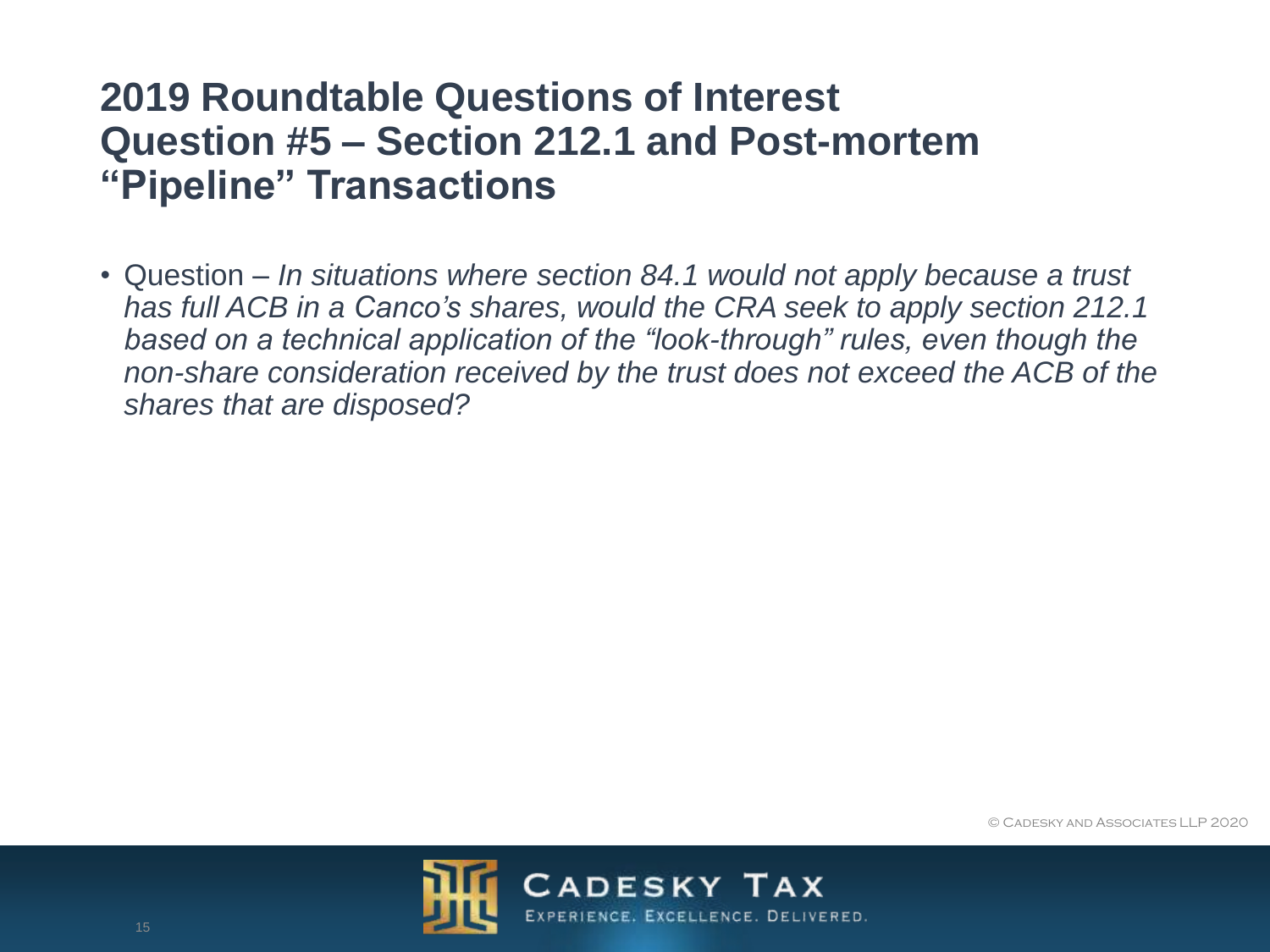# **2019 Roundtable Questions of Interest Question #5 – Section 212.1 and Post-mortem "Pipeline" Transactions**

- CRA Response:
	- Paragraph 212.1(6)(b) may apply in respect of dispositions of shares by any type of Canadian resident trust. However, the Department of Finance is prepared to recommend to the Minister of Finance that the Act be amended to exclude certain transactions from the application of paragraph 212.1(6)(b).
	- The excluded transactions would be dispositions of shares by a Canadian resident graduated rate estate (as defined in subsection 248(1)) of an individual who was resident in Canada immediately before the individual's death, *provided that* those shares were acquired by the estate on and as a consequence of the individual's death. The Department of Finance intends to recommend that this proposed amendment apply to dispositions after February 26, 2018.

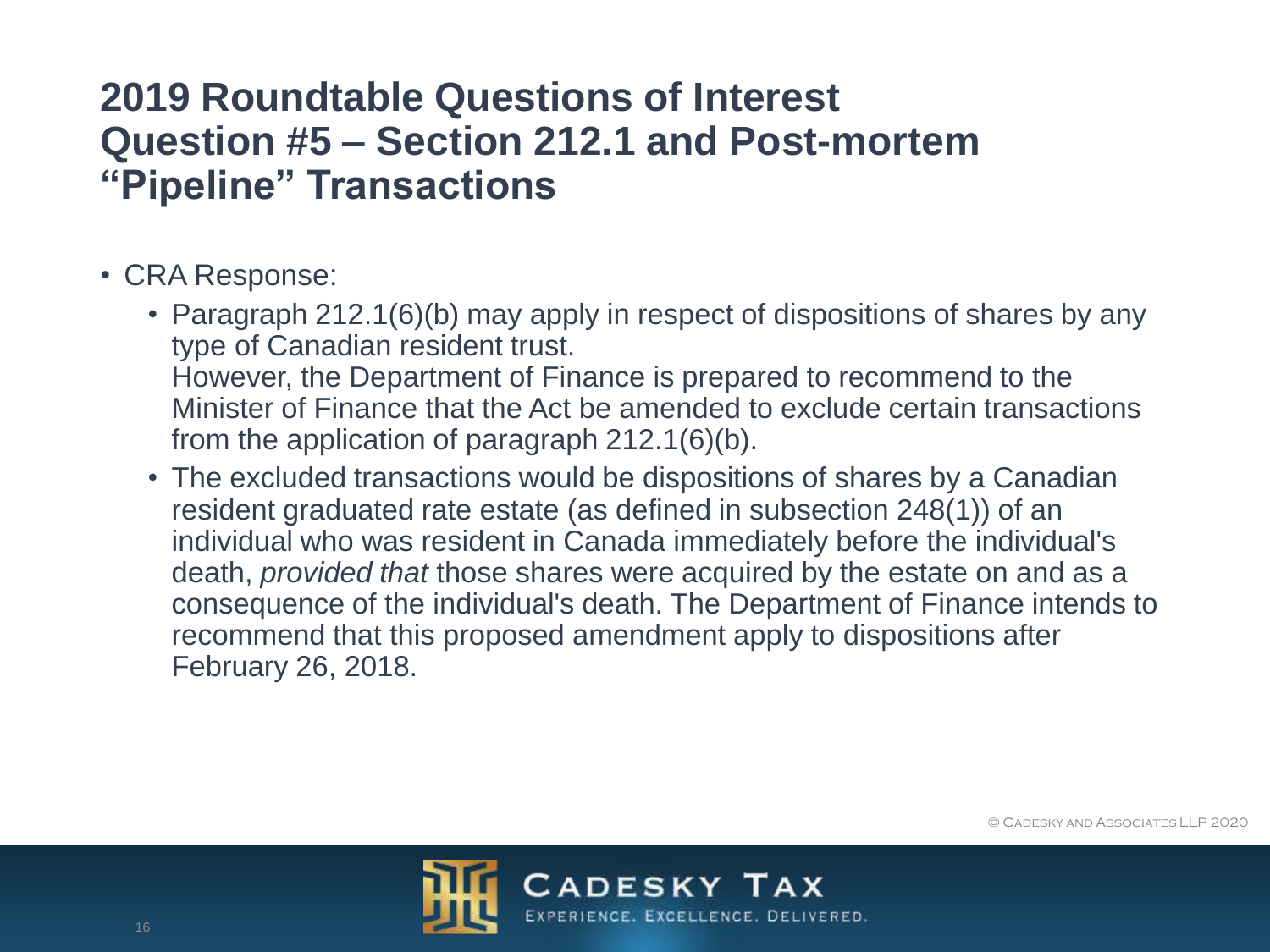**Question #6 – Distributions of Property by a Canadian Resident Trust to a Canadian Corporation that is Wholly Owned by One or More Non-Residents**



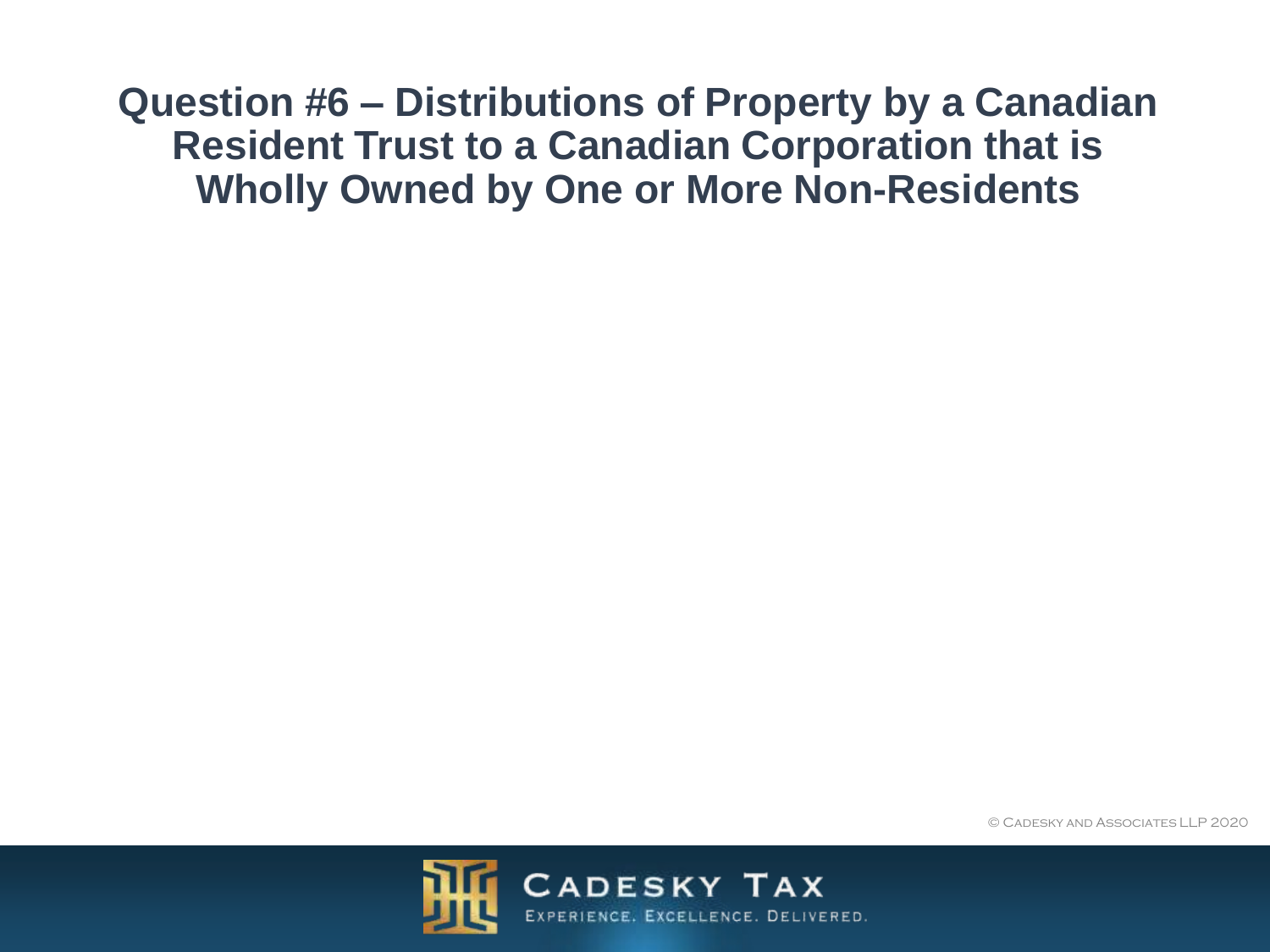- Question *Based on the following facts does the CRA agree with conclusion that the Property will be transferred out of the Trust on a tax-deferred basis pursuant to subsection 107(2)?*
- Facts:
	- The trustees of a Canadian resident discretionary family trust (the "Trust") are planning to distribute all or a portion of the Trust's property (the "Property") to one or more of its beneficiaries in advance of the Trust's 21st anniversary.
	- The Property is taxable Canadian property, as defined in subsection 248(1), but is not property described in subparagraphs 128.1(4)(b)(i) to (iii) nor a share of the capital stock of a non-resident-owned investment corporation.
	- The beneficiaries of the Trust that are intended to receive the Property are natural persons who are non-residents of Canada at the relevant time ("NR beneficiaries").

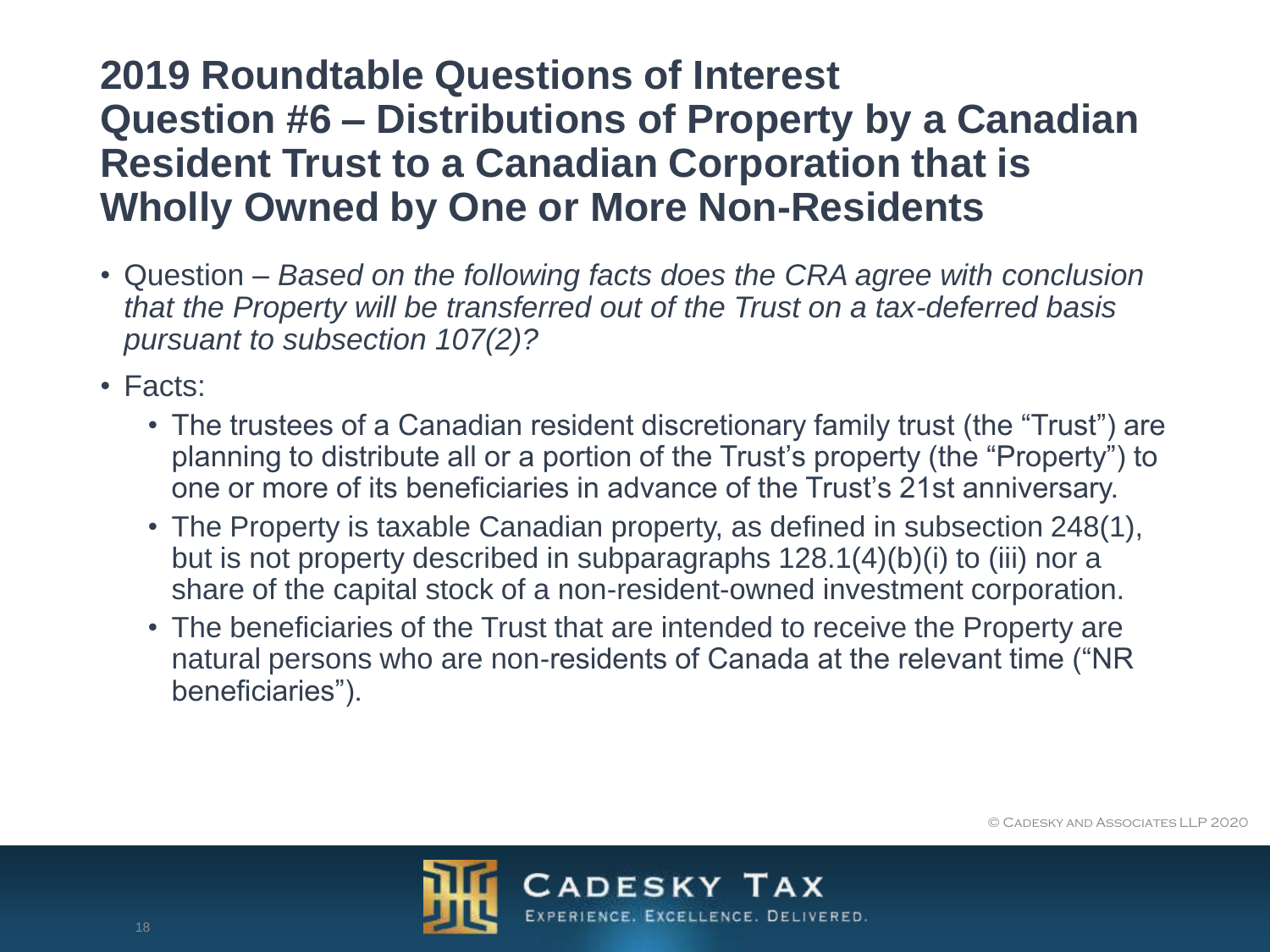- Facts:
	- Instead of distributing the Property to the NR beneficiaries directly, the trustees propose to distribute the Property, on a tax-deferred basis pursuant to subsection 107(2), to one or more Canadian corporations ("Canco") that are wholly owned by one or more of the NR beneficiaries, and that are beneficiaries of the Trust.
	- The result is that the Property will no longer be held by the Trust and as such will not be subject to the 21-year deemed disposition rule.
	- In addition, since the Property will be distributed to one or more Canadian resident corporations, subsection 107(5) should not be applicable.
	- Therefore, the Property will be transferred out of the Trust on a taxdeferred basis pursuant to subsection 107(2).

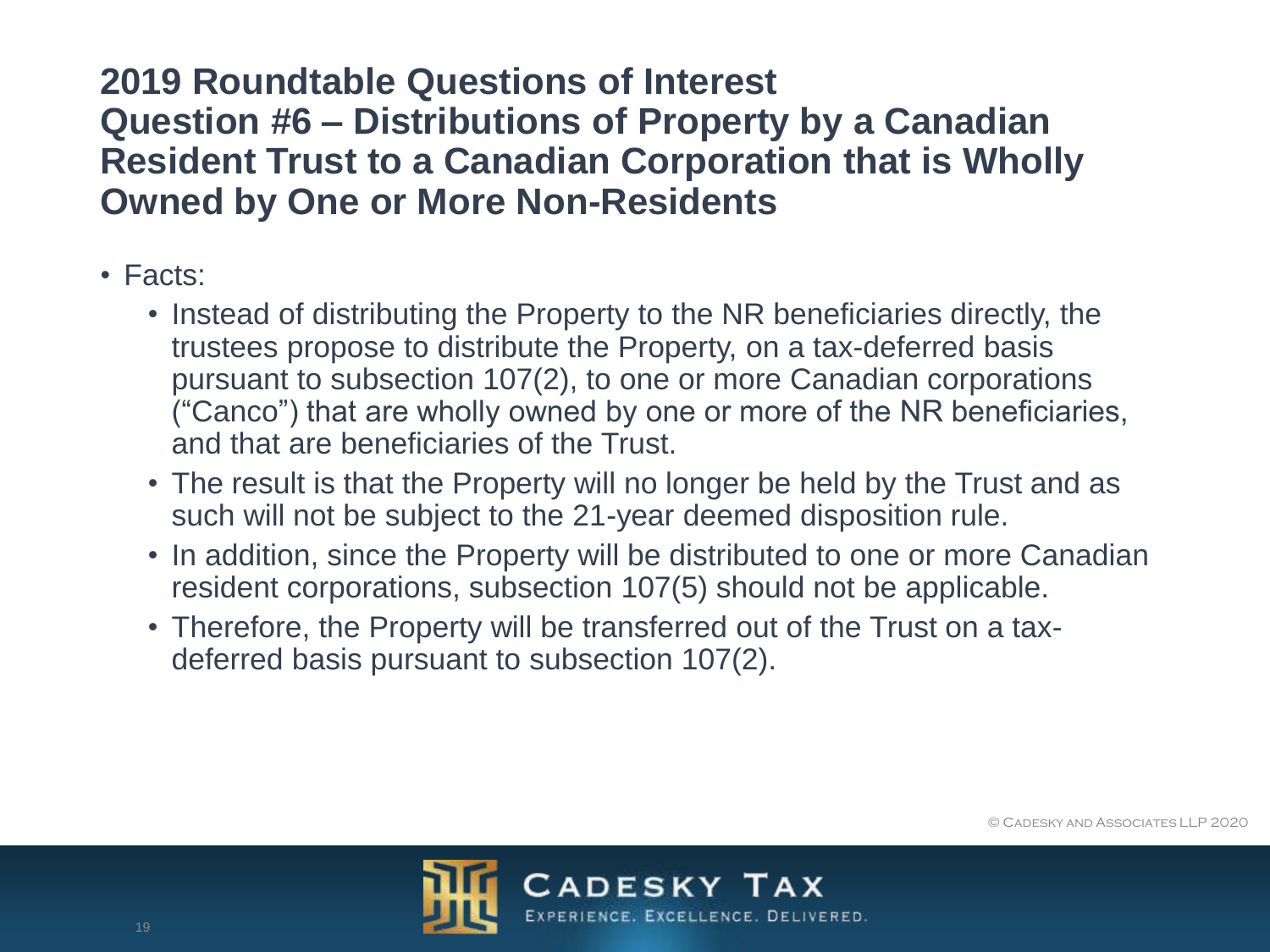- CRA Response:
	- If the Property distributed to Canco constitutes taxable Canadian property, other than a property described in subparagraphs 128.1(4)(b)(i) to (iii) or a share of the capital stock of a non-resident-owned investment corporation, such transactions would result in a misuse or abuse of subsections 107(2), (2.1) and (5).
	- Subsections 107(2.1) and (5) effectively result in the immediate realization of capital gains on property distributed to non-residents over which Canada does not retain the absolute right to tax without restriction.
	- The intention of subsection 107(5) is to ensure that Canada maintains the ability to tax capital gains that accrue during the period that property is held by a Canadian resident trust and that the transactions described herein are not consistent with this intention.

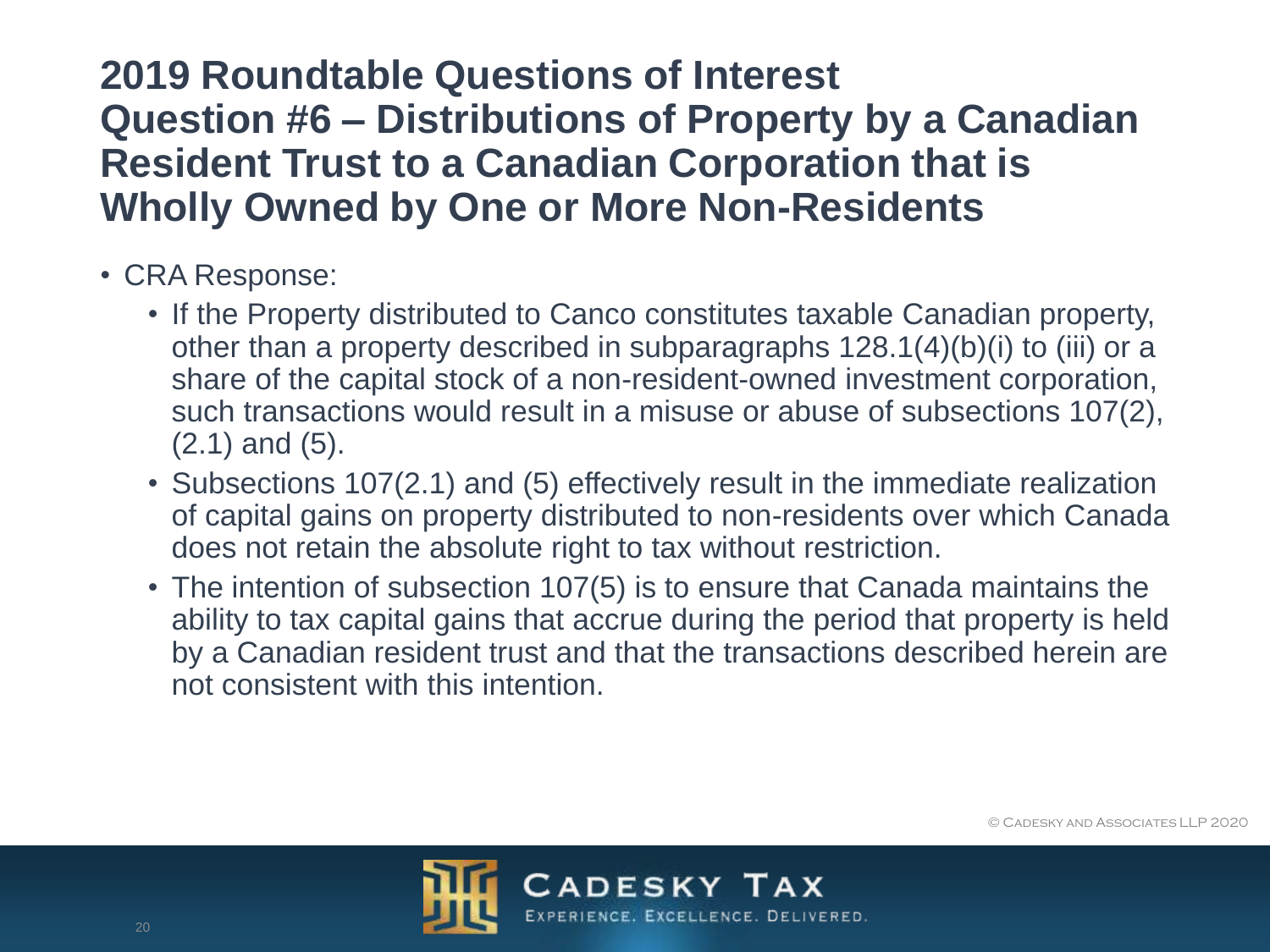- CRA Response:
	- **NOTE:** The CRA will consider the application of the GAAR when faced with a similar set of transactions unless substantial evidence supporting its non-application is provided.
	- In addition to the specific transactions described herein, it is the CRA's view that the GAAR may be applicable in respect of other situations involving the distribution of property from a family trust to a Canadian corporation with one or more non-resident shareholders.
	- For instance, it is the CRA's view that it would be appropriate to consider that the same conclusion would apply regardless of whether or not the transactions are being undertaken to avoid the 21-year deemed disposition rule in subsection 104(4)
	- Accordingly, unless substantial evidence supporting the non-application of GAAR is provided, the CRA will not provide any Advance Income Tax Ruling where such structure is proposed to be put in place.

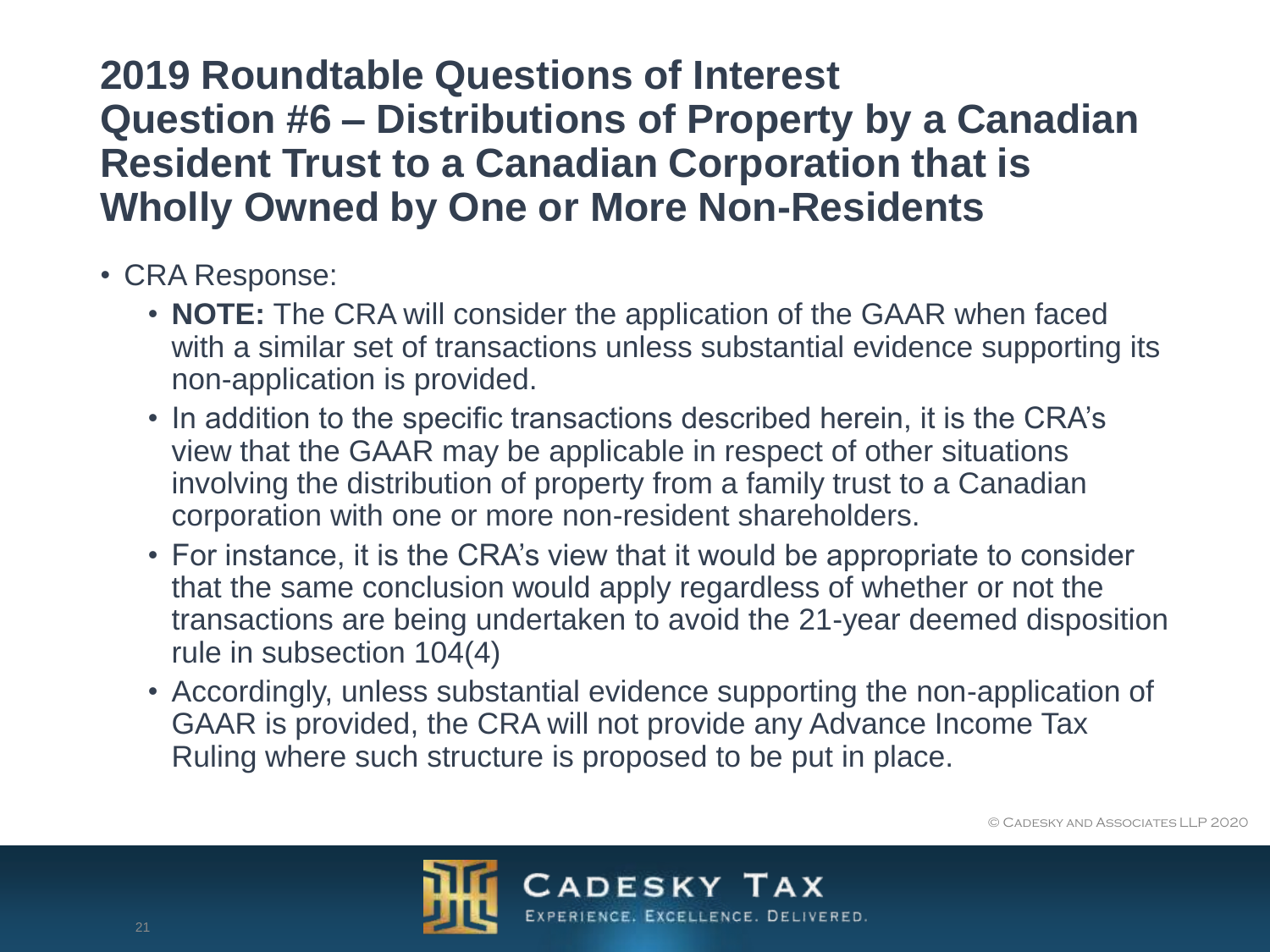# **Question #7 – TOSI and Inherited Property**



**moodystax.com**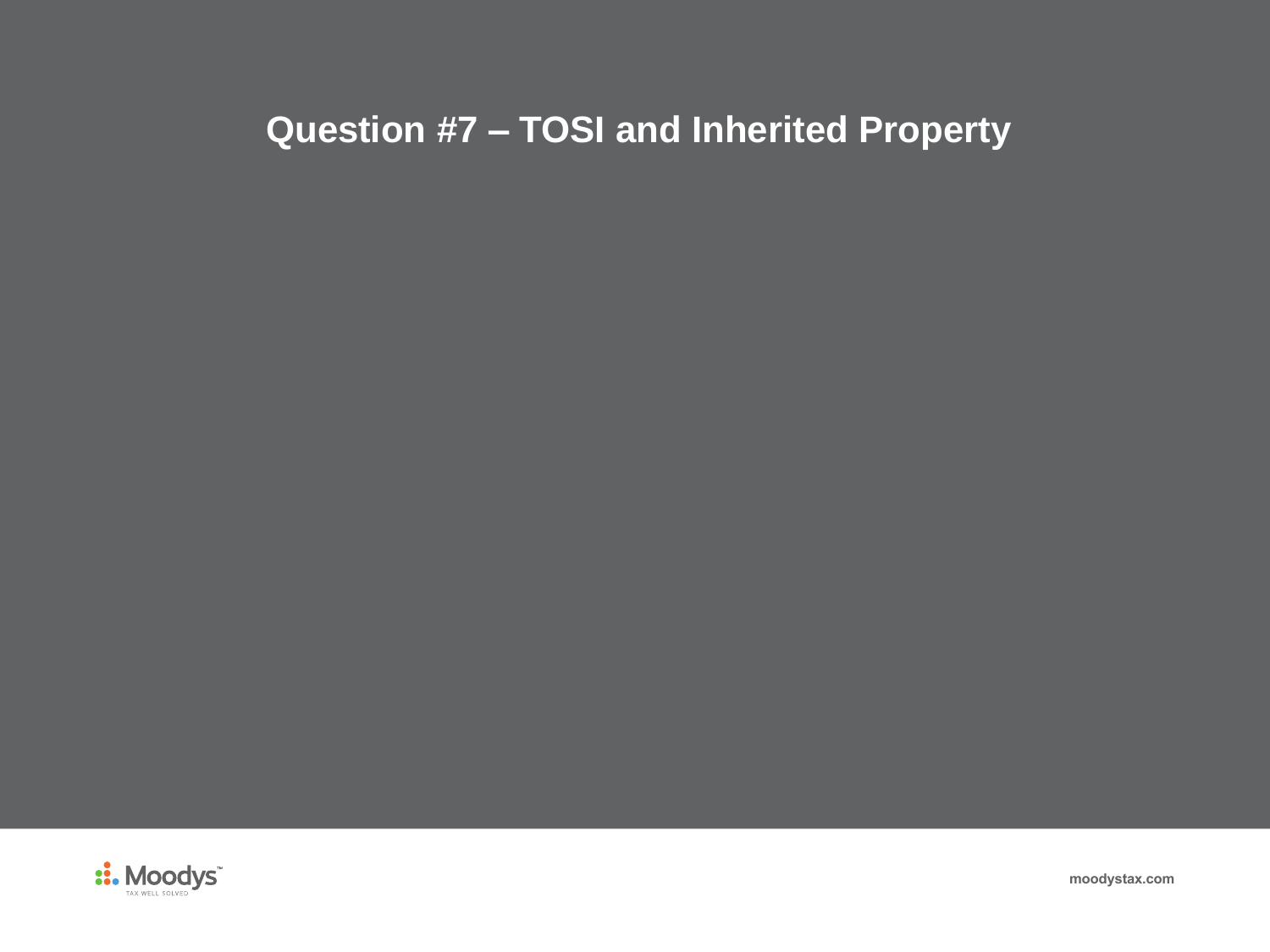- Facts:
	- Mr. X owns 100,000 voting preference shares of a corporation ("Investco").
	- The common shares of Investco are non-voting and are held by a discretionary inter vivos trust (the "Family Trust").
	- The settlor of the Family Trust is Mr. X.
	- The trustees of the Family Trust are Mr. X and two arm's length third parties.
	- The beneficiaries of the Family Trust include Ms. X, Ms. Y and Ms. Z.
	- Ms. X is Mr. X's spouse. Ms. Y and Ms. Z are the children of Mr. X and Ms. X.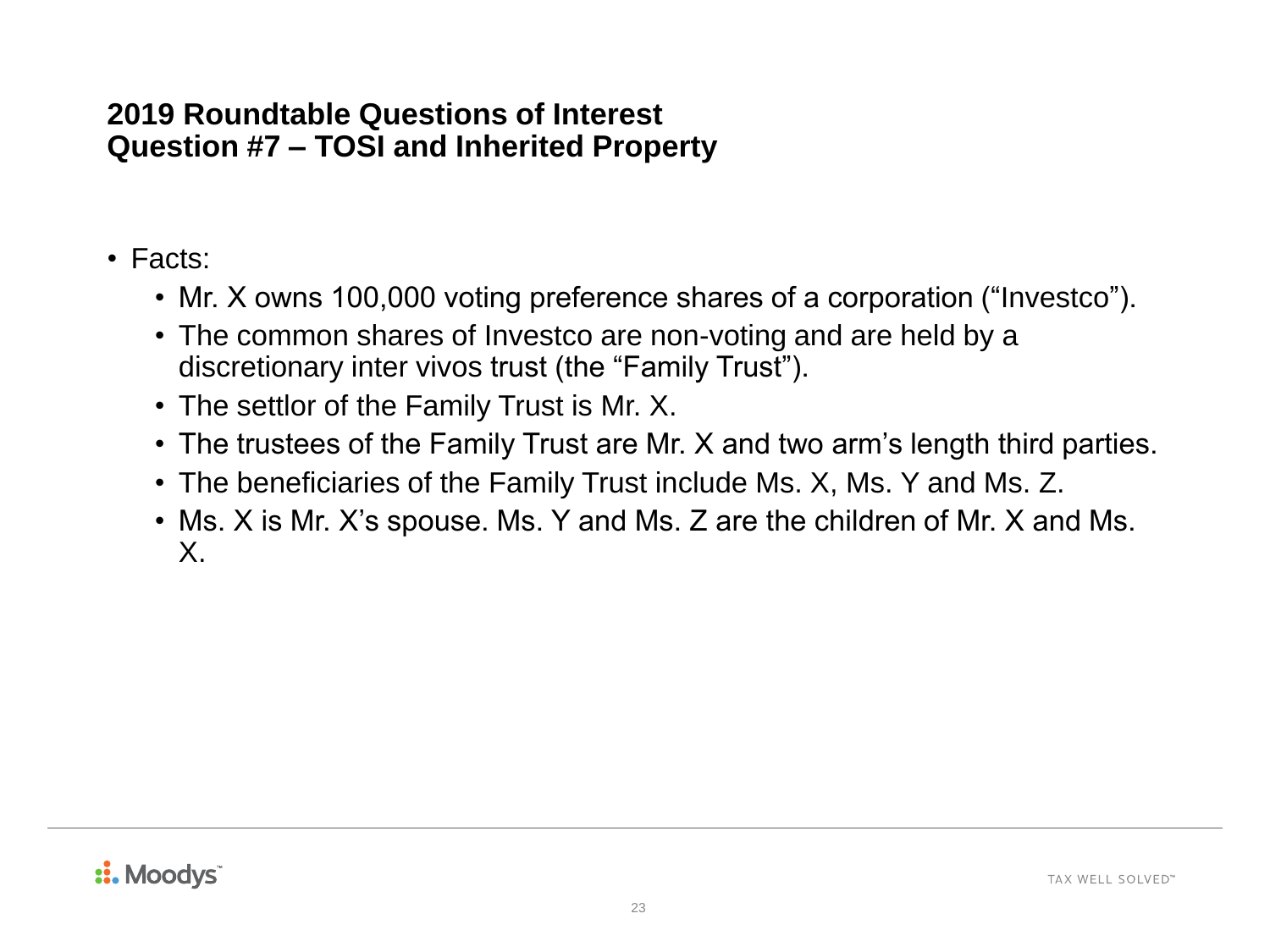- Facts (continued):
	- The Family Trust acquired its common shares of Investco as a result of an estate freeze.
	- The terms of the Family Trust include the restrictions described in subsection 74.4(4). But for such restrictions, subsection 74.4(2) would have applied to Mr. X as a result of the freeze.
	- None of the other attribution rules in sections 74.1 to 74.3 and subsection 75(2) will apply.
	- Mr. X, Ms. X, Ms. Y and Ms. Z are now all over age 18.
	- Each of Mr. X, Ms. X, Ms. Y and Ms. Z is a "specified individual."
	- Investco's business is carried on by Mr. X and Ms. Y. Mr. X and Ms. Y are each a "source individual"
	- Investco's business is a "related business" with respect to Mr. X, Ms. X, Ms. Y and Ms. Z.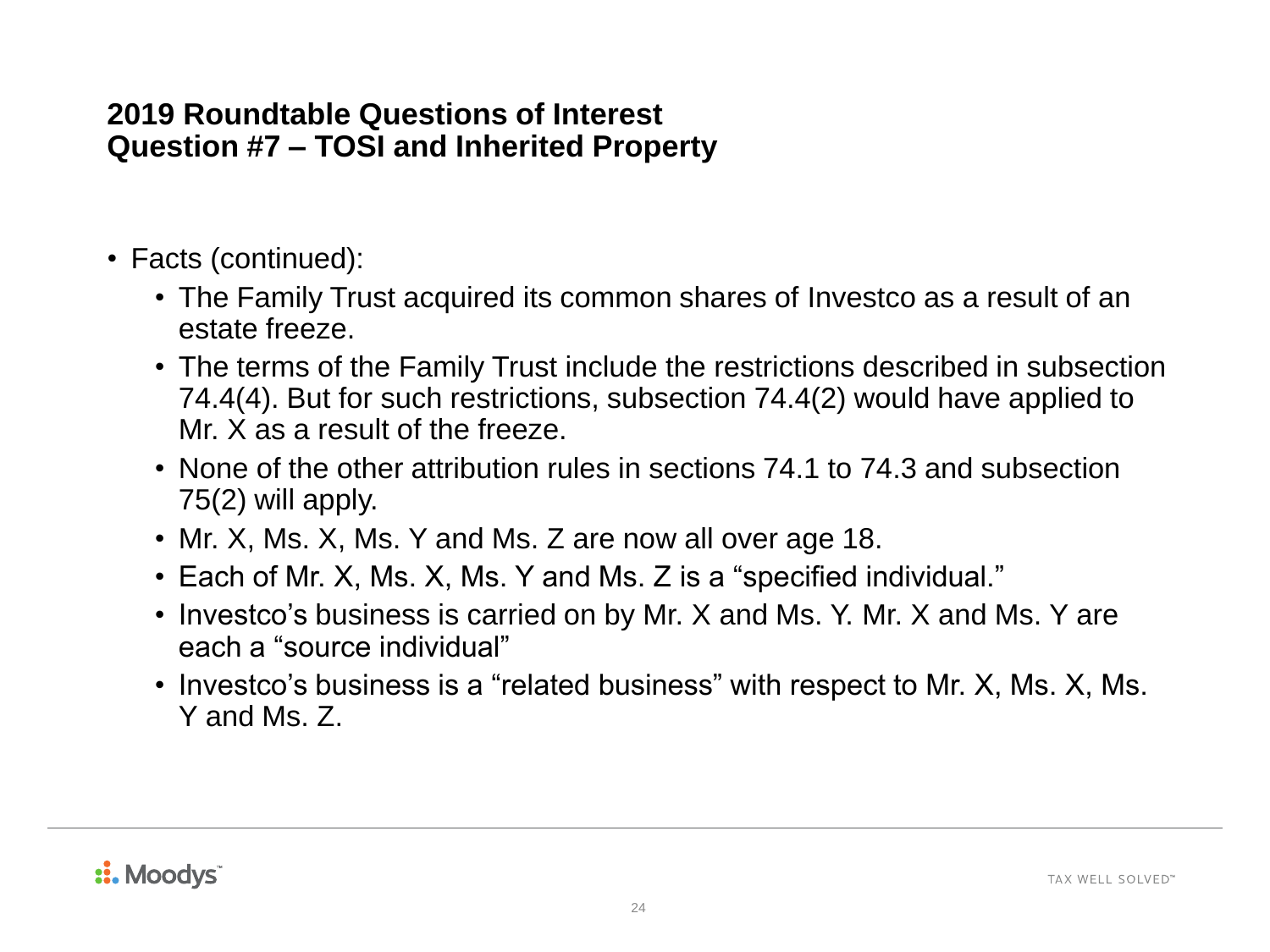- Facts (continued):
	- Mr. X has worked in Investco's business on average for more than 20 hours per week a year for more than five years.
	- In Year 1, Mr. X passes away.
	- Pursuant to the terms of Mr. X's will, Mr. X leaves:
		- 1 preference share to Ms. Y,
		- 1 preference share to Ms. Z, and
		- 999,998 preference shares to Ms. X.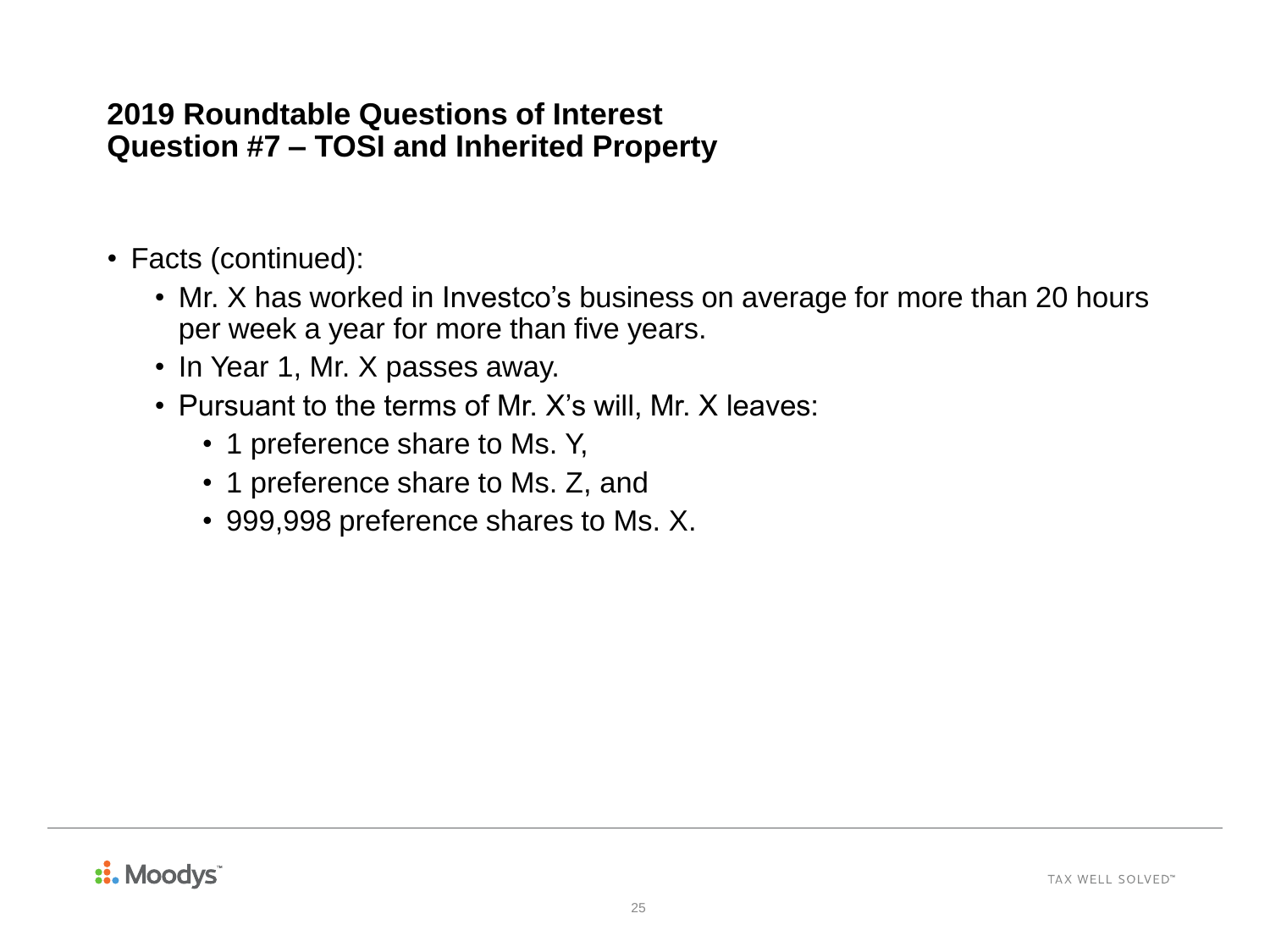- Facts (continued):
	- In Year 2, Investco pays a dividend on its common shares.
	- The Family Trust pays the dividend to Ms. Z in the year and makes a designation in respect of Ms. Z under subsection 104(19).
	- The Family Trust deducts the amount of the dividend from its income under subsection 104(6) and the amount is included in Ms. Z's income as a dividend received on the Investco common shares under subsections 104(13) and (19).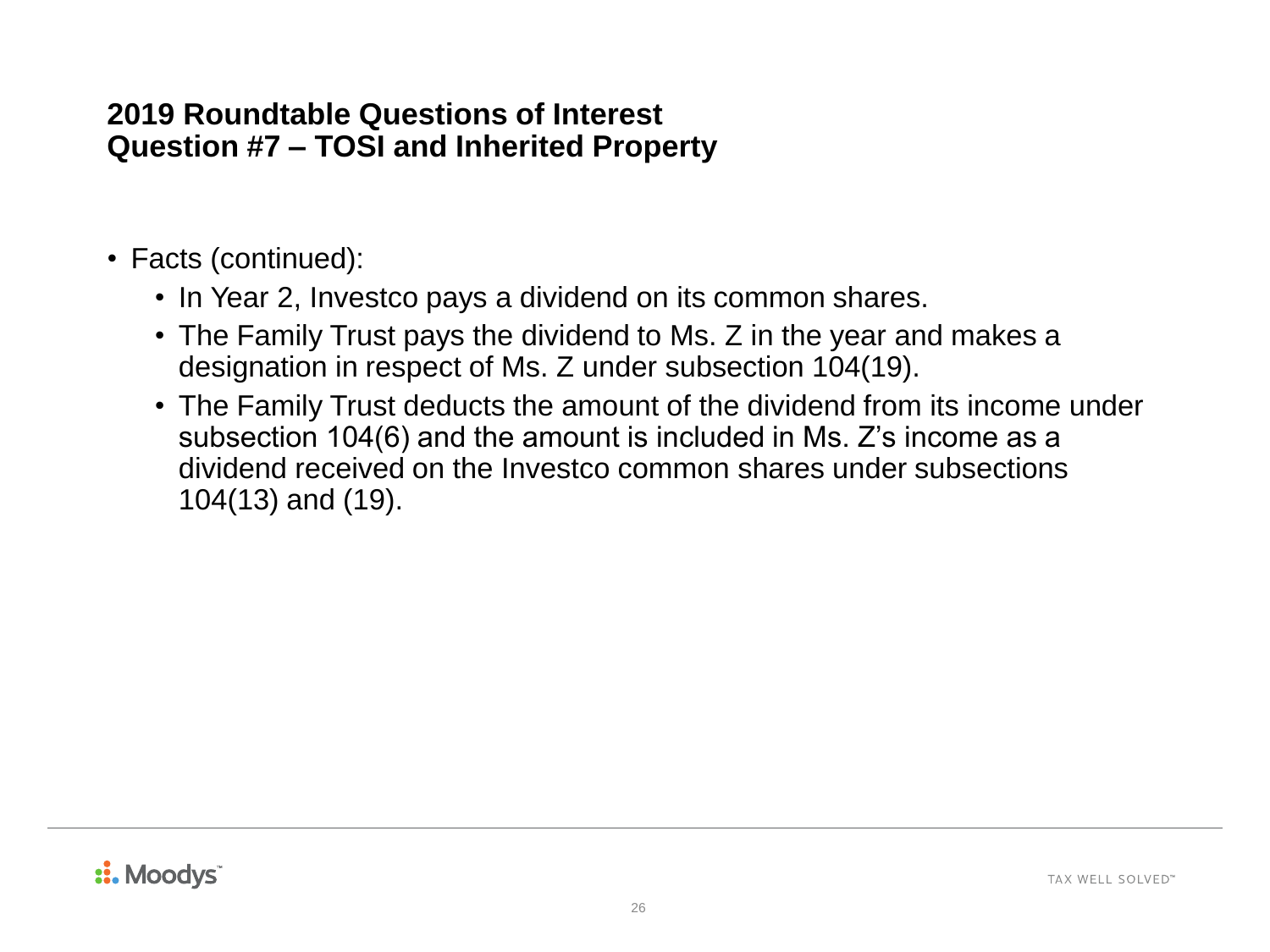- Facts (continued):
	- The amount of the dividend included in Ms. Z's income will be split income and will be subject to the tax on split income (TOSI) under subsection 120.4(2) unless such amount is an "excluded amount" in respect of Ms. Z.
	- Because Mr. X worked on average at least 20 hours per week during the portion of the year the business operates for more than 5 years, Investco's business is an excluded business of Mr. X.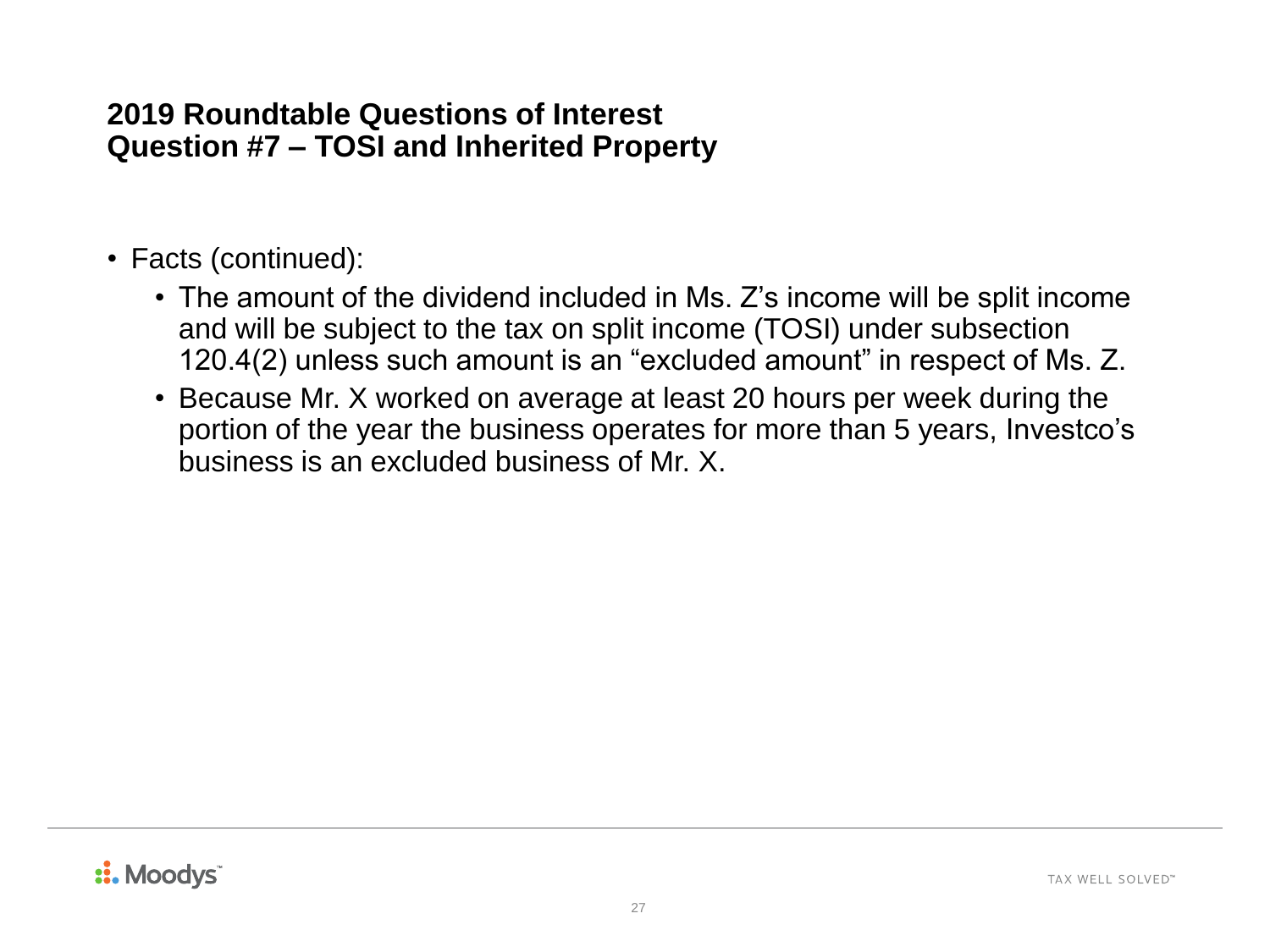# **Question #7A – TOSI and Inherited Property**



**moodystax.com**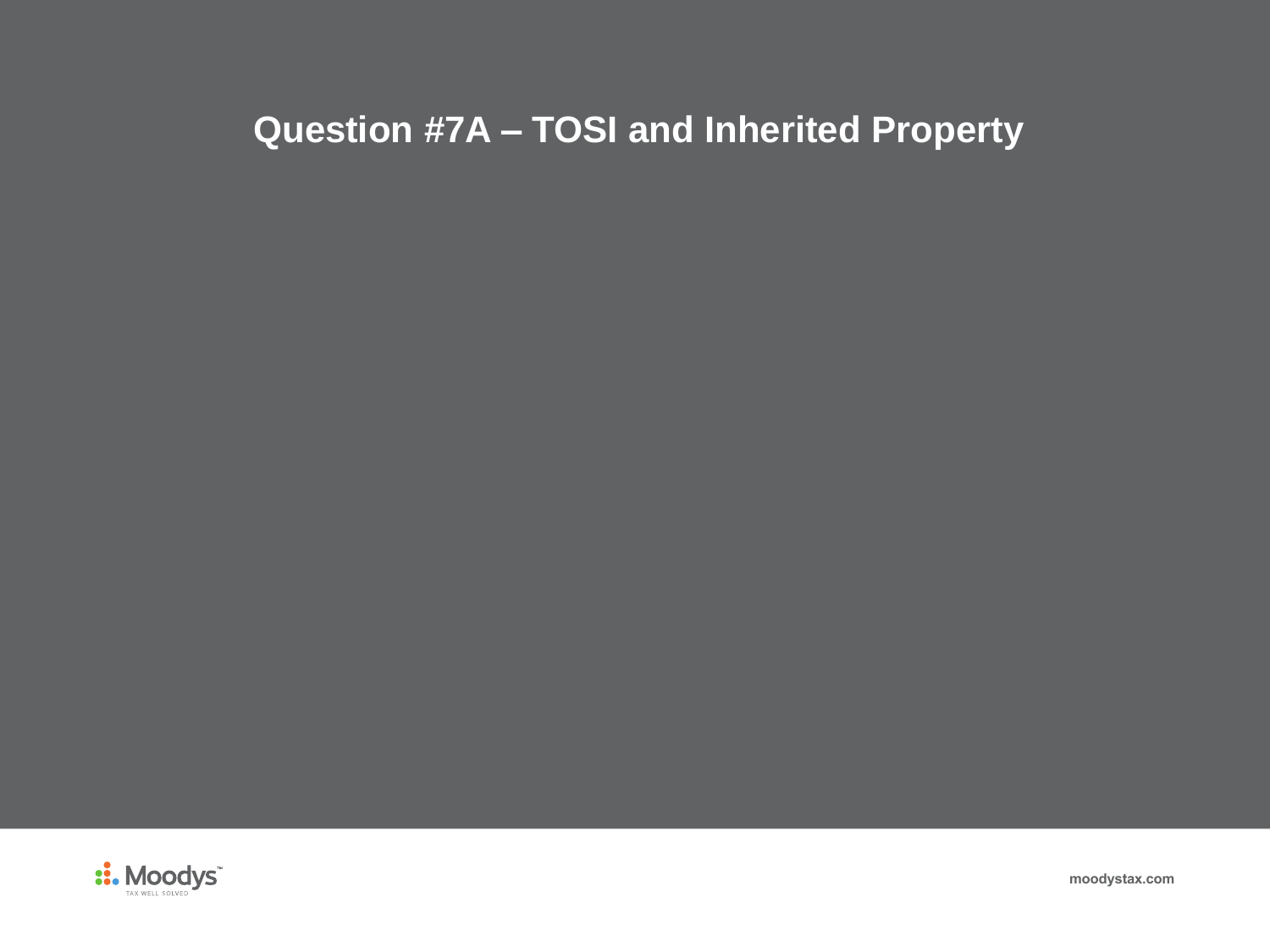- Question *Would the taxable dividend deemed to be received by Ms. Z be an excluded amount because it is an amount derived directly or indirectly from an "excluded business" of Ms. Z taking into consideration the application of the deeming rule in subparagraph 120.4(1.1)(b)(ii)?*
- CRA Response:
	- Because the dividend is in respect of the common shares of Investco, subparagraph 120.4(1.1)(b) would not apply because such shares are owned by the Family Trust and were not acquired by or for the benefit of Ms. Z as a consequence of the death of Mr. X.
	- As a result, the taxable dividends deemed to be received by Ms. Z on the common shares of Investco will not be an excluded amount by reason of being an amount derived directly or indirectly from an excluded business in respect of Ms. Z.
	- The taxable dividend may fall within another category of excluded amount. If not, then the taxable dividend will be included in computing Ms. Z's split income and will be subject to the TOSI.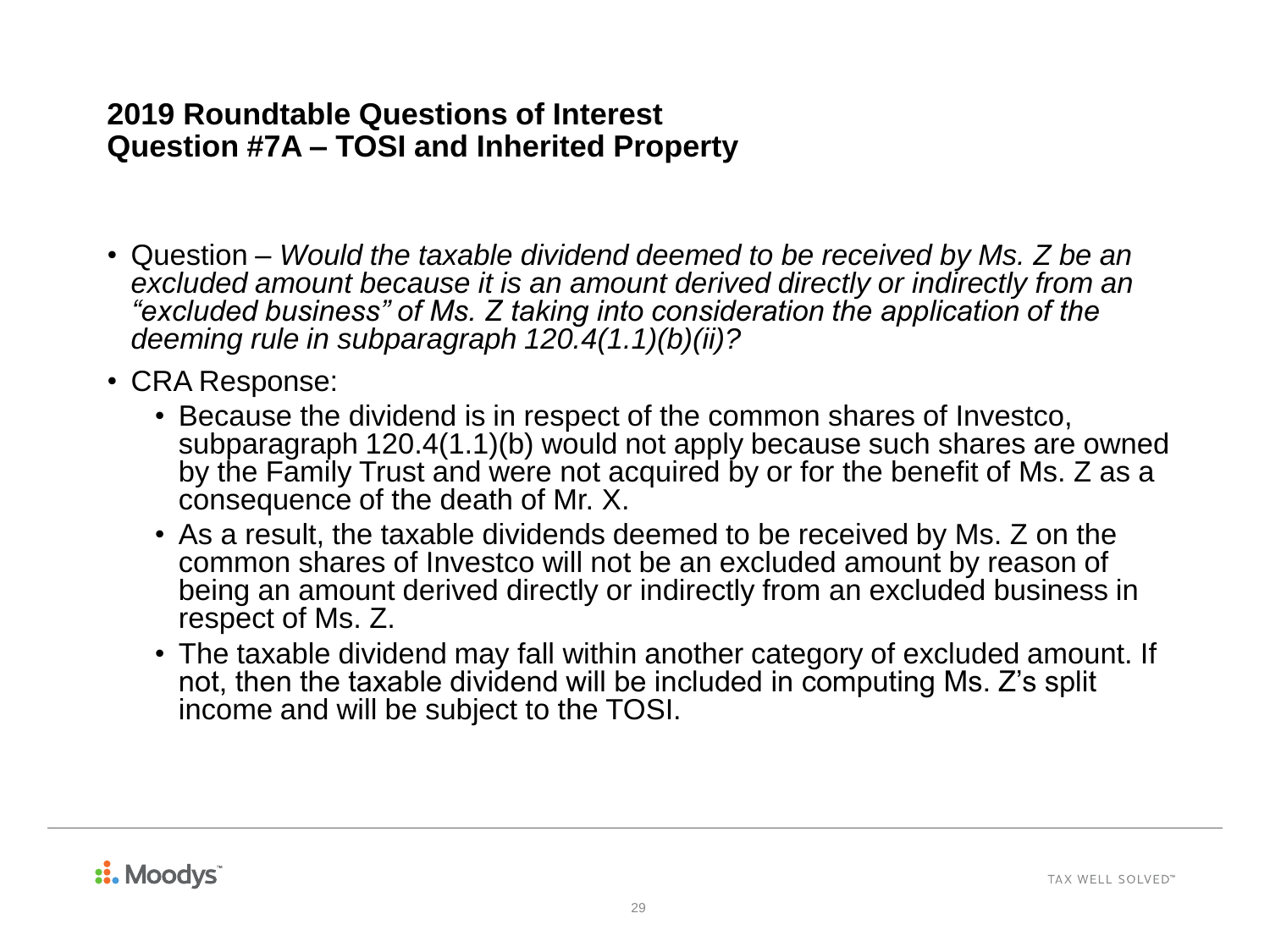# **Question #7B – TOSI and Inherited Property**



**moodystax.com**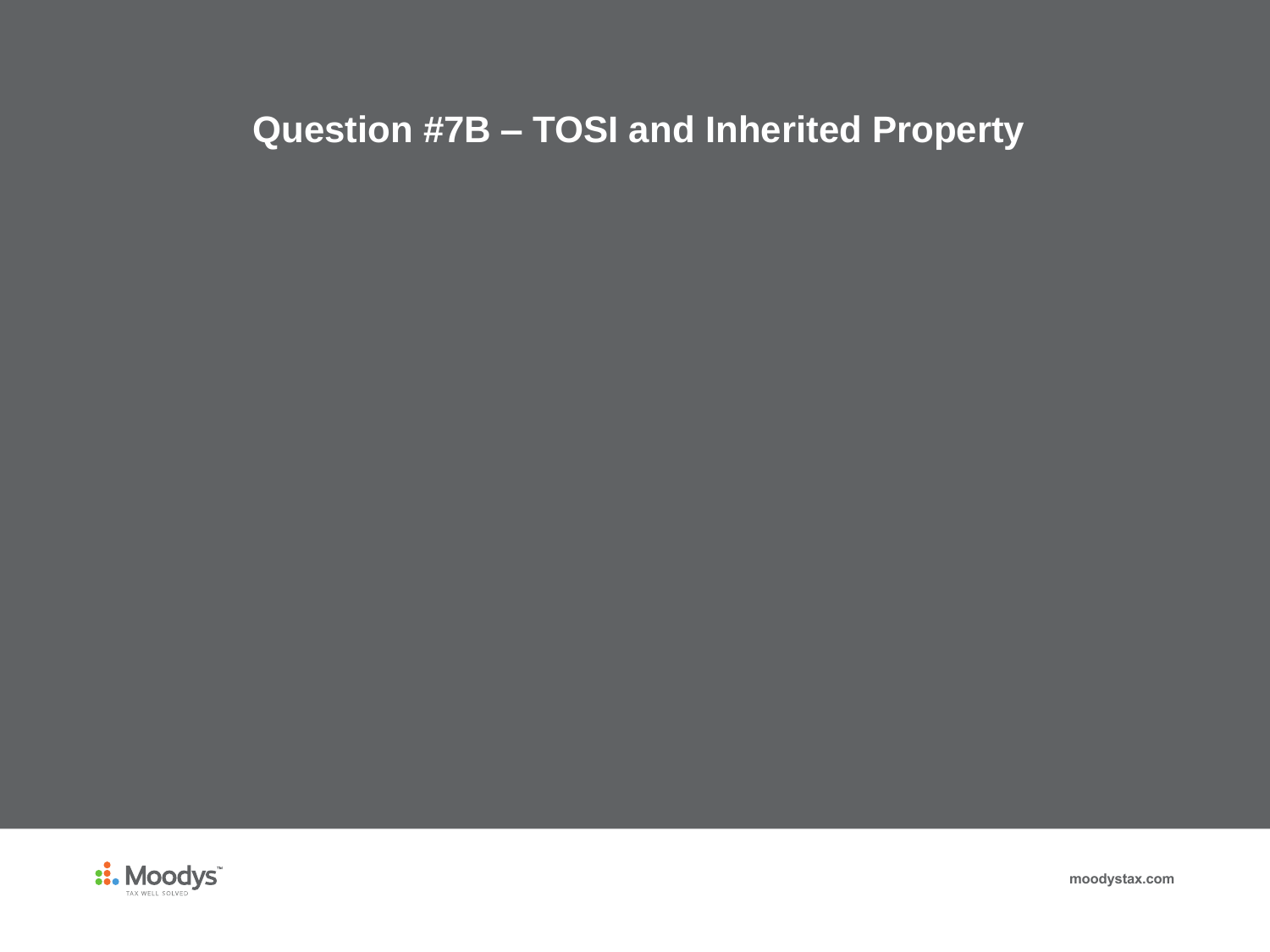- Question
	- Assume the same facts as Question 7(A), except that Mr. X leaves all of his preference shares to Ms. X and the terms of the Family Trust dictate that, on the death of Mr. X, the trustees of the Family Trust are subject to an absolute obligation and must wind-up and distribute the trust property (i.e. the Investco common shares) equally to Mr. X's children in satisfaction of their capital interest.
	- As a result, and pursuant to the terms of the trust, the dividend paid by Investco in Year 2 will be received directly by Ms. Z on the Investco common shares distributed to her on the winding-up of the Family Trust following the death of Mr. X.
	- Would the CRA consider the acquisition of shares by Ms. Z to be "as a consequence of the death" of Mr. X for the purposes of paragraph 120.4(1.1)(b)?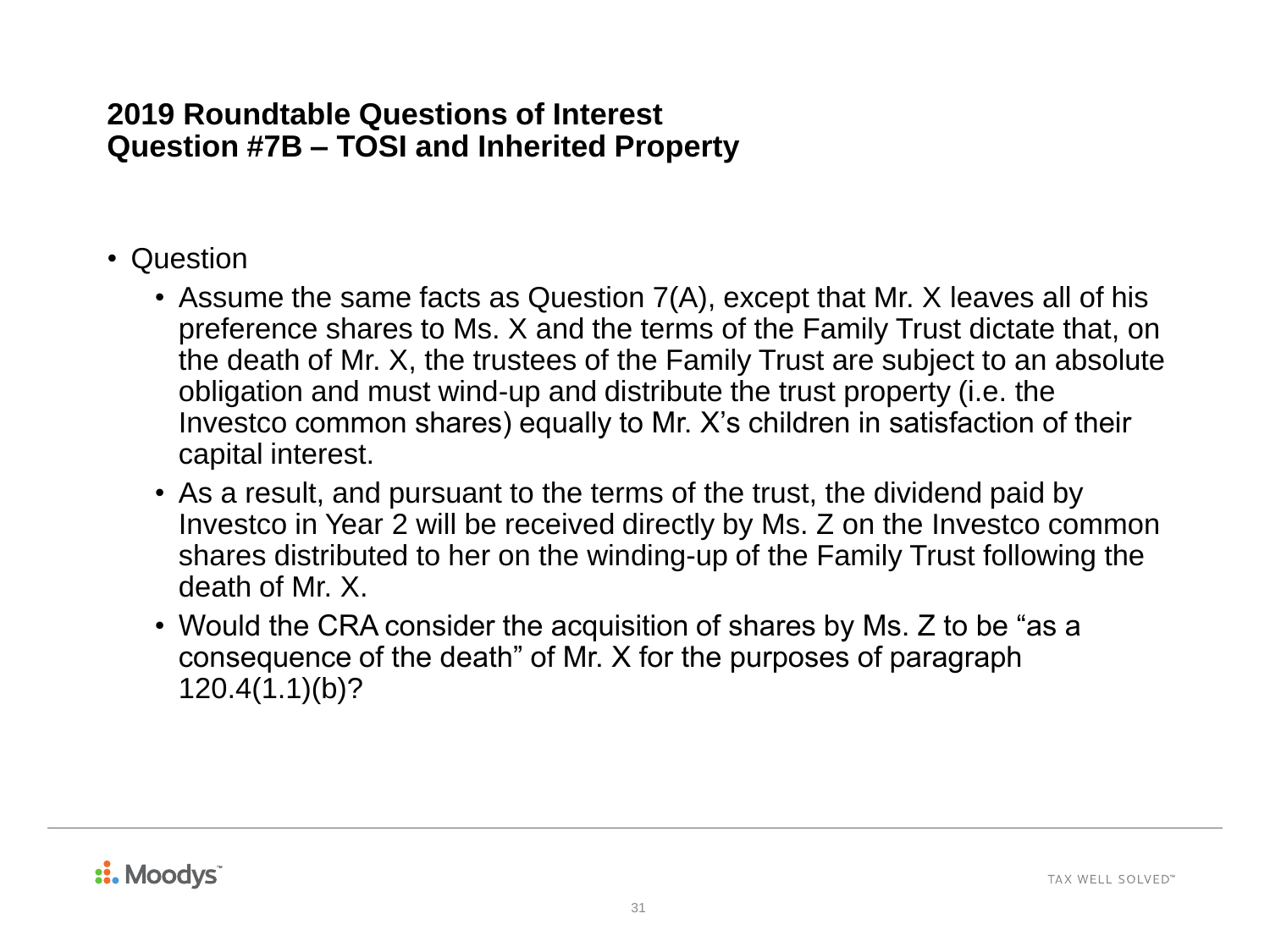- CRA Response:
	- In this case, the amount of the dividend received by Ms. Z was in respect of the Investco common shares acquired by her by distribution on the windingup of the inter vivos Family Trust.
	- Generally, property received from an inter vivos trust, the terms of which require without condition the trust to distribute the property to an individual on the death of another person, can be considered to be property that was acquired as a consequence of the death of the person.
	- The Investco common shares received by Ms. Z from the Family Trust under the terms of the trust that require such shares to be distributed to her on the death of Mr. X will be considered in the circumstances to be property that was acquired by her as a consequence of the death of another person (her father) for purposes of paragraph 120.4(1.1)(b).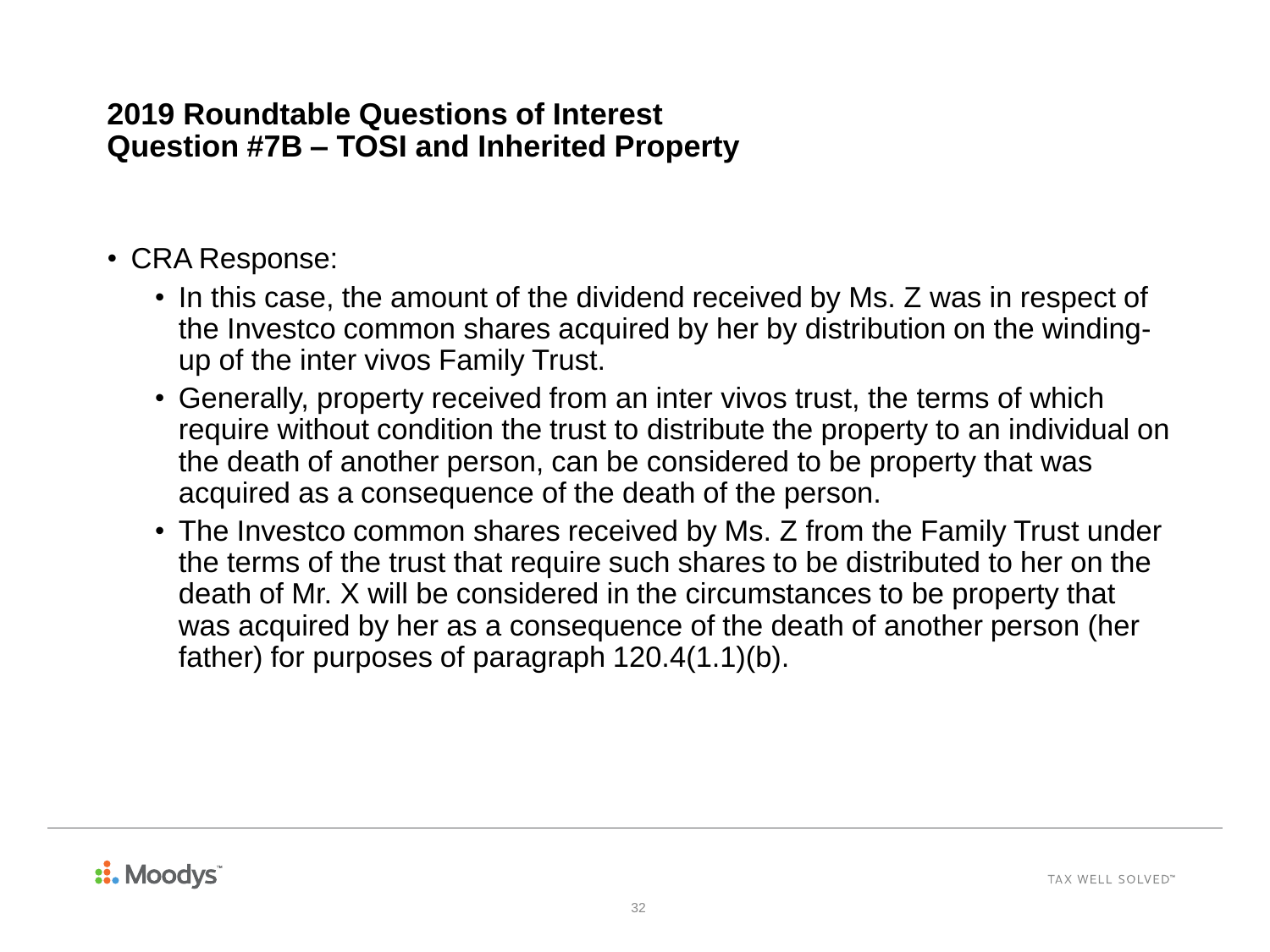- CRA Response:
	- Accordingly, subparagraph 120.4(1.1)(b)(ii) should apply in the circumstances to the amount of the dividend received by Ms. Z on the Investco common shares for purposes of determining whether such amount was derived directly or indirectly from an excluded business of Ms. Z and will deem Ms. Z to have been actively engaged on a regular, substantial and continuous basis in Investco's business based on Mr. X having worked at least an average of 20 hours per week a year for a period exceeding 5 years during his lifetime.
	- Investco's business will be an excluded business of Ms. Z and the amount of the dividend received on the Investco common shares will be an excluded amount and not subject to TOSI as an amount derived from an excluded business.
	- **NOTE:** A different result would apply where it is reasonable to infer in the circumstances that the terms of the trust were arranged to inappropriately benefit from paragraph 120.4(1.1)(b) and subparagraph 120.4(1.1)(b)(ii) in light of the stated object and purpose of those provisions to provide continuity rules for inherited property, including by reason of the application of the GAAR.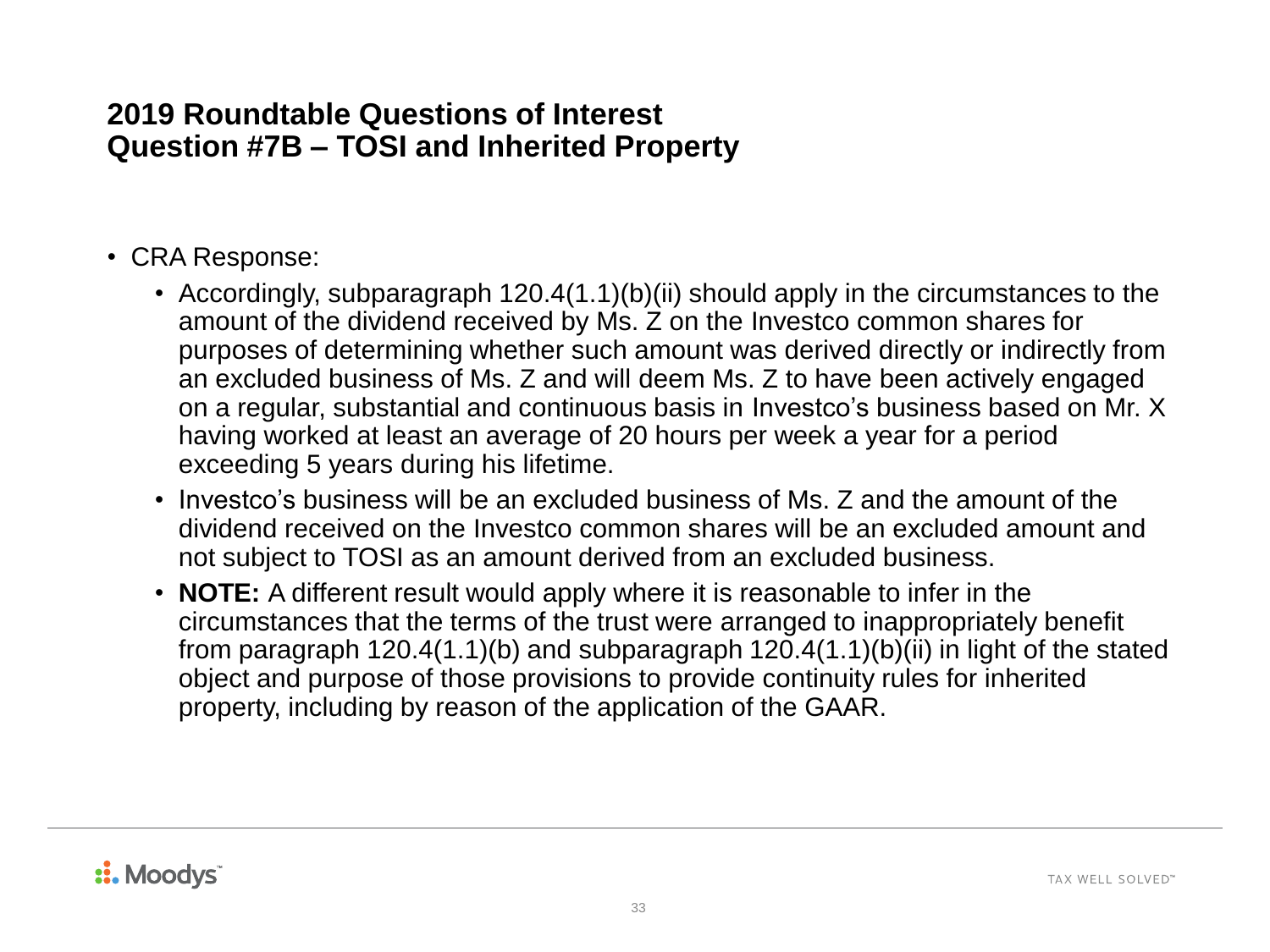## **Question #8 – TOSI – Excluded Business**



**moodystax.com**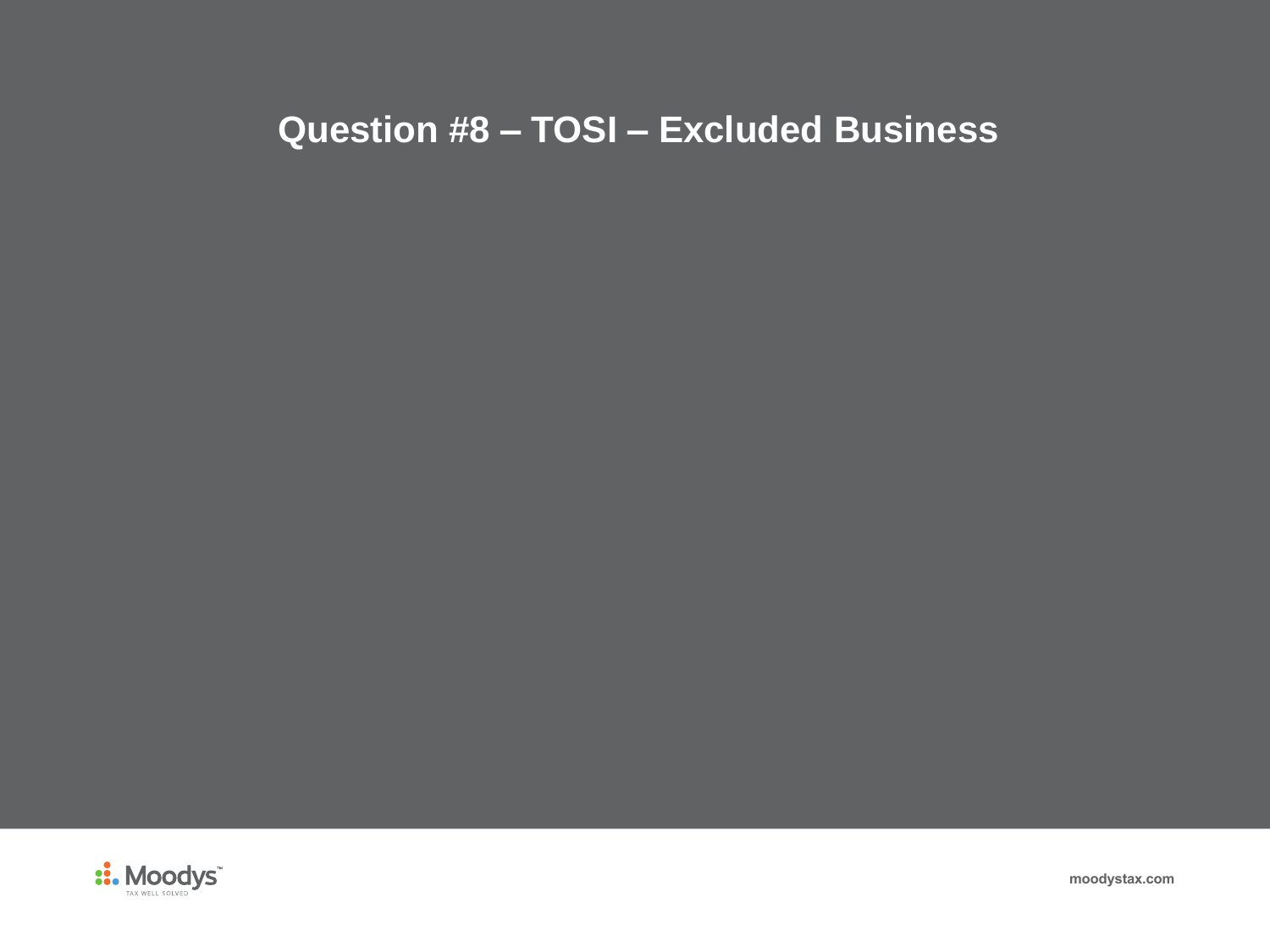- Facts:
	- ABC Co. is owned 100% by a family trust, of which Mr. and Mrs. A are both beneficiaries.
	- ABC Co. historically carried on a trucking business from incorporation in 1990.
	- Each of Mr. and Mrs. A were actively engaged on a regular, continuous and substantial basis throughout all of the years of its operations.
	- The business operations were sold in 2018, and the proceeds have been invested inside ABC Co.
	- ABC Co. now carries on an investment business.
	- Mrs. A is active in the investment business but Mr. A is not.
	- As Mr. and Mrs. A, who are both over 24 years old, do not own shares of ABC Co. directly, they will not meet the "excluded share" exception.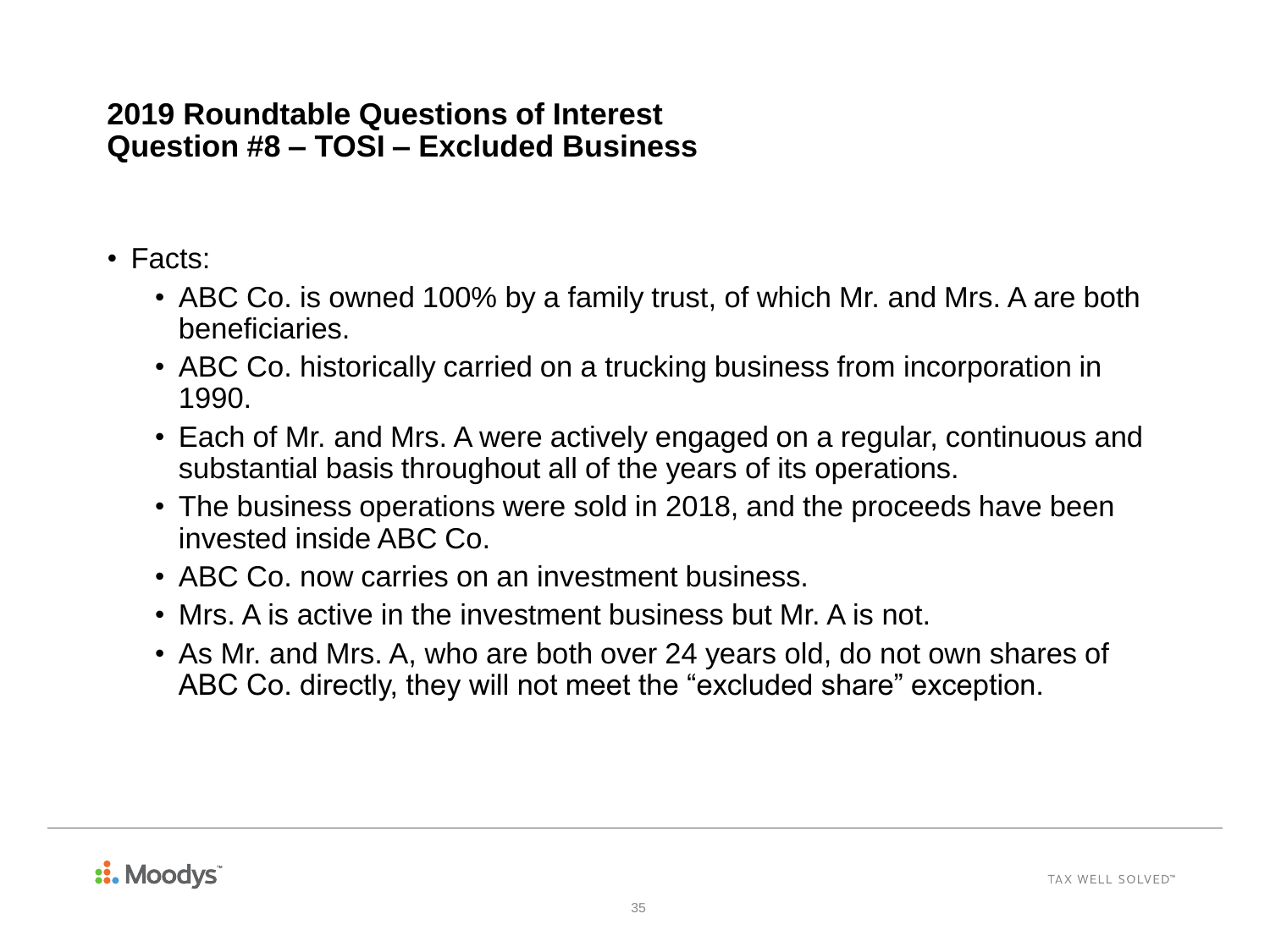• Question – *Will the excluded business exception apply to Mr. A, given that he had previously been actively engaged on a regular, continuous and substantial basis in the trucking business carried on by ABC Co. for more than five years, notwithstanding that the trucking business has ceased and the proceeds from the sale of its assets have been invested in ABC Co.'s investment business?*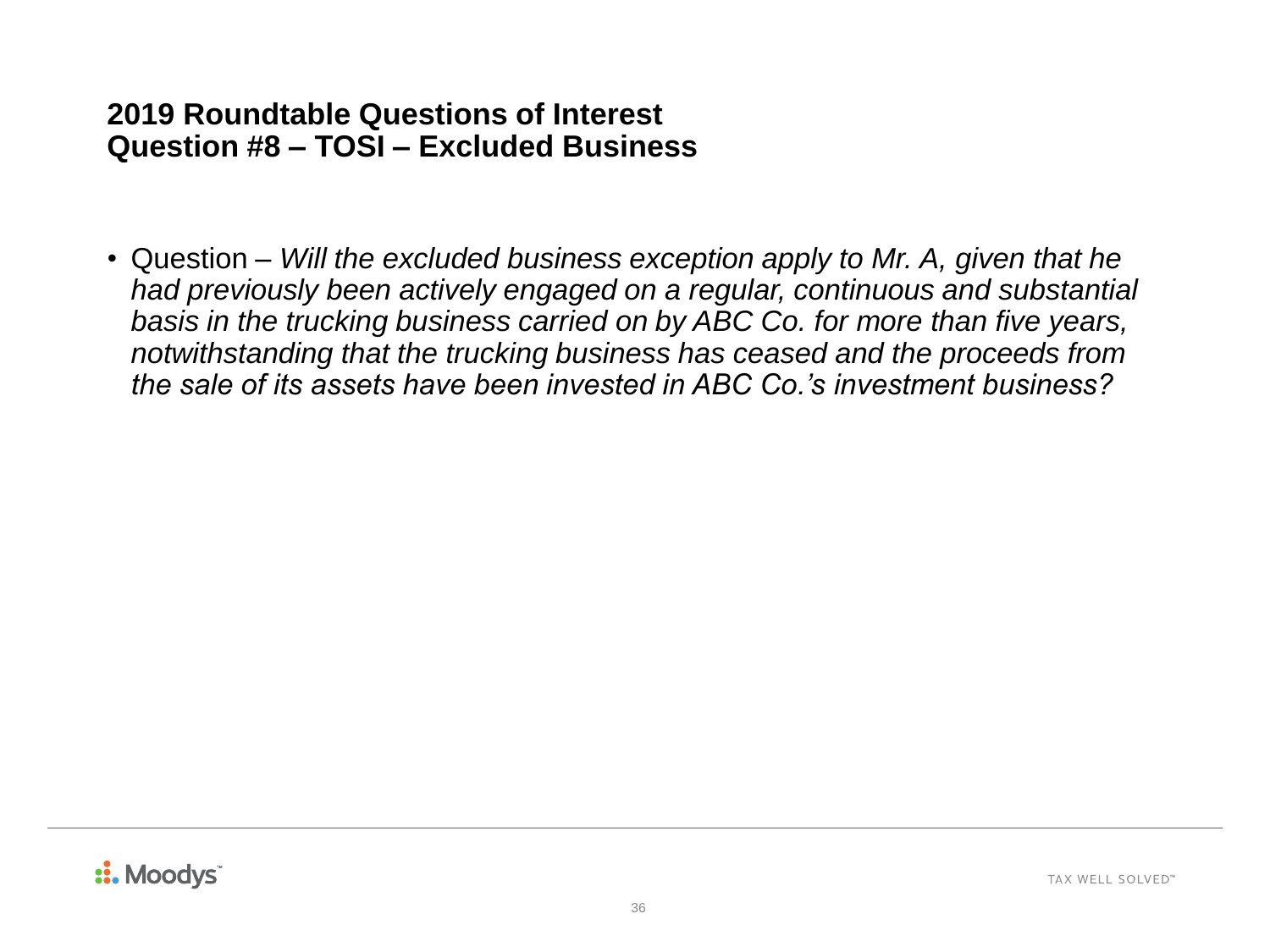- CRA Response:
	- Where the family trust makes a subsection 104(19) designation in a particular taxation year of the trust in respect of all or a portion of a taxable dividend it received from ABC Co. (for a taxation year of ABC Co. after its trucking business ceased), such amount would be deemed, *inter alia*, to be a taxable dividend received on a share by Mr. A and/or Mrs. A, in his/her taxation year in which the family trust's particular taxation year ends. Such income would be "split income" of Mr. A unless an excluded amount exception applies.
	- The investment business currently being carried on by ABC Co. is not the same business as the trucking business formerly carried on by it.
	- Any taxable dividend that Mr. A is deemed to receive is considered to be derived directly or indirectly from such investment business.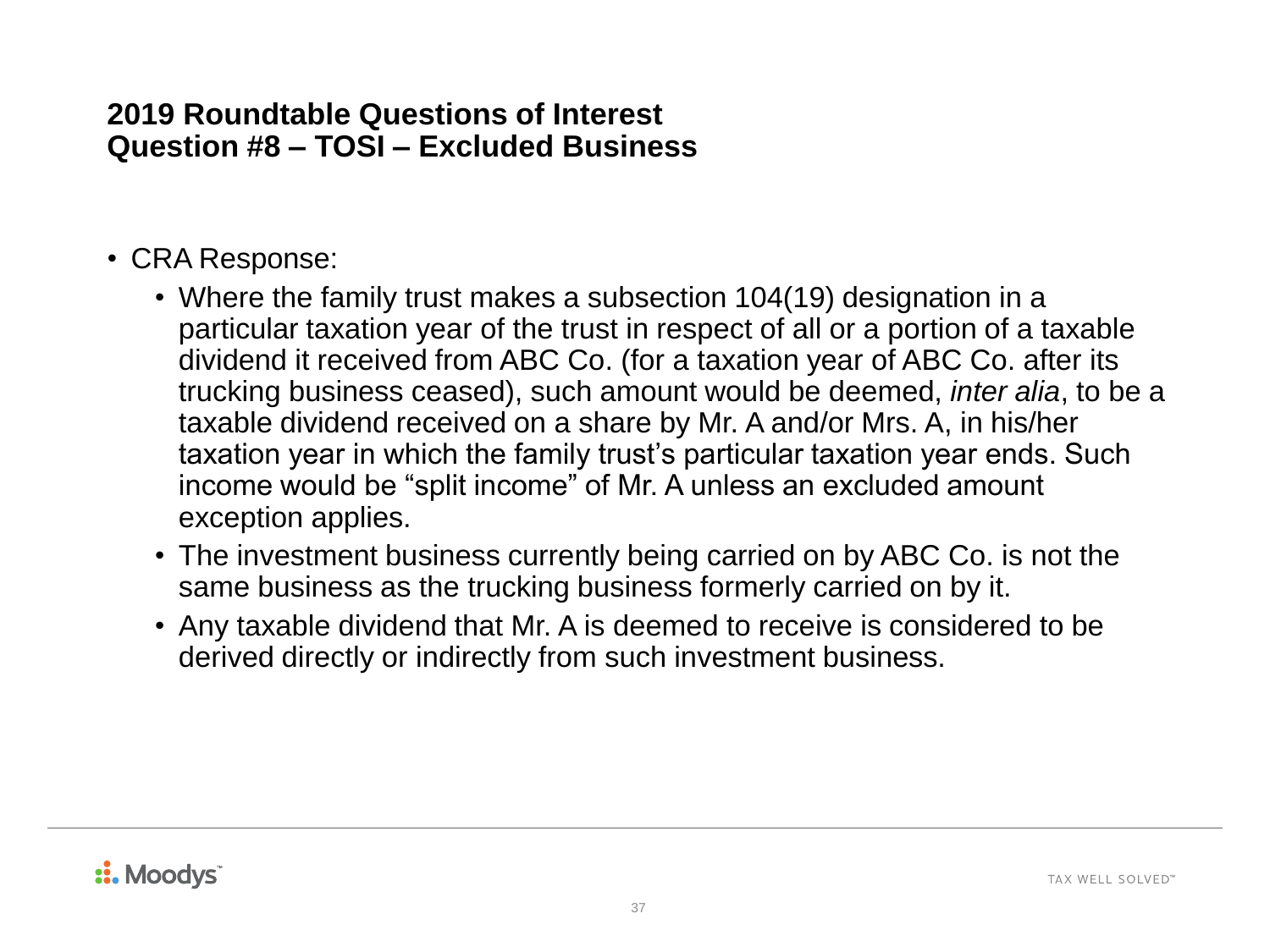- CRA Response:
	- If Mr. A is not actively engaged in the investment business during the particular taxation year or in any five prior taxation years, the amount will not be an excluded amount under subparagraph (e)(ii) of that definition because such amount will not be income derived directly or indirectly from an "excluded business" of Mr. A for the year.
	- Consequently, the taxable dividend designated by the trust in respect of Mr. A pursuant to subsection 104(19) will be split income subject to TOSI unless another excluded amount exception applies.
	- Further information would need to be provided to determine whether such income received would represent a "reasonable return" in respect of Mr. A or whether another excluded amount exception could apply.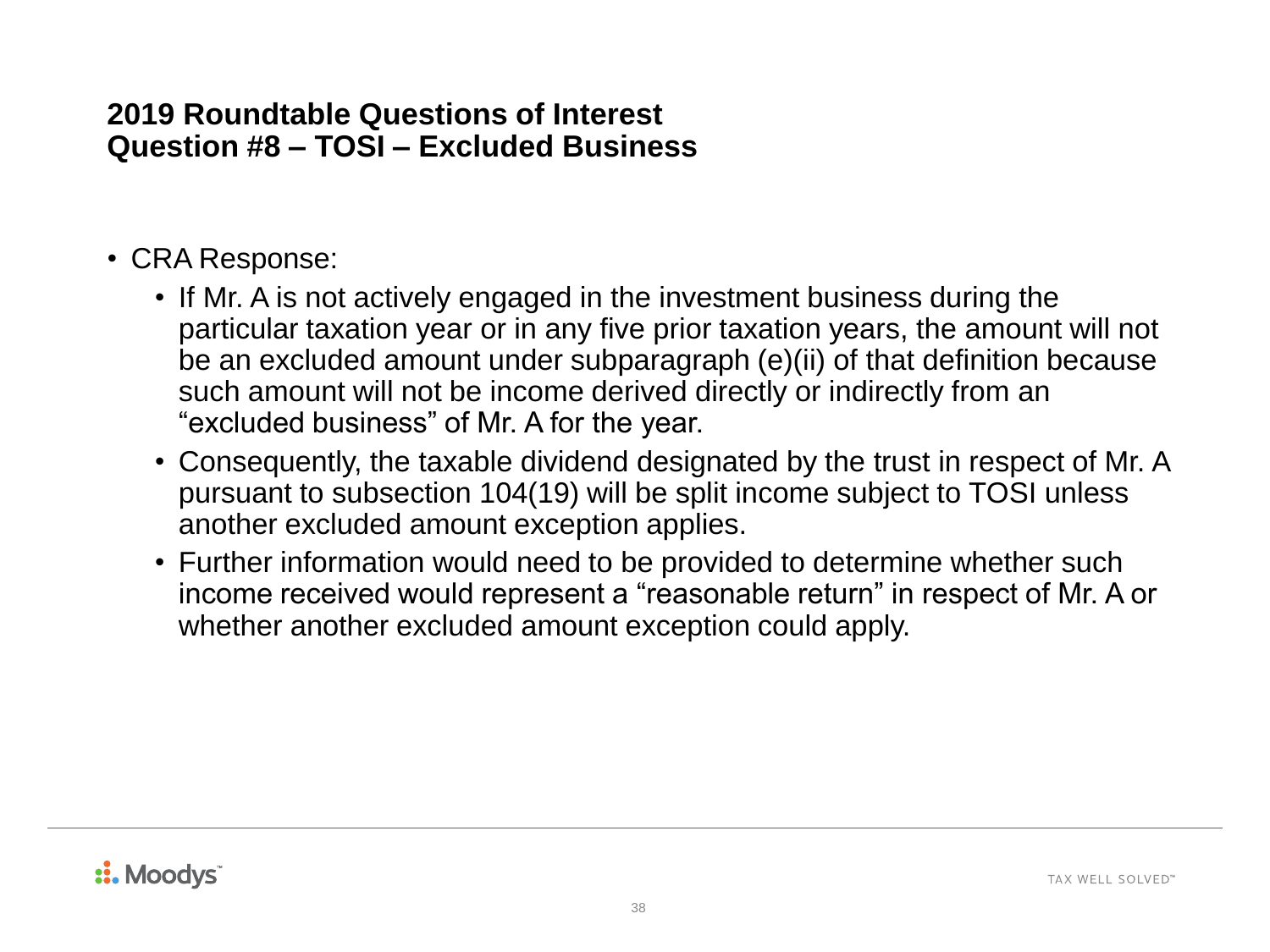## **Question #9 – TOSI – Excluded Amount and the Non-Related Business Exception**



**moodystax.com**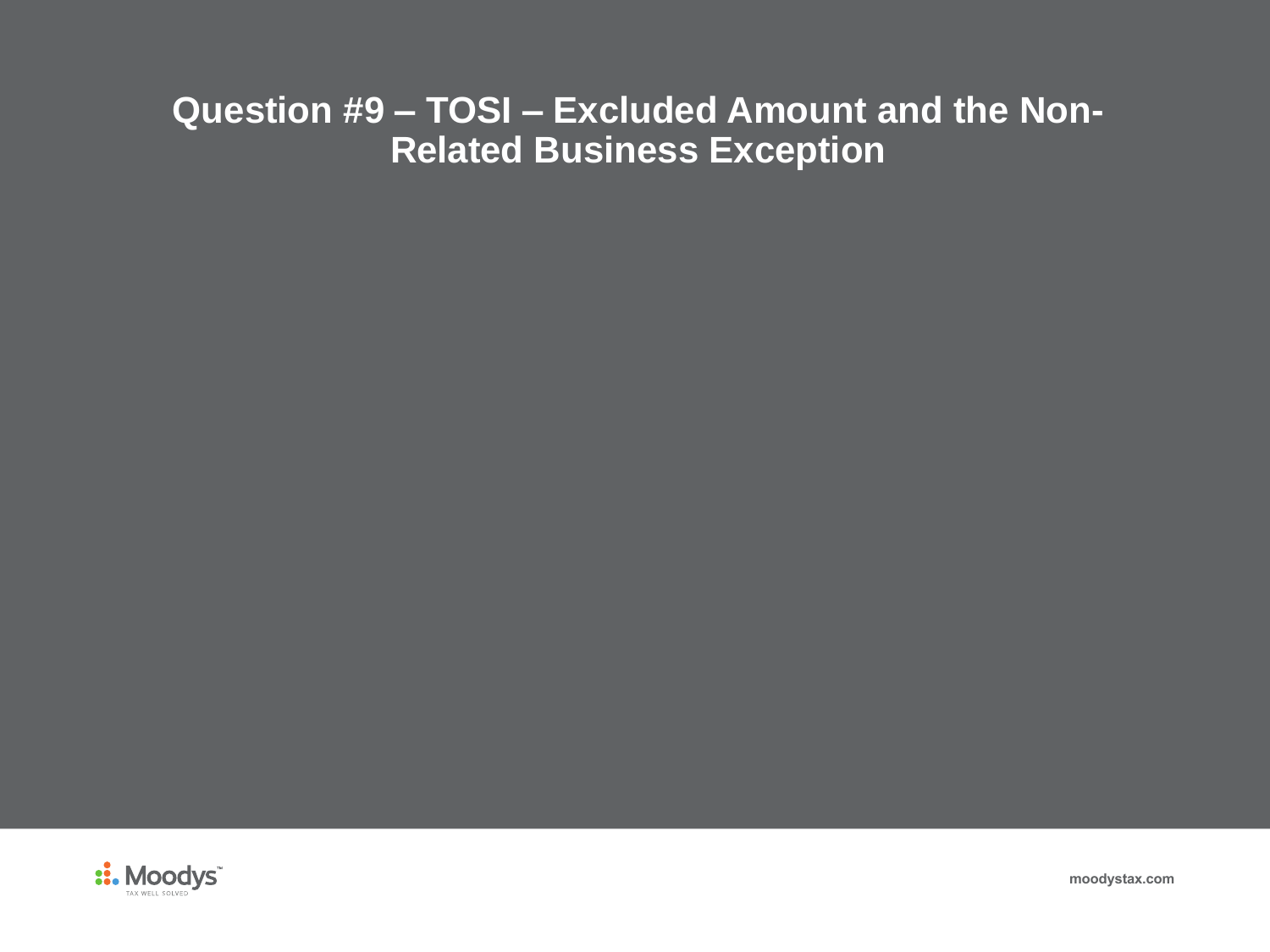#### **Question #9 – TOSI – Excluded Amount and the Non-Related Business Exception**

- Question
	- Where a specified individual (the "Individual") receives a dividend from a corporation (the "Corporation") which, in the past, carried on a related business, but did not do so during the year, would the dividend be an "excluded amount" in the following situations:
		- A. The business ceased in a prior year and is no longer operated by anyone.
		- B. The business was sold to an unrelated corporation in a prior year and is still active, but no source individual in respect of the dividend recipient was active in the business in the year of the dividend.
		- C. The business was sold to an unrelated corporation in a prior year and is still active, but a source individual in respect of the dividend recipient was active in the business in the year of the dividend (for example, a former owner related to the Individual is employed by the new owners in the business, perhaps for a transitional period).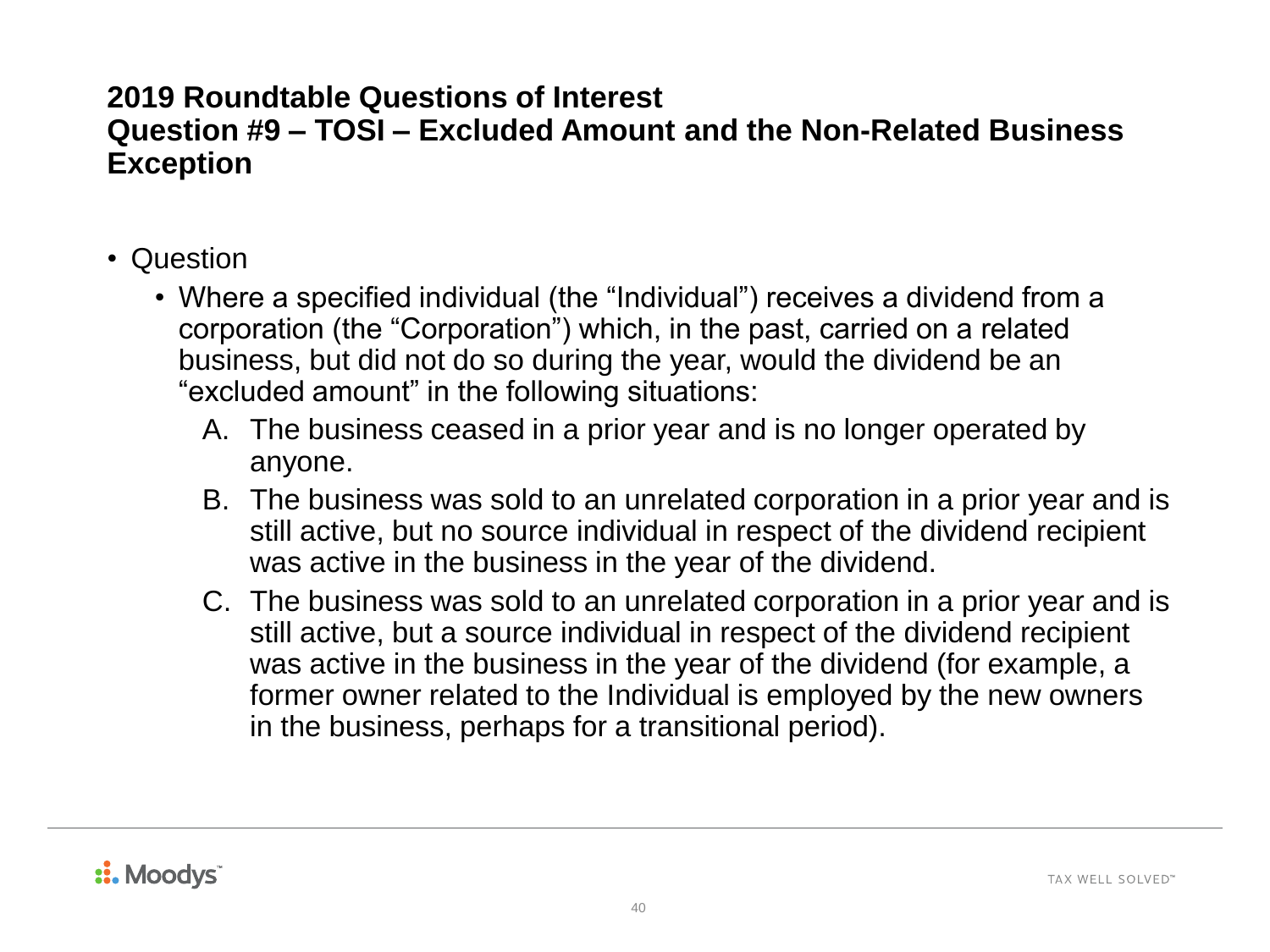#### **Question #9 – TOSI – Excluded Amount and the Non-Related Business Exception**

- Shared facts:
	- The corporate income that supports the dividend is derived, directly or indirectly, from the related business carried on by the Corporation in the past; and
	- The Corporation did not derive, directly or indirectly, income from a related business in respect of the Individual other than the related business carried on in the past.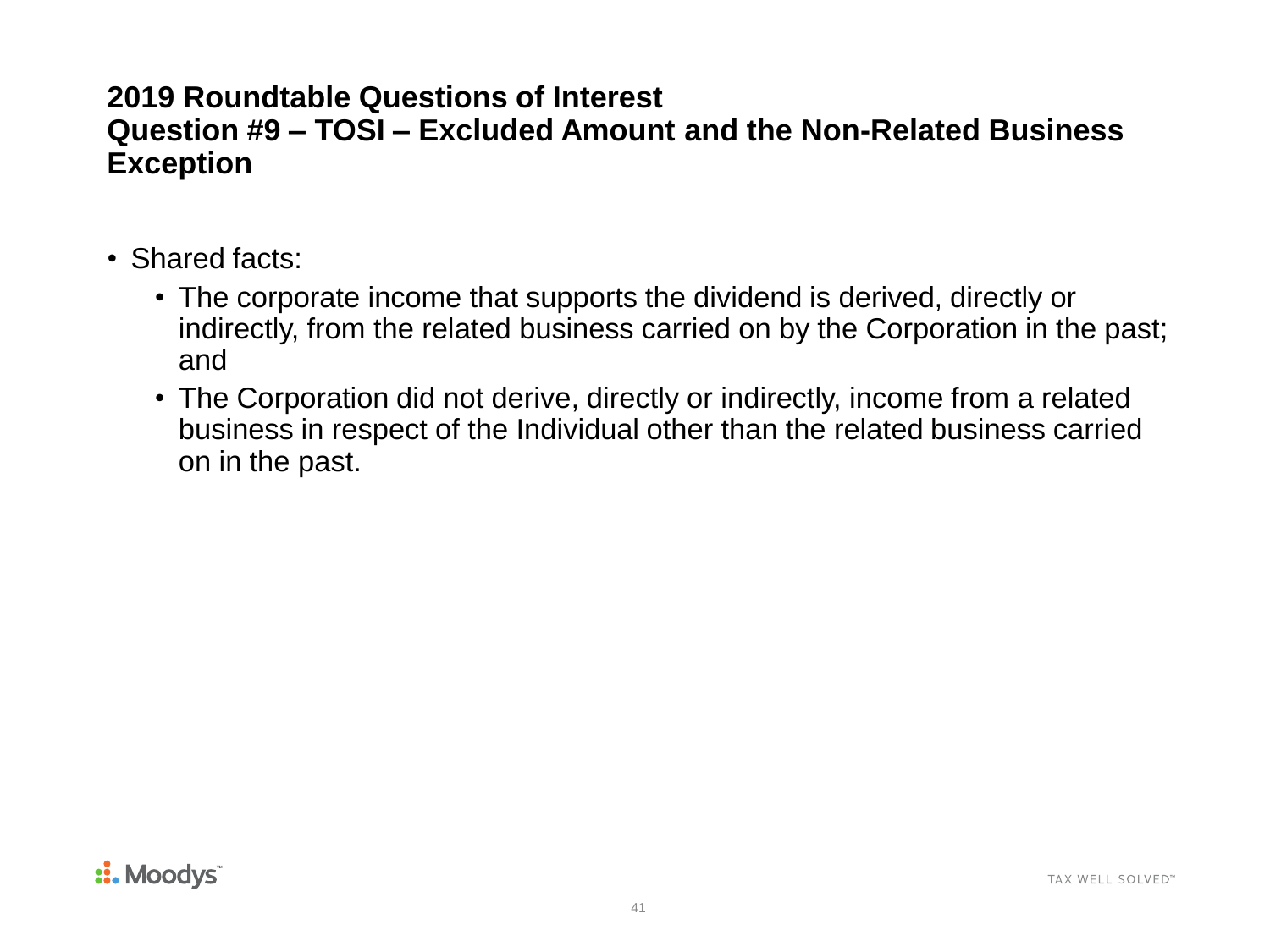#### **Question #9A – TOSI – Excluded Amount and the Non-Related Business Exception**

- CRA Response:
	- Generally, yes.
	- The expression "derived directly or indirectly from a business" has a broad meaning.
	- However, in the circumstances discussed, the dividend will not be considered to have been derived from a related business for the year because the business was not carried on in the particular year.
	- As a result, the dividend received by the Individual would accordingly constitute an "excluded amount".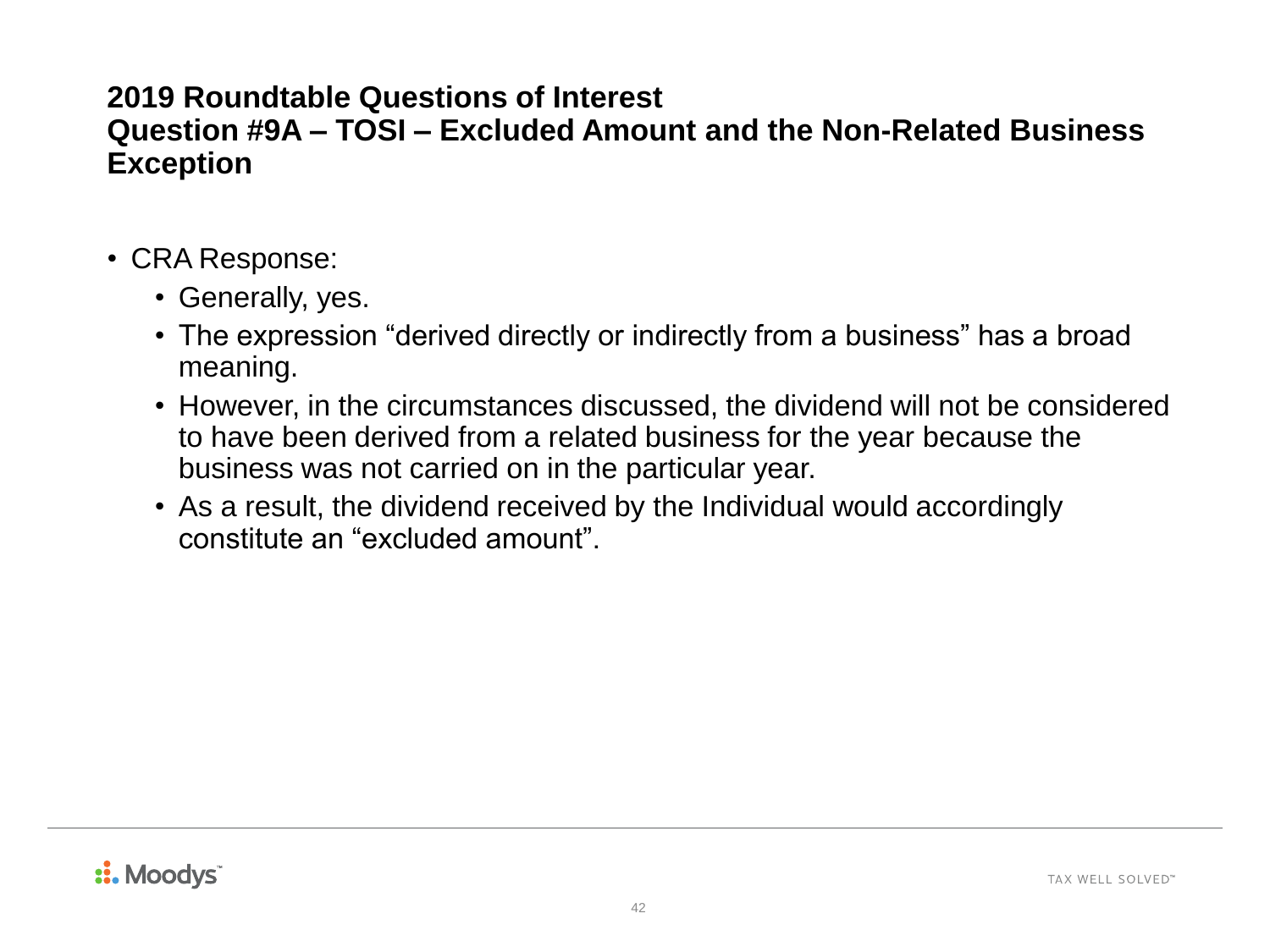#### **Question #9B – TOSI – Excluded Amount and the Non-Related Business Exception**

- CRA Response:
	- Generally, yes.
	- The dividend received by the Individual would be considered to be derived directly or indirectly from a related business, being the related business carried on in the past.
	- However, similar to question (A), in circumstances where the business was sold to an unrelated corporation in a prior year and is still carried on, but no source individual in respect of the dividend recipient was active in the business in the year of the dividend, then a dividend received by the Individual in that subsequent year will not be considered to have been derived from a related business for the year because the related business was not carried on in the particular year.
	- As a result, the dividend received by the Individual would accordingly constitute an "excluded amount".
	- **NOTE:** This response assumes that the source individual no longer retains any ownership of the business. If that is not the case, paragraph (c) of the definition of "related business" may be applicable and could result in the application of the tax on split income.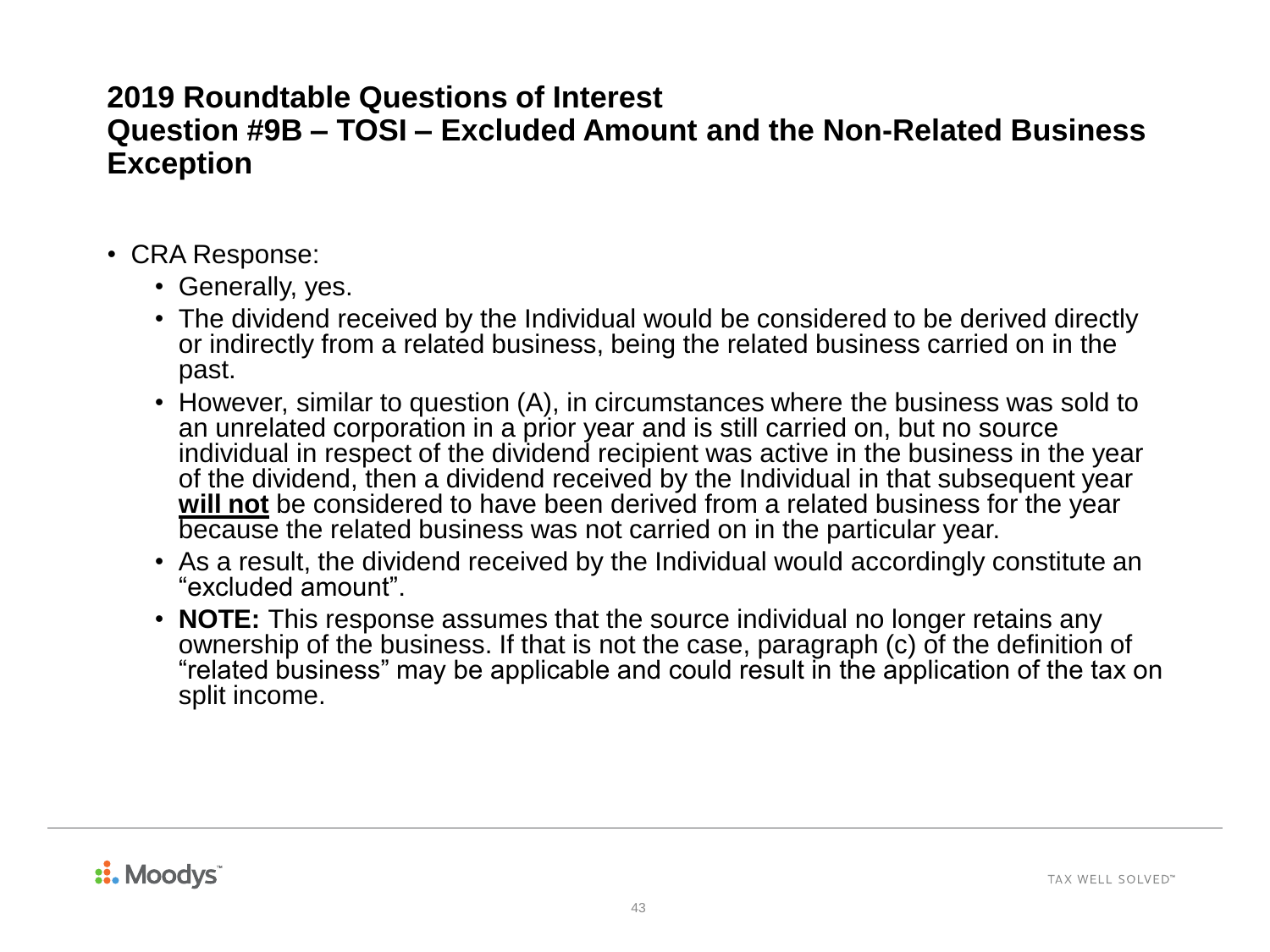#### **Question #9C – TOSI – Excluded Amount and the Non-Related Business Exception**

- CRA Response:
	- Generally, no.
	- The dividend received by the Individual would be considered to be derived directly or indirectly from a related business.
	- In the circumstances provided, where the business was sold to an unrelated corporation in a prior year and is still carried on, and a source individual was active in the business in the year of the dividend, the business carried on by the unrelated corporation may constitute a related business for the year.
	- If the source individual is considered to be actively engaged on a regular basis in the activities of the unrelated corporation related to earning income from the business, then the business that continues to be carried on by the unrelated corporation would qualify as a related business for the year.
	- As a result, the dividend paid by the Corporation will not meet the requirements to be considered an "excluded amount". The business carried on by the unrelated corporation will constitute a related business until the source individual is no longer actively engaged on a regular basis in the activities of the unrelated corporation.
	- **NOTE:** Depending on the facts and circumstances of the Individual, another exception from the tax on split income may apply.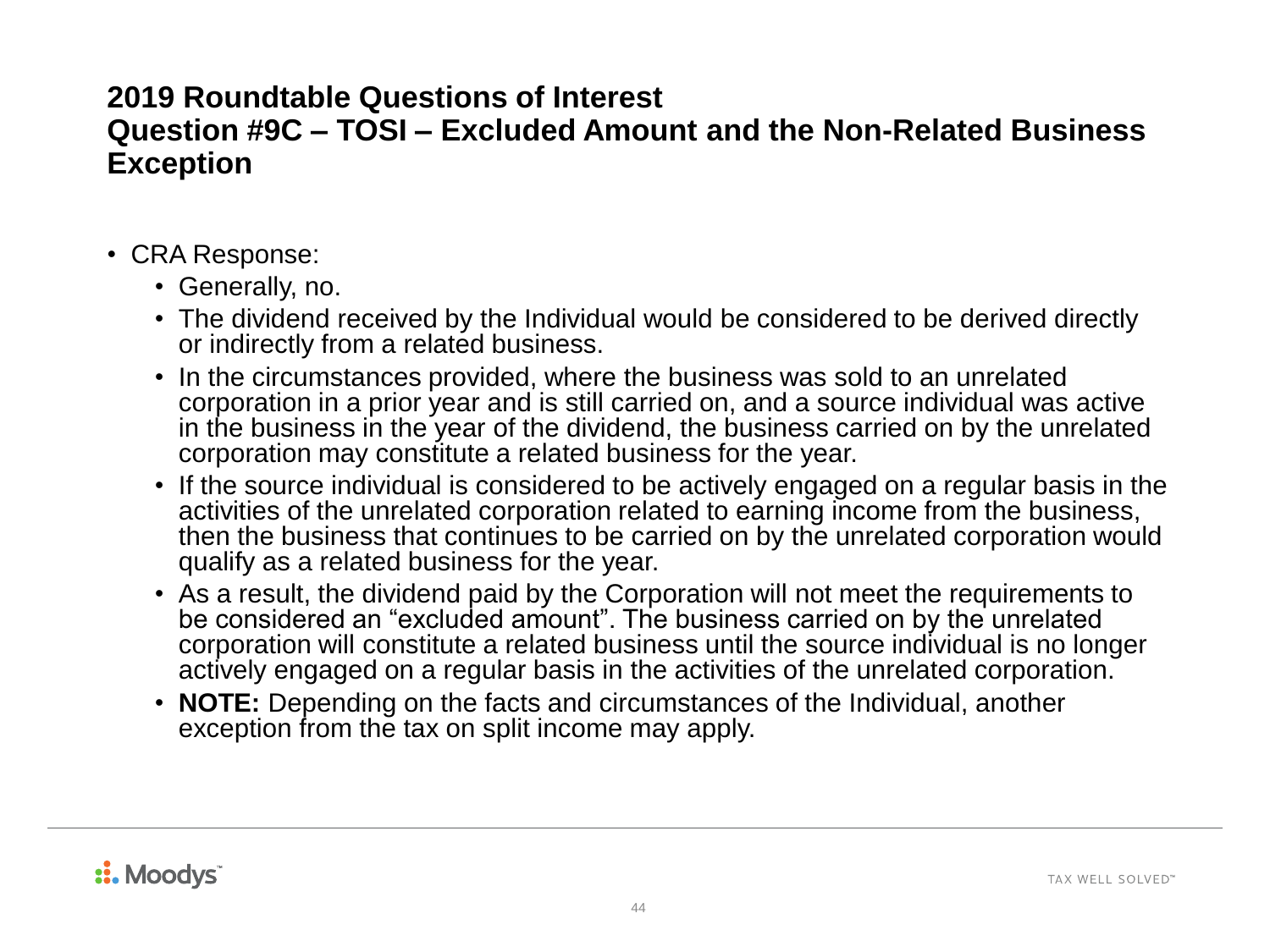# **Question #13 – Triangular Amalgamation**



**moodystax.com**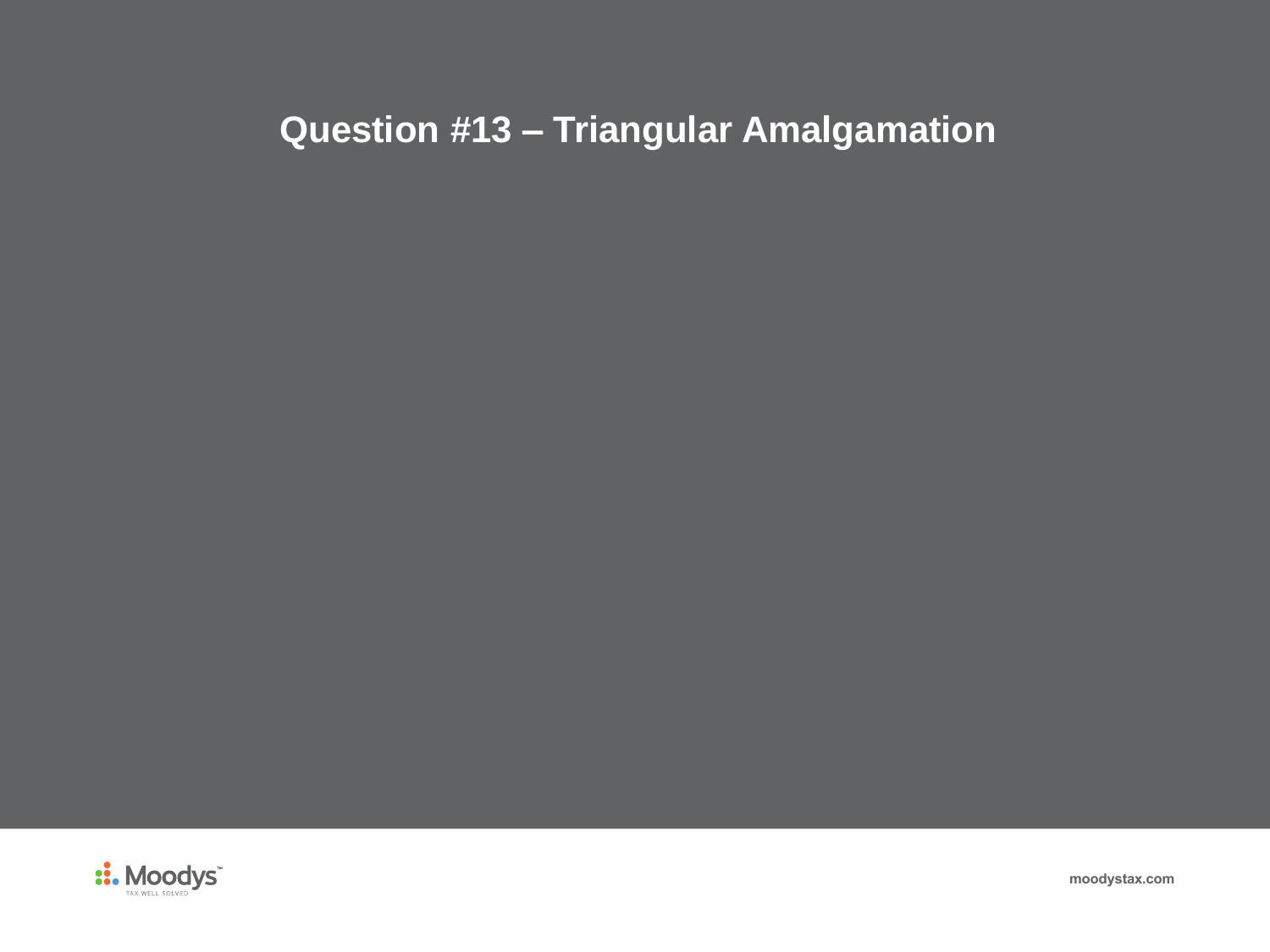- Question In CRA documents February 1991-110 and February 1991-108, the CRA confirmed that the compensatory shares so issued by a Holdco to a Parentco would have a FMV tax basis. Can the CRA confirm if this position is still applicable?
- Facts:
	- Subco is a wholly-owned subsidiary of Parentco.
	- Parentco owned no shares in Targetco.
	- Subco, Targetco and Parentco are taxable Canadian corporations.
	- Subco and Targetco amalgamate to form Amalco.
	- The amalgamation is effected in the following manner:
		- The former shareholders of Targetco receive shares of Parentco; and
		- In consideration for Parentco issuing its shares to the former shareholders of Targetco, Amalco issues compensatory shares to Parentco having a FMV equal to the FMV of the shares of Parentco issued to the former shareholders of Targetco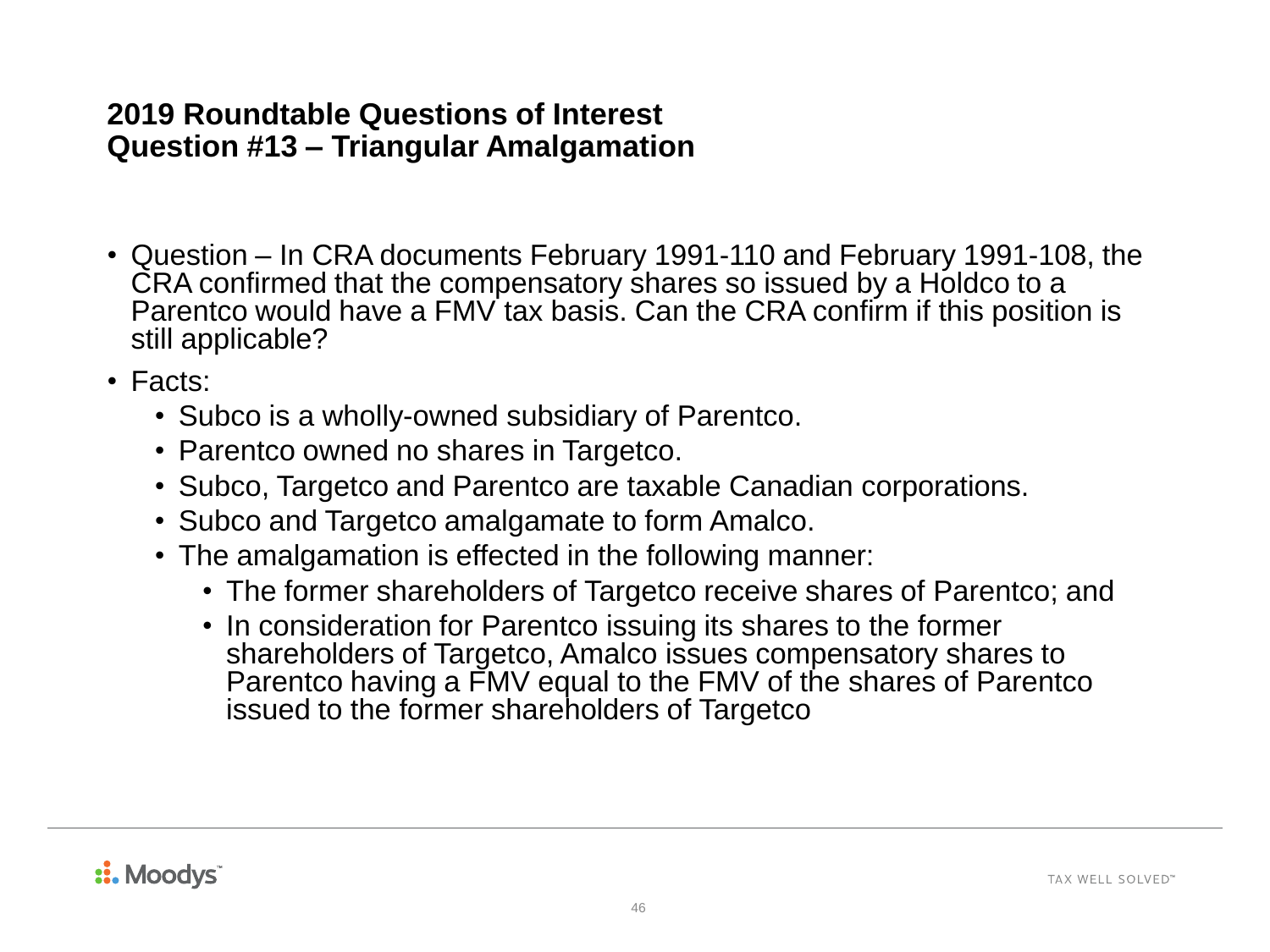### • **NOTE:**

- The CRA does not believe that it would be possible for Parentco to have a cost in the shares of Targetco immediately before the amalgamation for purposes of the application of subsection 87(4) on the basis that Parentco had issued its own shares on the amalgamation in consideration for the acquisition of shares of Targetco prior to the amalgamation because that was not the case.
- Parentco has issued its shares on the amalgamation in order to acquire shares of Amalco and has not issued its shares on, or for, the acquisition of shares of Targetco.
- If Parentco had acquired Targetco shares prior to the amalgamation from the former shareholders of Targetco, the application of rollover provisions such as subsection 85(1) or 85.1(1) would have to be considered to avoid a taxable event for the vendors.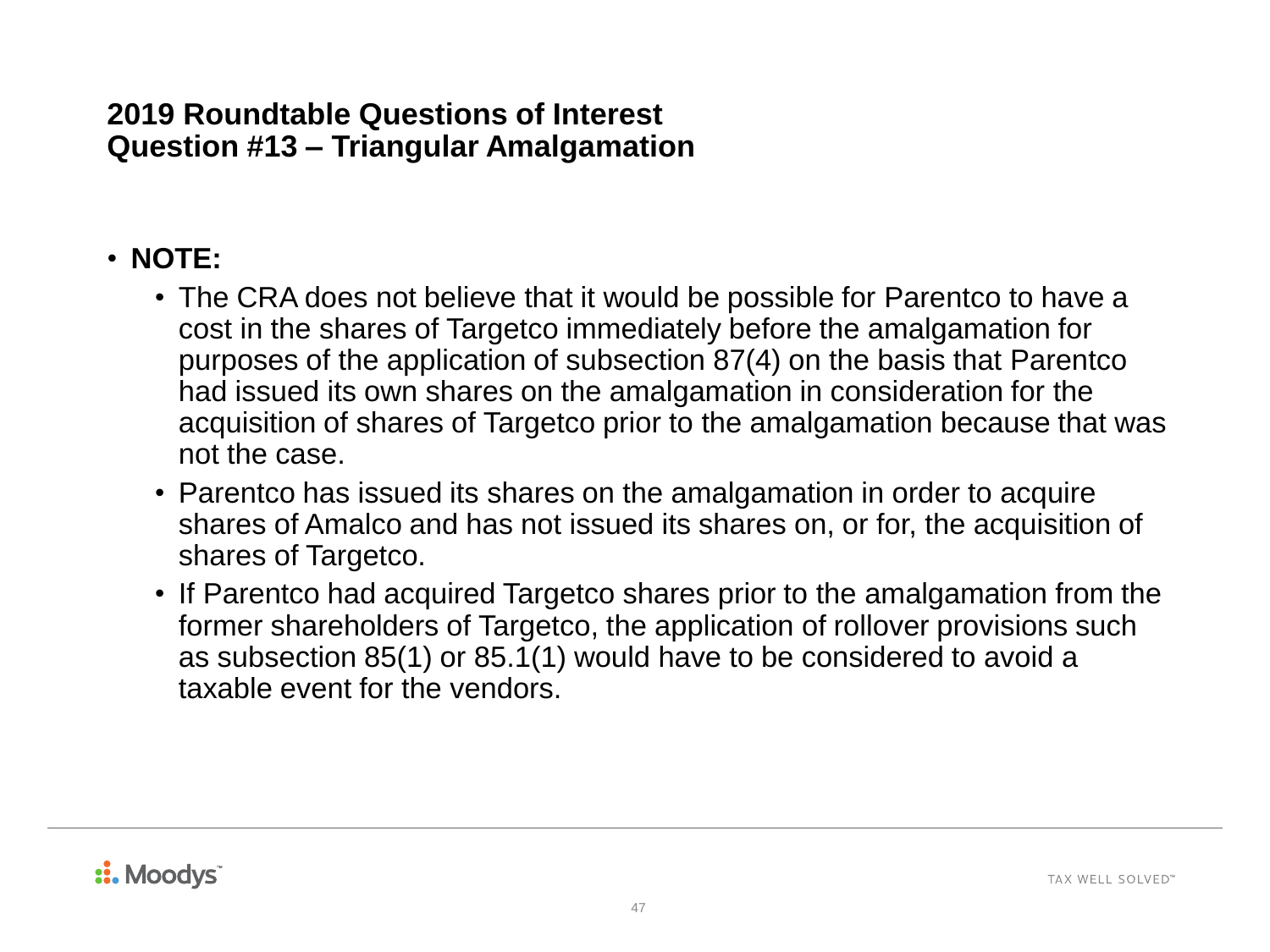- CRA Response:
	- In this fact scenario, the shares received by Parentco from Amalco are subject to the application of paragraphs 87(9)(a.4) and 87(9)(c).
	- As such, the cost of the shares of Amalco held by Parentco will not be derived from the value of the consideration given, i.e., shares issued by Parentco, to acquire the shares of Amalco.
	- Taxpayers may try to avoid the above results…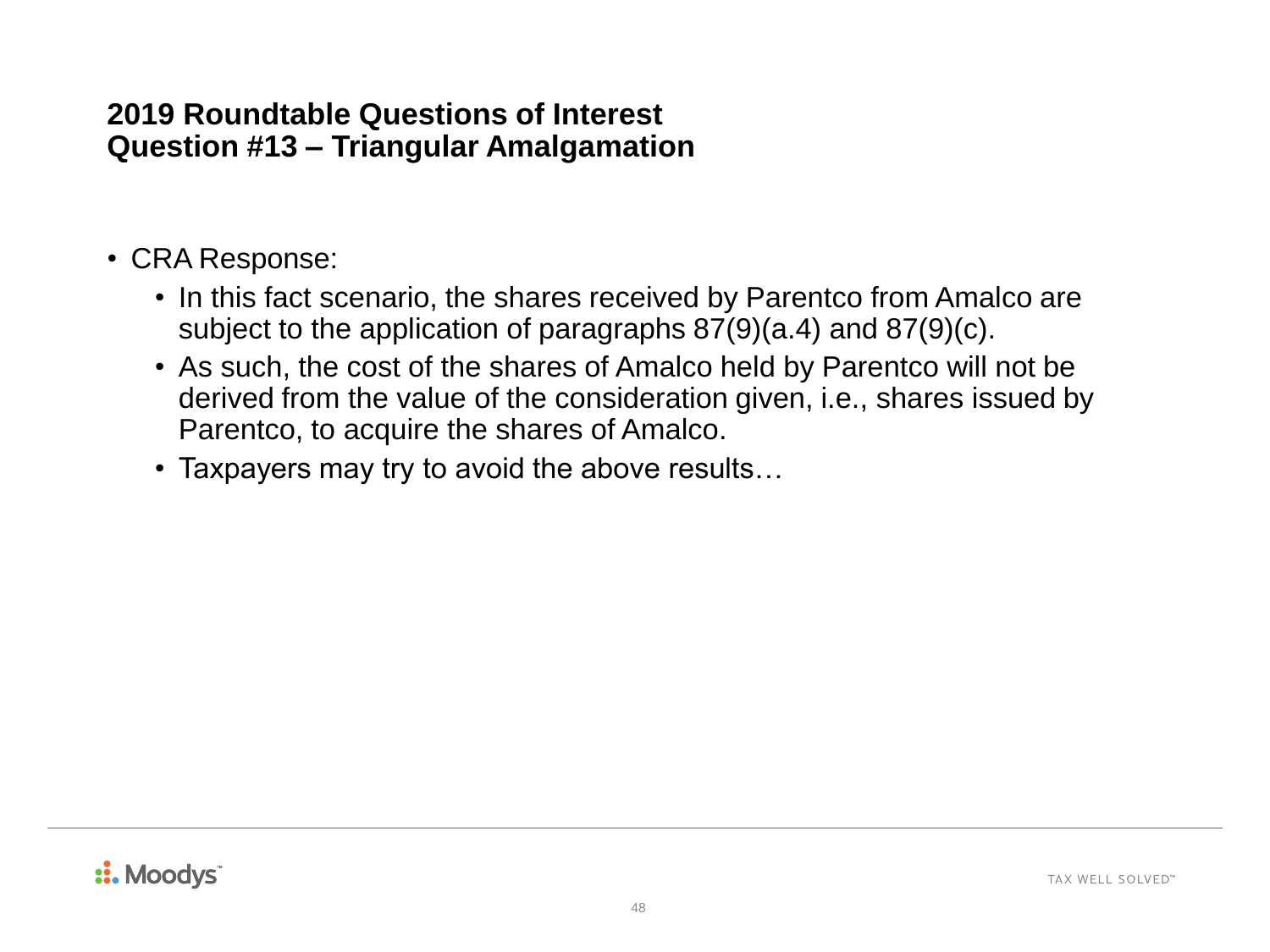- In this fact scenario, the shares received by Parentco from Amalco are subject to the application of paragraphs 87(9)(a.4) and 87(9)(c).
- As such, the cost of the shares of Amalco held by Parentco will not be derived from the value of the consideration given, i.e., shares issued by Parentco, to acquire the shares of Amalco.
- Taxpayers may try to avoid the above results through an alternative structure...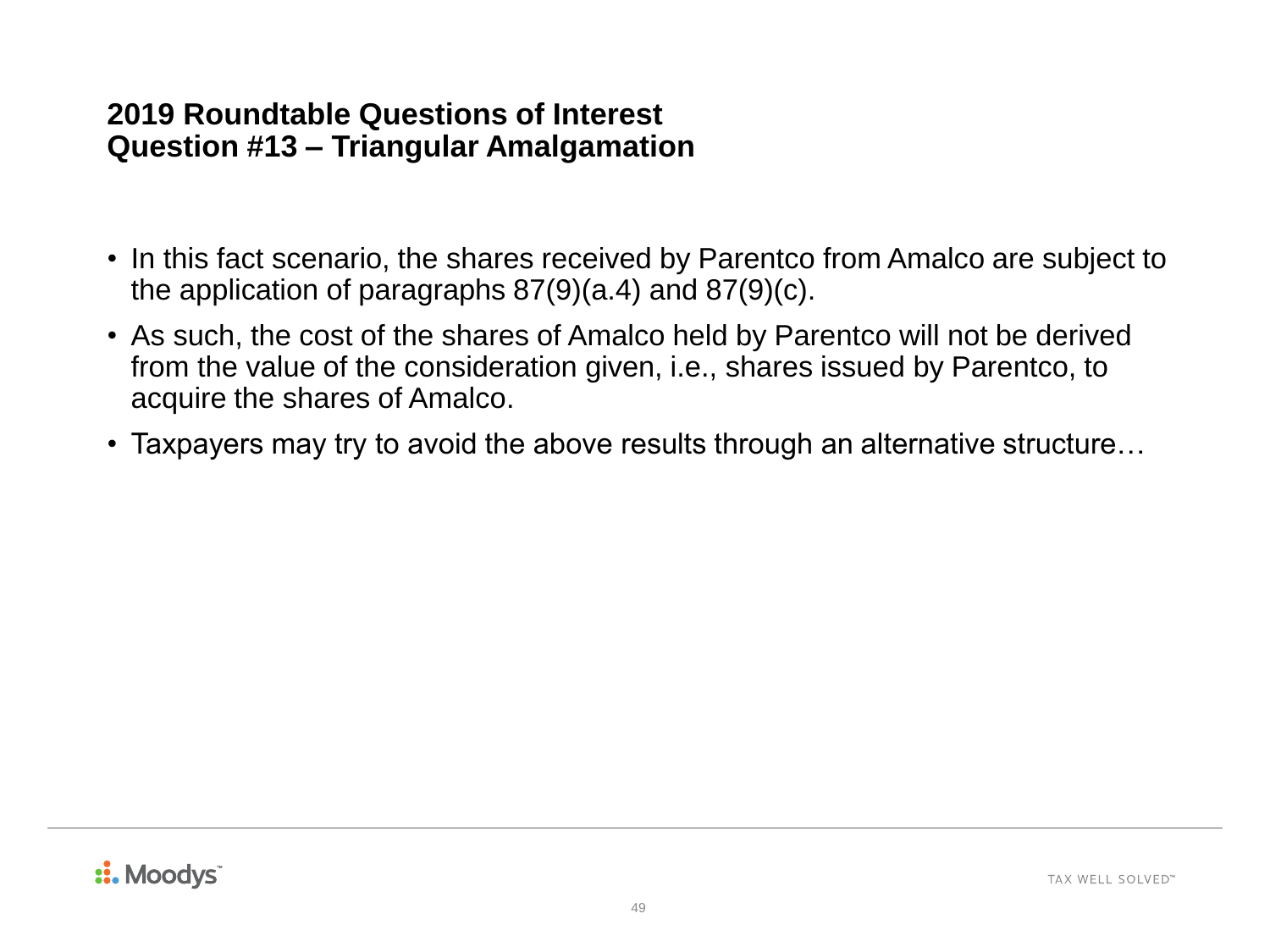- Alternative Structure Facts:
	- Subco is a wholly-owned subsidiary of Midco.
	- Midco is a wholly-owned subsidiary of Parentco.
	- Parentco owned no shares in Targetco.
	- Subco, Midco, Targetco and Parentco are taxable Canadian corporations.
	- Subco and Targetco amalgamate to form Amalco.
	- The amalgamation is effected in the following manner:
		- The former shareholders of Targetco receive shares of Parentco.
		- In consideration for Parentco issuing its shares to the former shareholders of Targetco, Midco issues compensatory shares to Parentco having a FMV equal to the FMV of the shares of Parentco issued to the former shareholders of Targetco.
		- In consideration for Midco issuing shares to Parentco, Amalco issues compensatory shares to Midco having a FMV equal to the FMV of the shares of Midco issued to Parentco.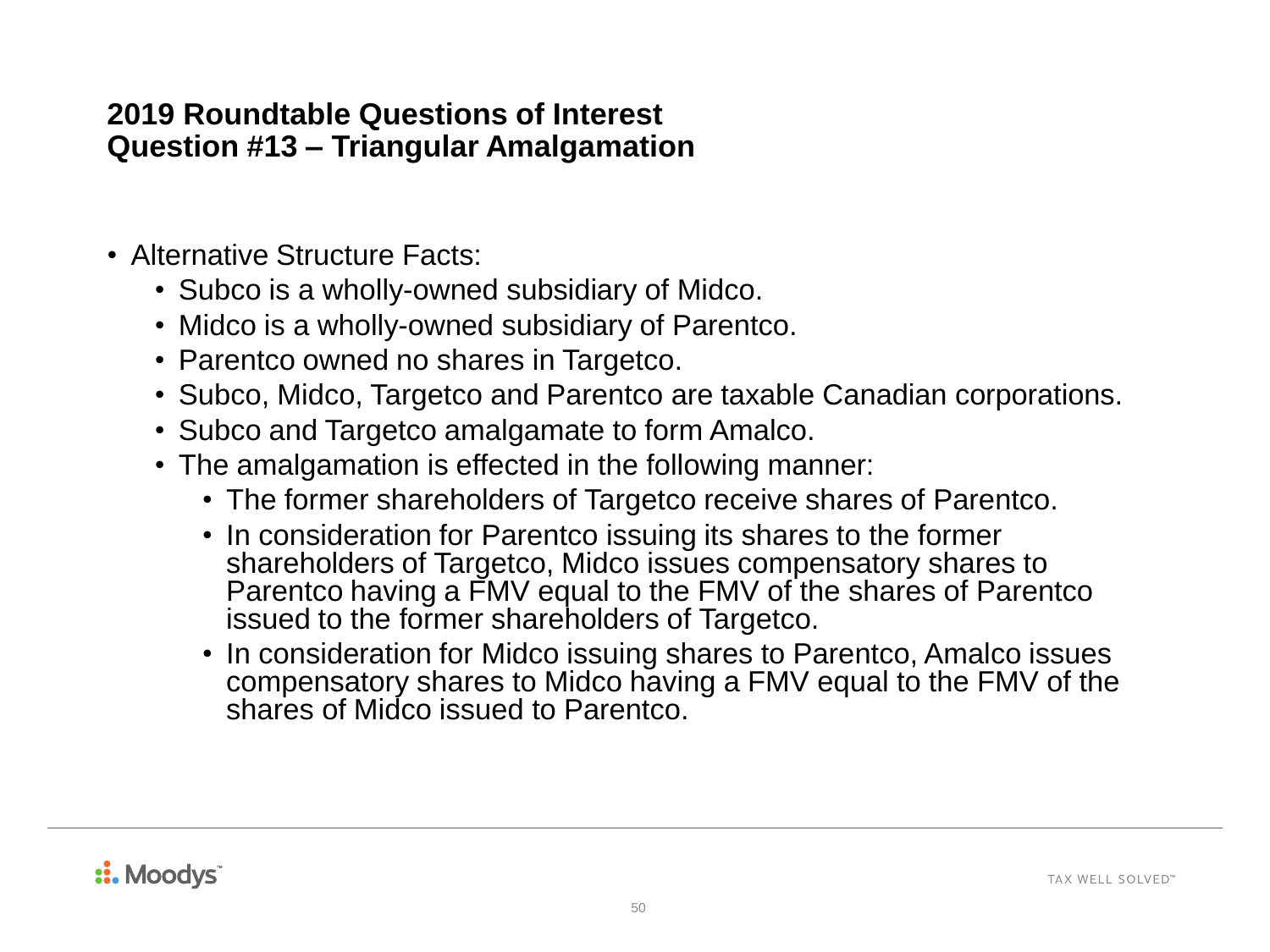- CRA Response:
	- The shares of Amalco received by Midco are subject to the application of paragraphs  $87(9)(a.4)$  and  $87(9)(c)$ , but the shares of Midco received by Parentco are not.
	- If the use of Midco in this situation in order to achieve an increase in cost that would otherwise not be available on the application of paragraphs 87(9)(a.4) and 87(9)(c) had the triangular amalgamation not involved its use, it would constitute an avoidance transaction under subsection 245(3) if it was not done primarily for bona fide purposes other than to obtain the tax benefit.
	- On a prospective basis, taxpayers should not rely on documents February 1991-110 and February 1991-108 (also referred to as document 903669) without considering the potential application of the GAAR. More specifically, the views expressed by the CRA in such documents will only apply to triangular amalgamations implemented before March 31, 2020 as part of a series of transactions or an arrangement that was substantially advanced, as evidenced in writing, before December 3, 2019.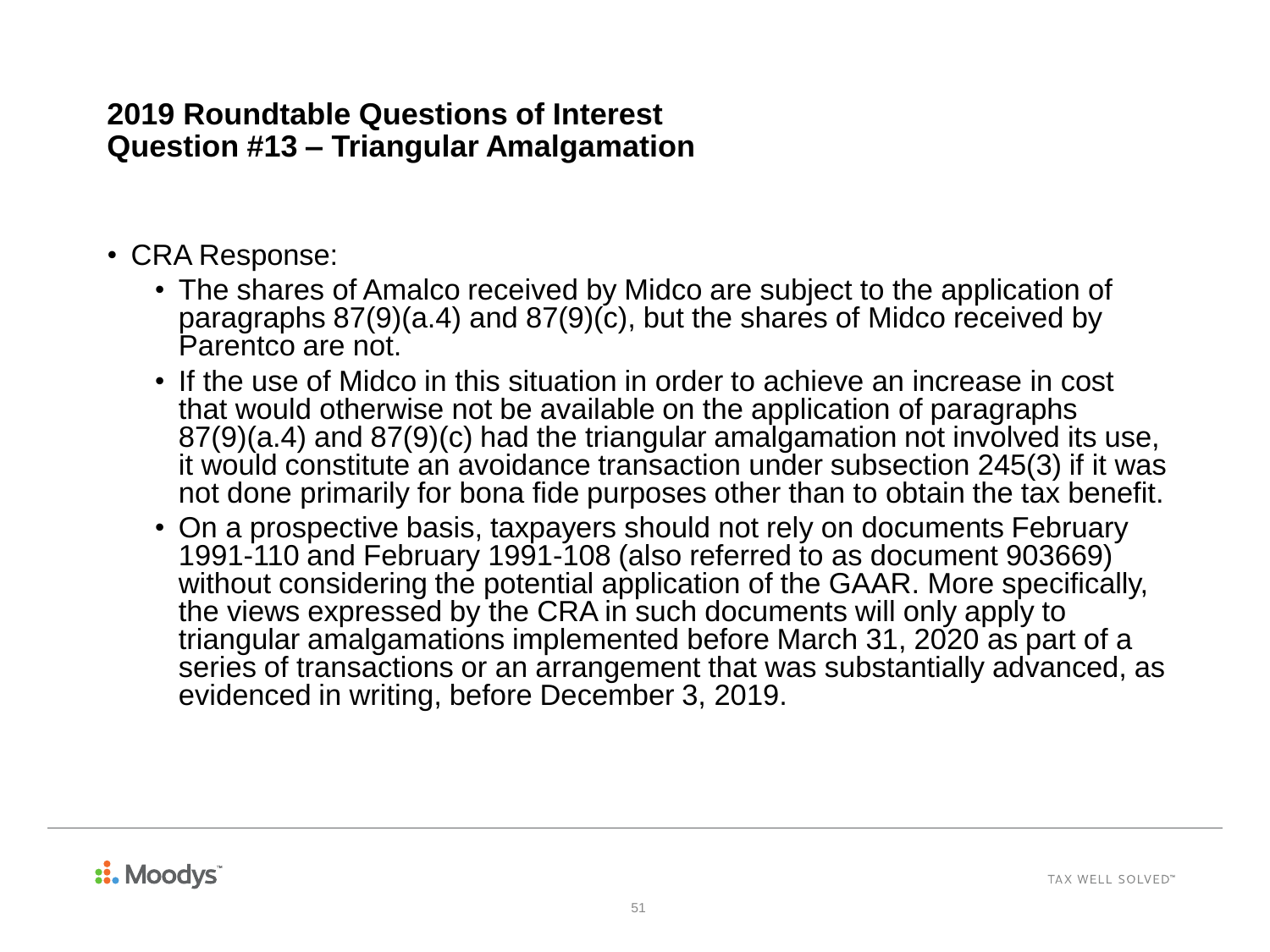### **Question #15 – Subsection 104(13.4) and Alter Ego Trusts and Joint Spousal Trusts**

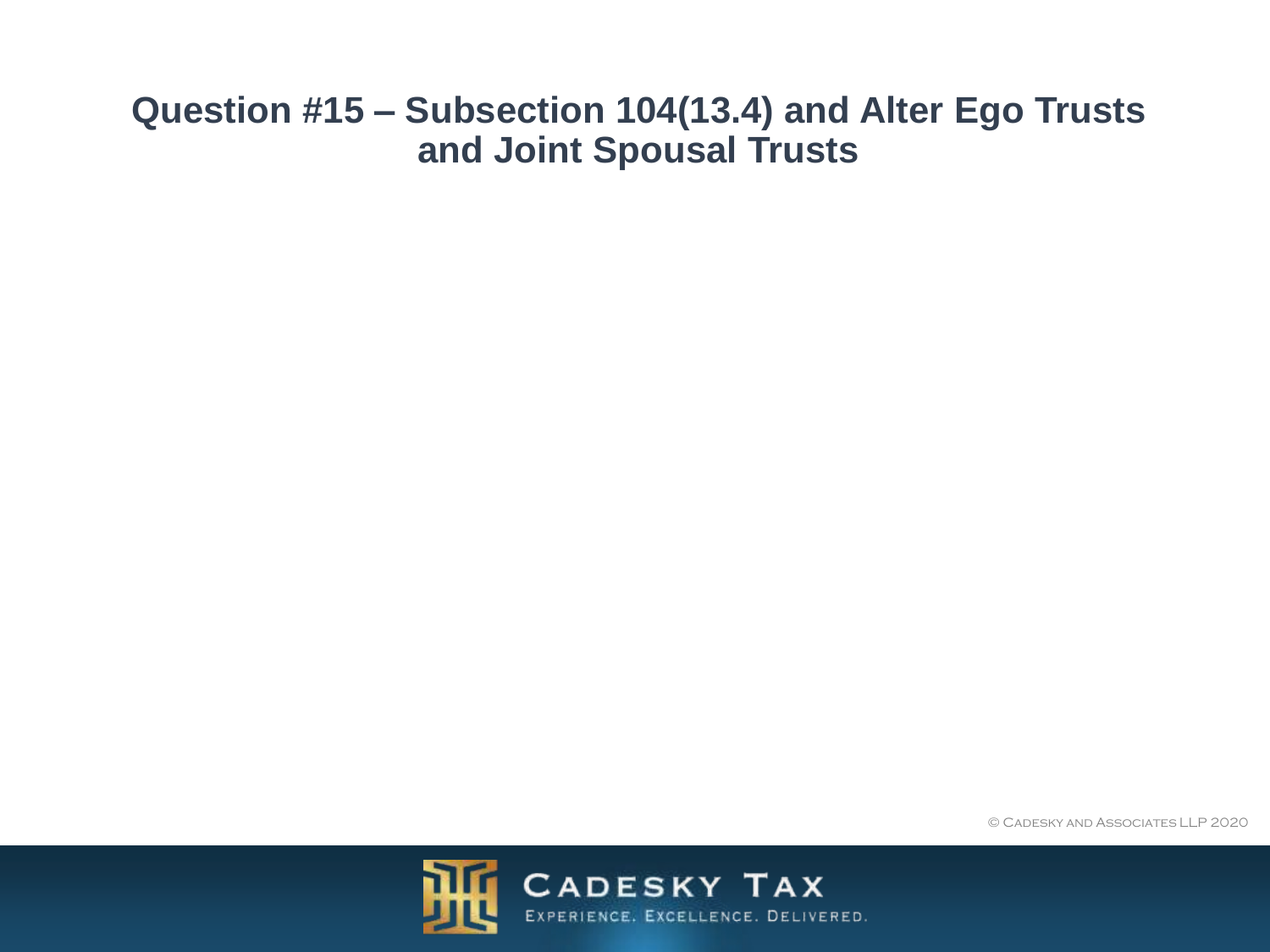# **2019 Roundtable Questions of Interest Question #15 – Subsection 104(13.4) and Alter Ego Trusts and Joint Spousal Trusts**

- Question *Can a loss which occurs in the taxation year immediately after the death be reported on the tax return filed for the date of death, rather than requiring the filing of a T3A loss carryback request? The loss will be known at the time of filing both tax returns, and both tax returns would be available for assessment at the same time, so the loss can be verified at the time of filing the date of death trust return.*
- CRA Response
	- Despite the fact that the capital loss incurred in the taxation year ending December 31 is known at the time of filing the T3 return for the taxation year ending July 31, the application of such loss cannot be "reported" on the T3 return filed for the taxation year ending July 31. This can only be done by filing a T3A form, Request for Loss Carryback by a Trust. However, the application of paragraph 104(13.4)(c) is worth noting...



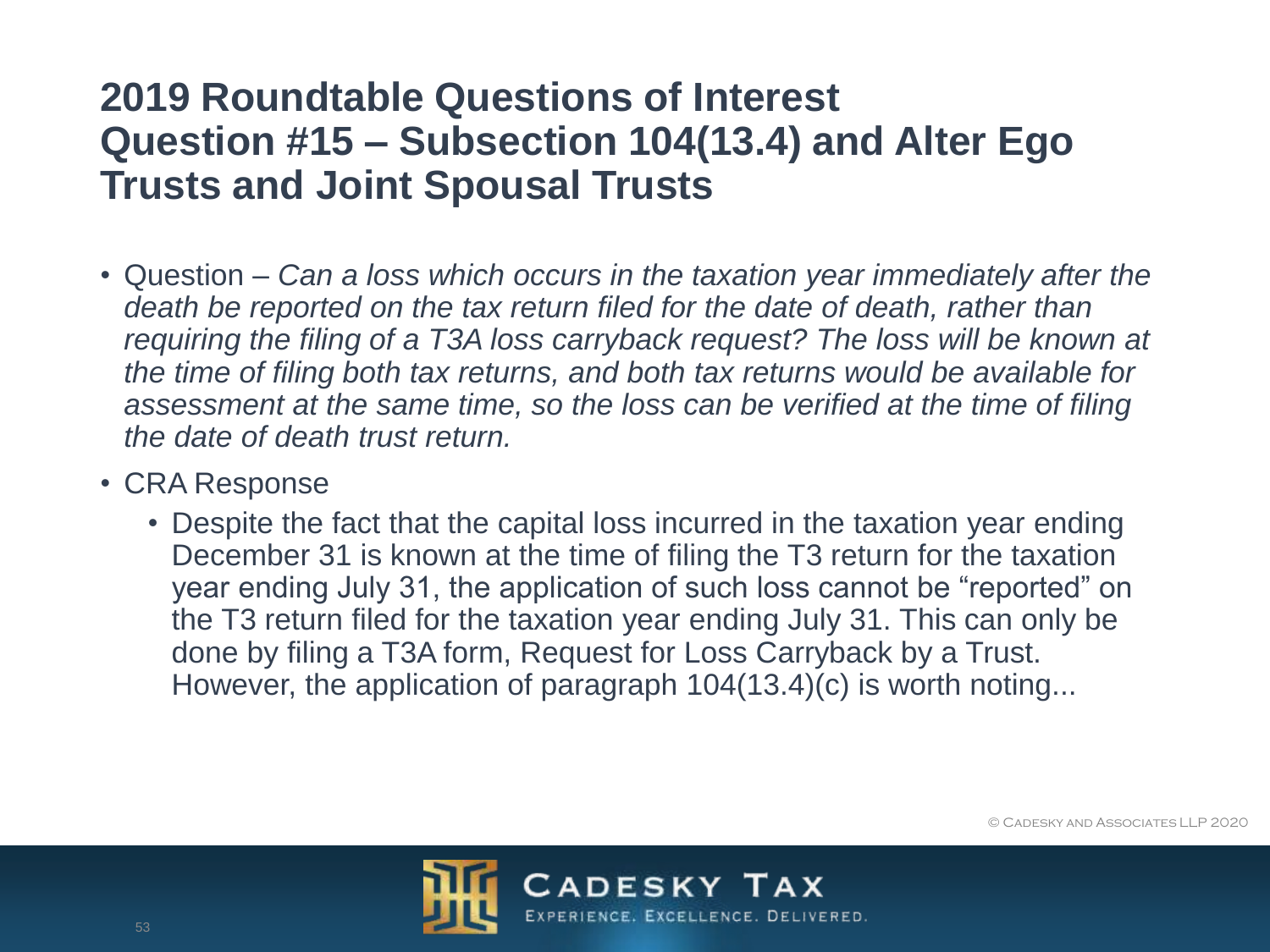# **2019 Roundtable Questions of Interest Question #15 – Subsection 104(13.4) and Alter Ego Trusts and Joint Spousal Trusts**

- CRA Response
	- Consider a situation in which the T3 return for each of the trust's taxation years and the form T3A are all filed together, on March 31.
	- Also assume that the net capital loss for the taxation year ending December 31 is equal to the taxable capital gain realized in the taxation year ending July 31.
	- The loss carryback requested on the form T3A will not be processed concurrently with the T3 return for the taxation year ending July 31, as the loss must first be recognized by the CRA before it can be applied to any earlier taxation years in accordance with paragraph 111(1)(b).
	- Therefore, the initial notice of assessment for the taxation year ending July 31 would not reflect the application of the loss carryback. Where the balance of tax is not paid on or before March 31, the assessment would include interest.
	- When the loss carryback request is processed, the loss is applied using the request date of March 31.

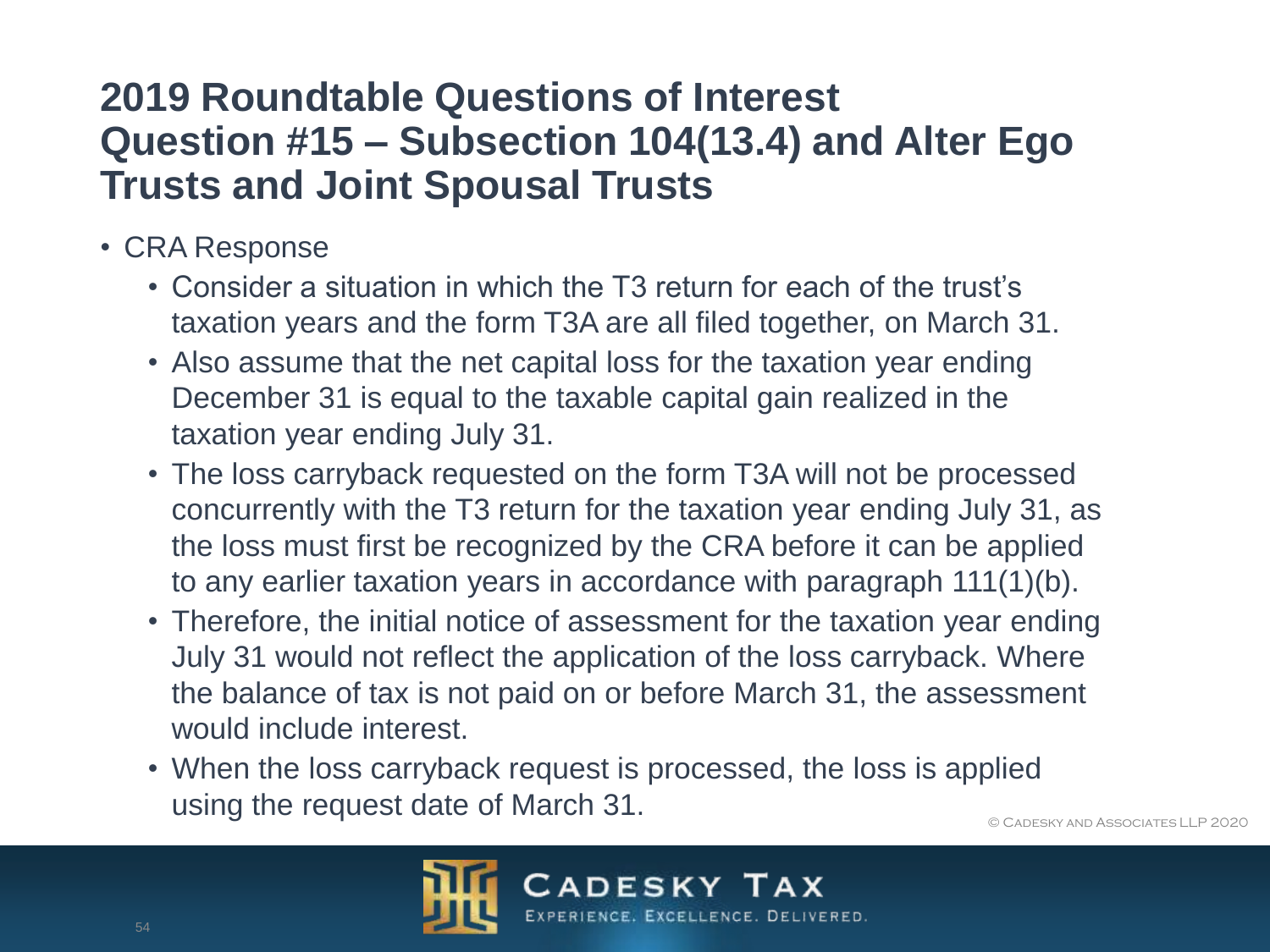# **2019 Roundtable Questions of Interest Question #15 – Subsection 104(13.4) and Alter Ego Trusts and Joint Spousal Trusts**

- CRA Response
	- For the taxation year ending July 31, the application of paragraph 104(13.4)(c) to subparagraph (a)(ii) of the definition "balance-due day" in subsection 248(1) postpones that day until 90 days after the end of the calendar year in which the taxation year ends, or March 31.
	- Therefore, in the example, the loss carryback is applied on the balance-due day for the taxation year ending July 31, and the net effect will be that there is no tax payable under Part I on the balance-due day of March 31
	- Accordingly, the interest which appeared on the notice of assessment will be reversed on the notice of reassessment for the taxation year ending July 31.

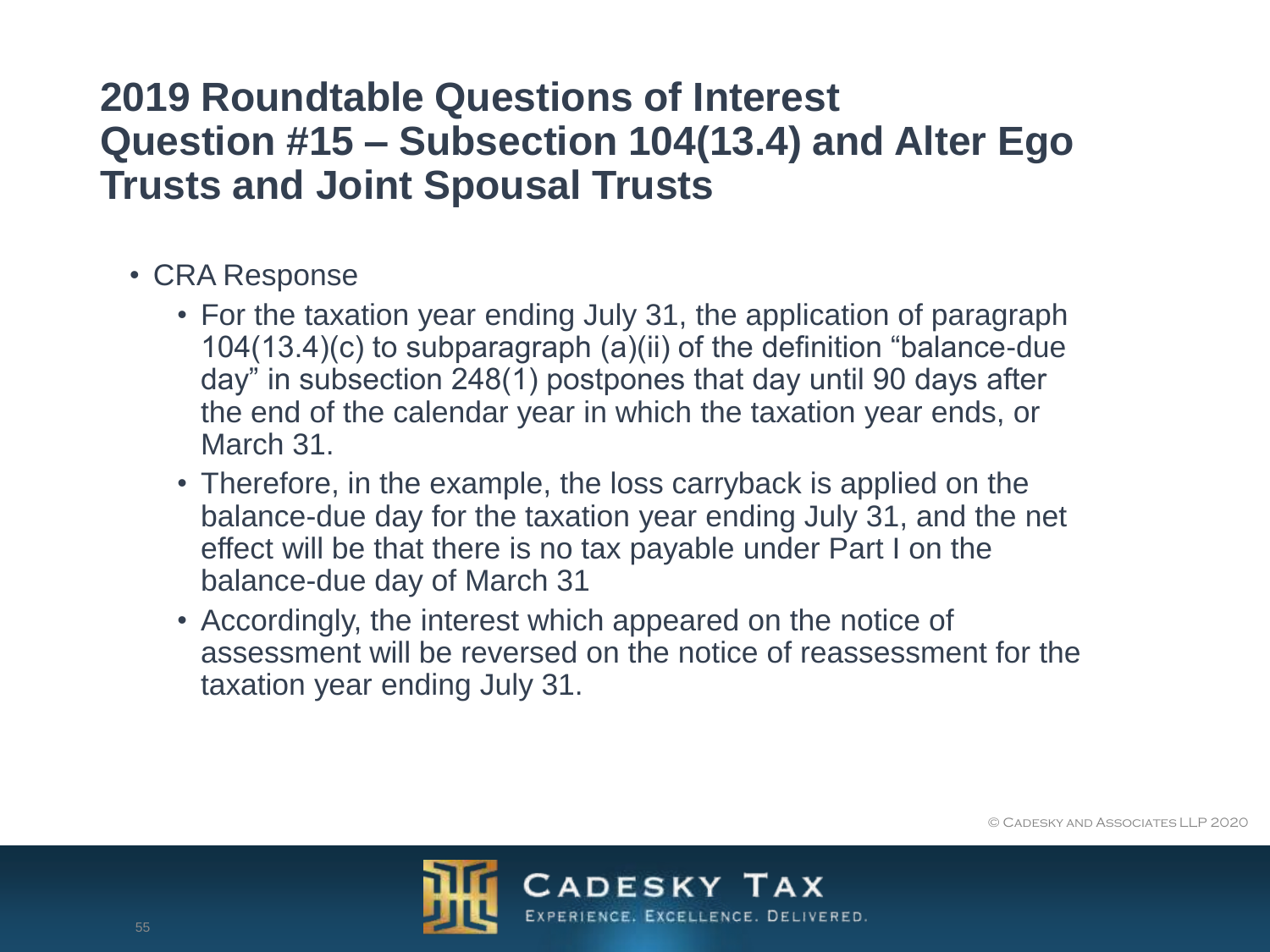### **Question #16 – Eligible Dividend Designations – Private Corporations**